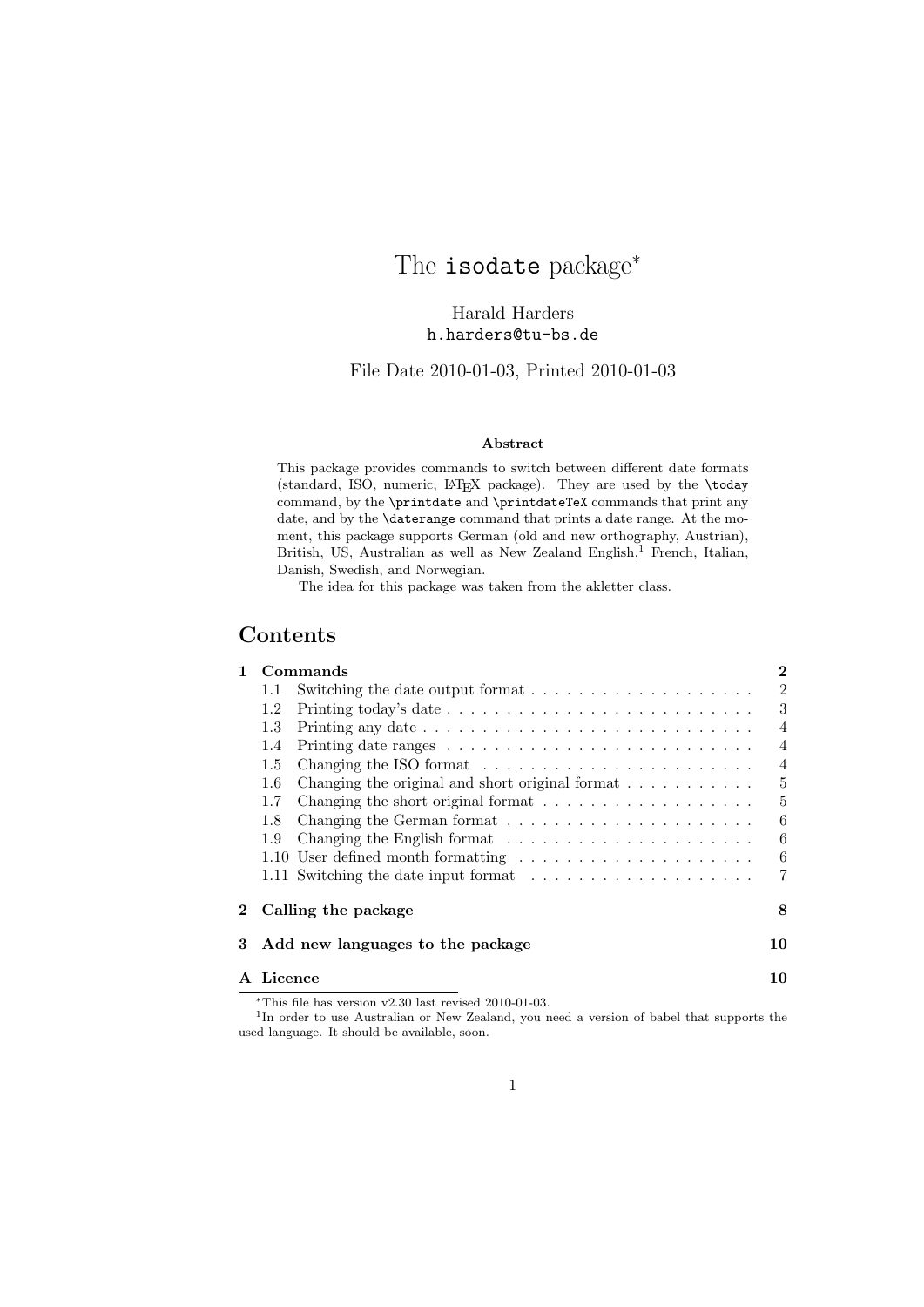| Known errors                                                                         | 10 |
|--------------------------------------------------------------------------------------|----|
| C Planned features and changes                                                       | 11 |
| D The implementation                                                                 | 11 |
|                                                                                      | 11 |
| D.2 Language definition file danishidf                                               | 24 |
| D.3 Language definition file english.idf $\ldots \ldots \ldots \ldots \ldots \ldots$ | 28 |
| D.4 Language definition file frenchidf $\dots \dots \dots \dots \dots \dots \dots$   | 37 |
|                                                                                      | 40 |
|                                                                                      | 44 |
| D.7 Language definition file norsk.idf $\ldots \ldots \ldots \ldots \ldots \ldots$   | 46 |
|                                                                                      | 49 |

# Acknowledgements

First of all I have to thank Axel Kielhorn who wrote the package akletter which inspired me to write isodate. The help of Heiko Oberdiek was necessary to handle characters in substrings which resulted in the package substr. David Sanderson found the bug which disabled isodate to work without babel. He also helped me to improve the documentation and sent me a link to the ISO 8601 norm [1]. Svend Tollak Munkejord has added the Norwegian language, Christian Schlauer has added Swedish, Philip Ratcliffe has added Italian.

# Requirements

The package isodate needs the package substr.sty which can be obtained from CTAN:macros/latex/contrib/substr/.

## 1 Commands

### 1.1 Switching the date output format

\isodate This package provides five commands to switch the output format of all commands \numdate that print dates (described later):

| <i>shortdate</i> |                  |                                                                       |
|------------------|------------------|-----------------------------------------------------------------------|
| \TeXdate         | \isodate         | date format described in ISO 8601 and DIN 5008 [1]                    |
| \origdate        |                  | $(yyyy-mm-dd)$                                                        |
| \shortorigdate   | <b>\numdate</b>  | numeric date format with four digits of the year                      |
| \Romandate       | <i>shortdate</i> | short numeric date format with two digits of the year                 |
| $\Gamma$         | <b>\TeXdate</b>  | date format used for version description of packages                  |
| \shortRomandate  |                  | (yyyy/mm/dd)                                                          |
| \shortromandate  | origdate         | original L <sup>AT</sup> FX format                                    |
|                  | shortorigdate    | original LAT <sub>F</sub> X format with two instead of four digits of |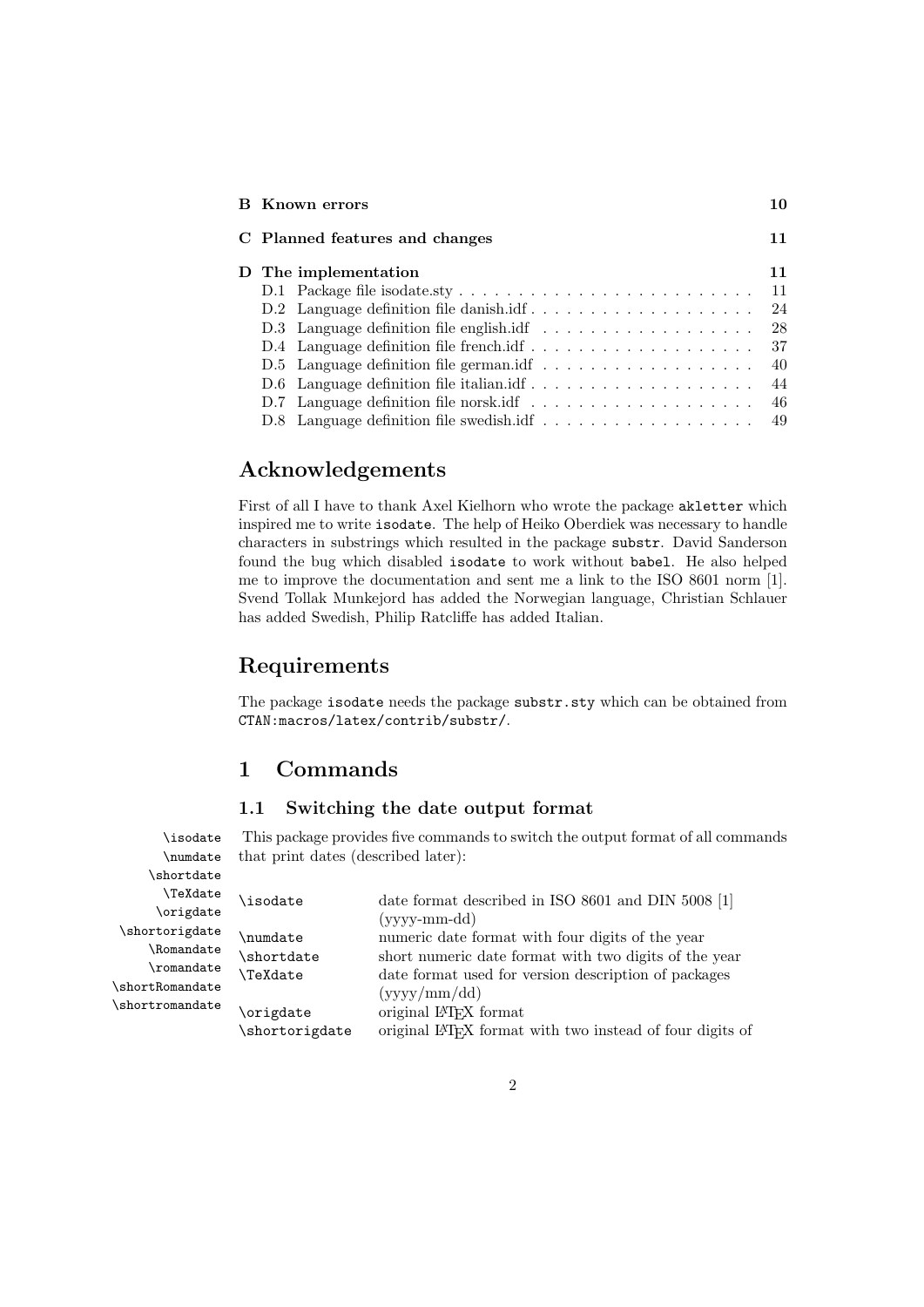|                          | the year                                              |
|--------------------------|-------------------------------------------------------|
| <i><b>\Romandate</b></i> | As <i>\numdate but with uppercase Roman numerals</i>  |
|                          | for the month                                         |
| \romandate               | As <b>\numdate</b> but with lowercase Roman numerals  |
|                          | for the month                                         |
| \shortRomandate          | As <i>shortdate but with uppercase Roman numerals</i> |
|                          | for the month                                         |
| \shortromandate          | As \shortdate but with lowercase Roman numerals       |
|                          | for the month                                         |

These commands *do not* print any dates and they don't take an argument. They just switch the format for later usage of the date-printing commands \today, \printdate, \printdateTeX, and \daterange.

The numeric and short numeric as well as the Roman numbered formats change their behaviour depending on the current language:

| German, nGerman dd.\,mm.~yyyy |            | resp. dd. \, mm. \, yy |
|-------------------------------|------------|------------------------|
| US English                    | mm/dd/yyyy | resp. $mm/dd/vv$       |
| other languages               | dd/mm/yyyy | resp. $dd/mm/yy$       |

This package supports German (old and new rules, Austrian), US English, French, Danish, Italian, Swedish, and Norwegian. Switching the language by using **\selectlanguage** does not switch back to the original date format. So the current date format stays active when changing the language.

The change of the date format works locally. So it is possible to change it locally inside a group; e.g.,

\today, {\origdate\today}, \today

leads to '2010-01-03, 3rd January 2010, 2010-01-03'.

\printyearoff By default, all formats print the day, month, and year. Sometimes, you may \printyearon want to print the date without the year. This can be reached by using the command \printyearoff. You can switch back with \printyearon or by using \printyearoff inside a group (e.g., an environment). To switch globally, preceed the command by \global. An example:

\today, {\printyearoff\today}, \today

leads to '3rd January 2010, 3rd January, 3rd January 2010'.

\printdate command, described in Section 1.3 below.

\printdayoff Likewise you can switch on or off printing the day using \printdayon and \printdayon \printdayoff. Note that you still have to provide complete dates in the

#### 1.2 Printing today's date

\today As usual, the command \today prints the date of today. Its appearance is influenced by the current date format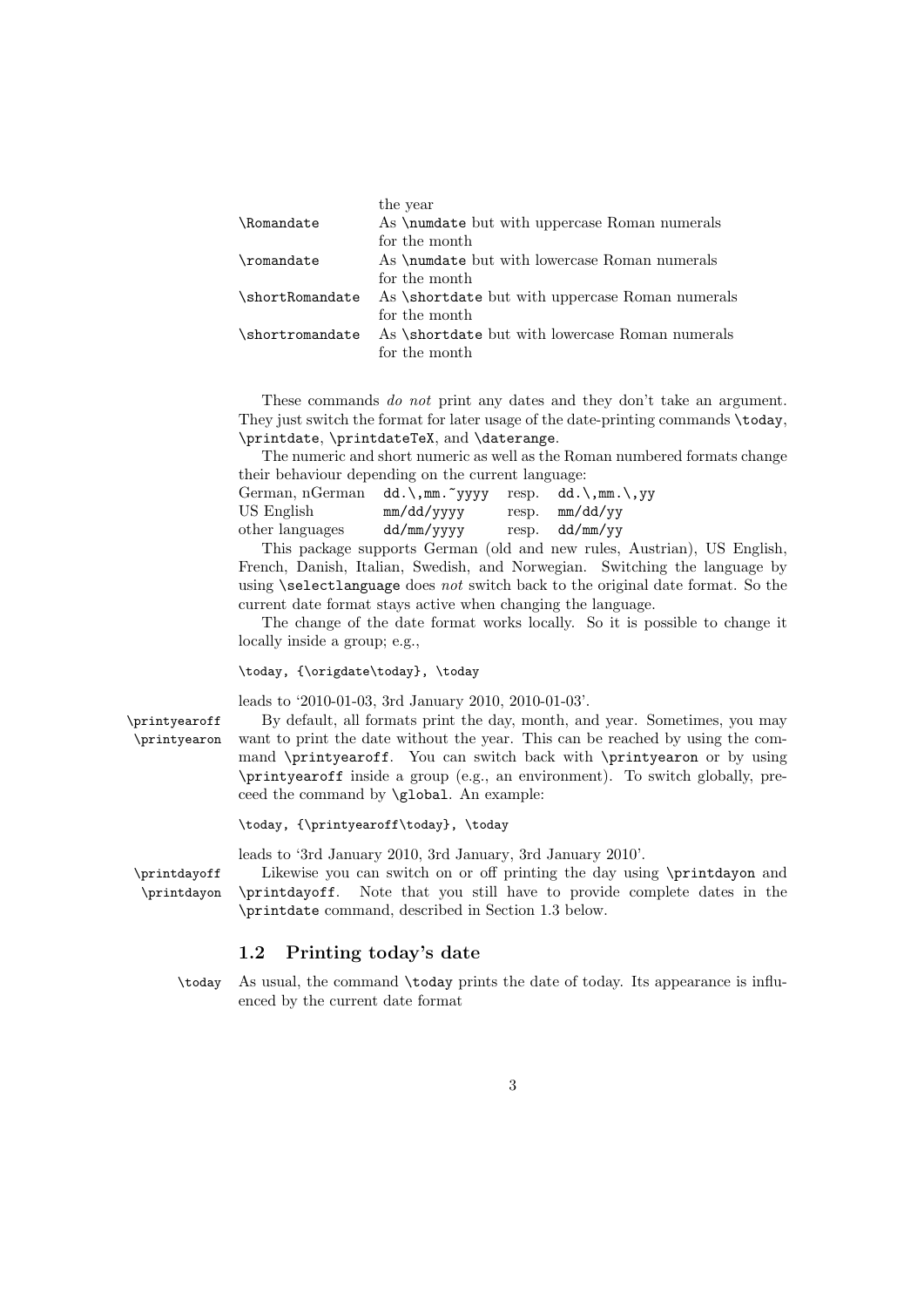#### 1.3 Printing any date

\printdate The command \printdate{#1} prints any date in the current format. The argument may be a date in German, British English, or ISO format, e.g.,

> \printdate{24.12.2000} \printdate{24/12/2000} \printdate{2000-12-24}

\printdateTeX The command \printdateTeX{#1} prints any date in the actual format. The argument must be in the LAT<sub>EX</sub> format  $yyyy/mm/dd$ , e.g.,

\printdateTeX{2000/12/24}

This command is useful for printing version information stored in a macro. For example the version of this package is stored in the macro \filedate  $('2010/01/03')$ . To print it with the actual date format you can use the command \printdateTeX{\filedate} which leads to e.g., '2010-01-03' or '3rd January 2010'. Another possibility is to switch the input format to tex using \dateinputformat, described below.

#### 1.4 Printing date ranges

\daterange The command \daterange{#1}{#2} prints a date range in the current format. The arguments may be a date in German, British English, or ISO format (see above). But there is a limitation: Both arguments must have the same input format.

> Depending on the language and date format, this commands leaves out some of the data. The simplest way to understand it is to watch some examples:

```
{\isodate
\daterange{1999-05-03}{1999-05-31} −→ 1999-05-03 to 31
\ \dot{t} = 1999-05-03}{1999-11-03} \rightarrow 1999-05-03 to 11-03
\daterange{1999-05-03}{2000-04-07} −→ 1999-05-03 to 2000-04-07
}
{\origdate
\daterange{1999-05-03}{1999-05-31} −→ 3rd to 31st May 1999
\daterange{1999-05-03}{1999-11-03} −→ 0503 to 3rd November 1999
\daterange{1999-05-03}{2000-04-07} −→ 3rd May 1999 to 7th April 2000
}
```
### 1.5 Changing the ISO format

\isodash The ISO norm says that the date format is 'yyyy-mm-dd' or 'yyyymmdd' [1]. By default I use the hyphen '-' as separator. You can change this using the  $\iota$ sodash<sup>2</sup> command, e.g.,

<sup>2</sup>The name 'isodash' is a little bit confusing and was chosen due to my limited knowledge in English. It should be named 'isoseparator' or 'isosep'. But for compatiblity reasons I will not change it.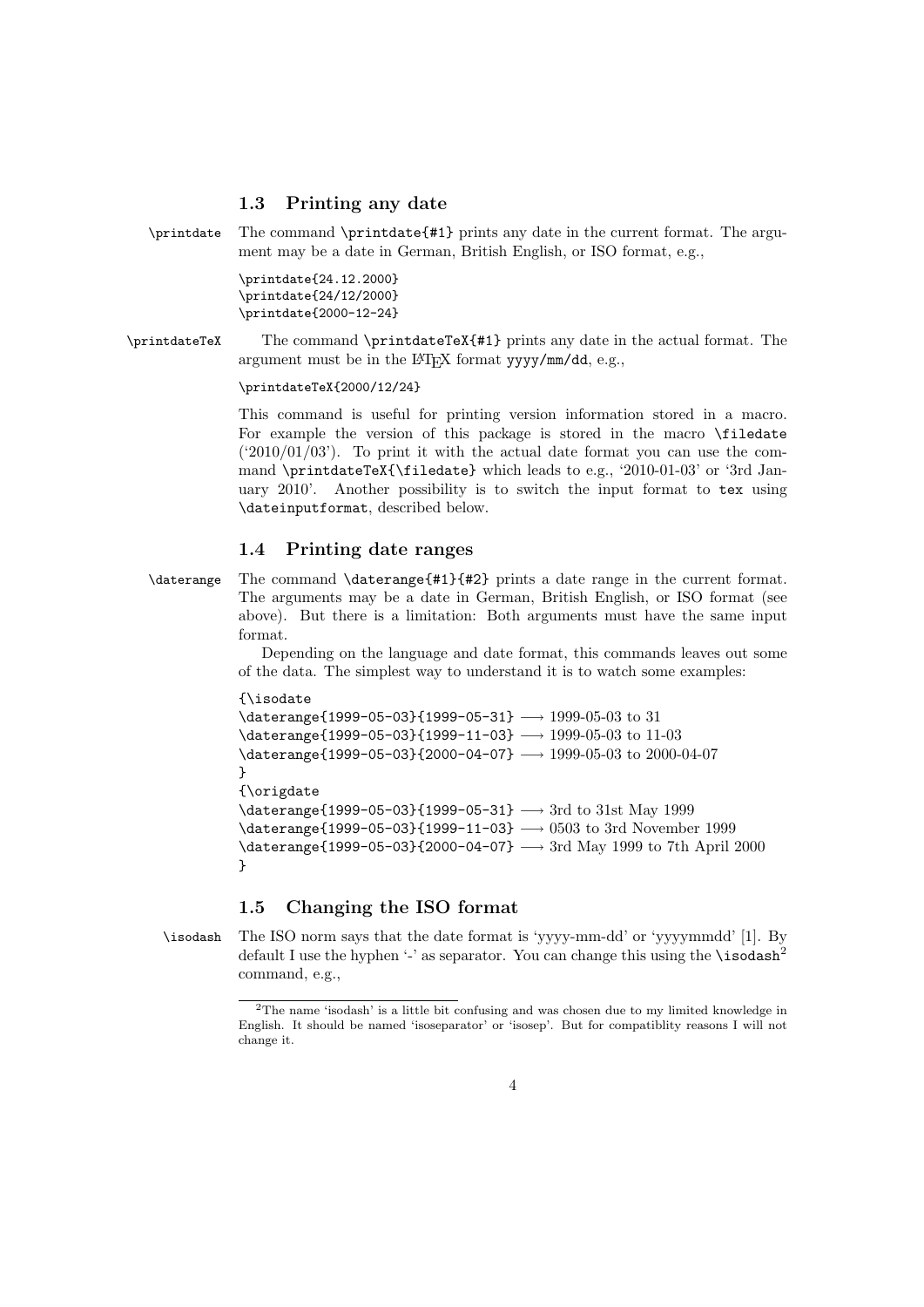```
\printdate{24/12/2000},
\isodash{--}%
\printdate{24/12/2000},
\isodash{}%
\printdate{24/12/2000}
```
leads to '2000-12-24, 2000–12–24, 20001224'. Or for example

\isodash{\$\cdot\$} \printdate{24/12/2000}

leads to '2000·12·24'.

### 1.6 Changing the original and short original format

\isospacebeforeday \isospacebeforemonth \isospacebeforeyear

By default, the original and short original format prints unbreakable spaces between the parts of the dates, e.g., '19~May~2001'. If you want to allow breakable spaces or other characters, you can redefine the spaces using \isospacebeforeday, \isospacebeforemonth, and \isospacebeforeyear:

#### \isospacebeforeyear{\ }

leads to '19~May\ 2001'. Notice that the space is written as  $\setminus \_$  to ensure that the space is not getting lost under all circumstances.

As the names imply, the spaces before the specified part (day, month, or year) is changed. For most formats, only \isospacebeforemonth and \isospacebeforeyear are relevant, while for US English, \isospacebeforeday and \isospacebeforeyear are used.

This only effects the orig and shortorig formats.

### 1.7 Changing the short original format

\shortyearsign

The short original format normally prints the year with two digits, e.g., '19th May 01'. Some people want to add an additional sign before the year, e.g., '19th May '01'. This can be achieved by using the command \shortyearsign, e.g.,

\printdate{24/12/2000}, \shortyearsign{'}% \printdate{24/12/2000}

leads to '24 december 00, 24 december '00' in English.

This only effects the shortorig format. The short numerical format stays unchanged.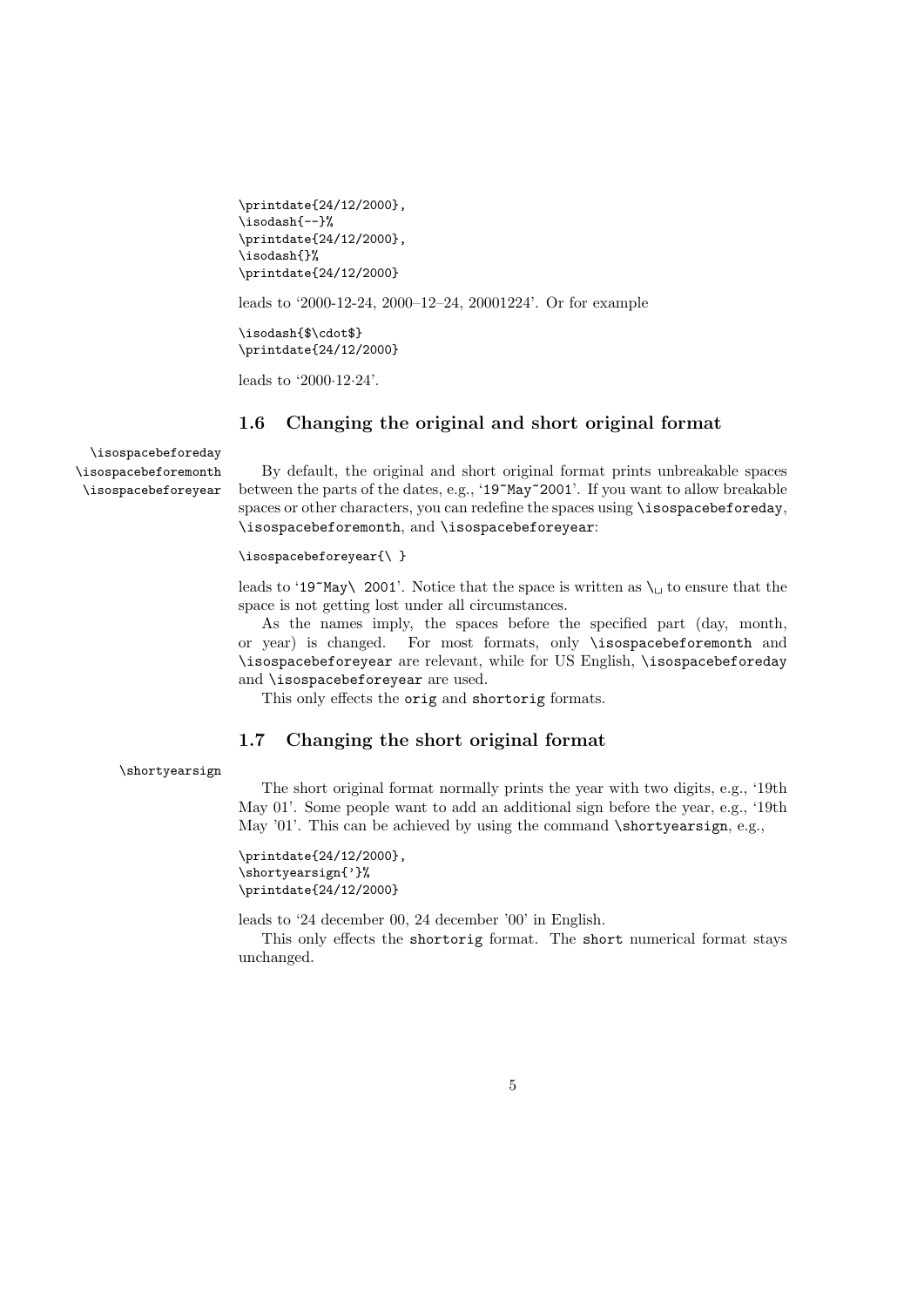### 1.8 Changing the German format

The spacings for the numerical formats in the German language (24. 12. 2000 resp. 24. 12. 00) were taken from the Duden [2] and are the defaults when using one of the German derivatives. Some people want to use different spacings. Thus from \daymonthsepgerman version 2.03 on it is possible to change them. You can change the spacing between the day and the month using the command \daymonthsepgerman. Using the command \monthyearsepgerman you can change the spacing between the month and the year for the long and the short format, e.g.,

> \daymonthsepgerman{\quad}% \monthyearsepgerman{\qquad}{\quad}%  ${\numdate\printdate{24.12.2000}}$ ,  ${\shortchar[24.12.2000]}$

leads to '24. 12. 2000, 24. 12. 00'.

The default values are  $\langle \cdot, \cdot \rangle$  for the separator between day and month resp.  $\langle \cdot, \cdot \rangle$ between month and year in the short format and  $\cdot$  in the long format.

Likewise, **\monthyearsepnodaygerman** is used for defining the spacing between the month and the year when printing the day is switched off (using \printdayoff). The arguments are the same as for \monthyearsepgerman. Default is no space for long and short format.

### 1.9 Changing the English format

By default, the English date format looks like '24th December 2000'. During the last years, a change has occured in many documents towards '24 December \cleanlookdateon 2000'. This new format is called 'clean look'. Isodate's behaviour can be changed \cleanlookdateoff towards it using \cleanlookdateon and \cleanlookdateoff. This can also be done globally using the cleanlook package option.

> At the moment, the 'clean look' functionality only affects British English. If this trend also counts for different languages, please tell it me that I can add support for them.

### 1.10 User defined month formatting

Internally, the formats using Roman numerals for the month are just links to the \numdate and \shortdate formats with a changed format for printing the month. Therefore, the command \Romandate calls \numdate by following sequence:

\numdate[Roman]% \isotwodigitdayfalse

This tells \numdate to format the month using the \Roman command and to typeset the day without a leading zero if it is less than ten.

You may do similar things, e.g.,

\numdate[Alph]

\monthyearsepgerman \monthyearsepnodaygerman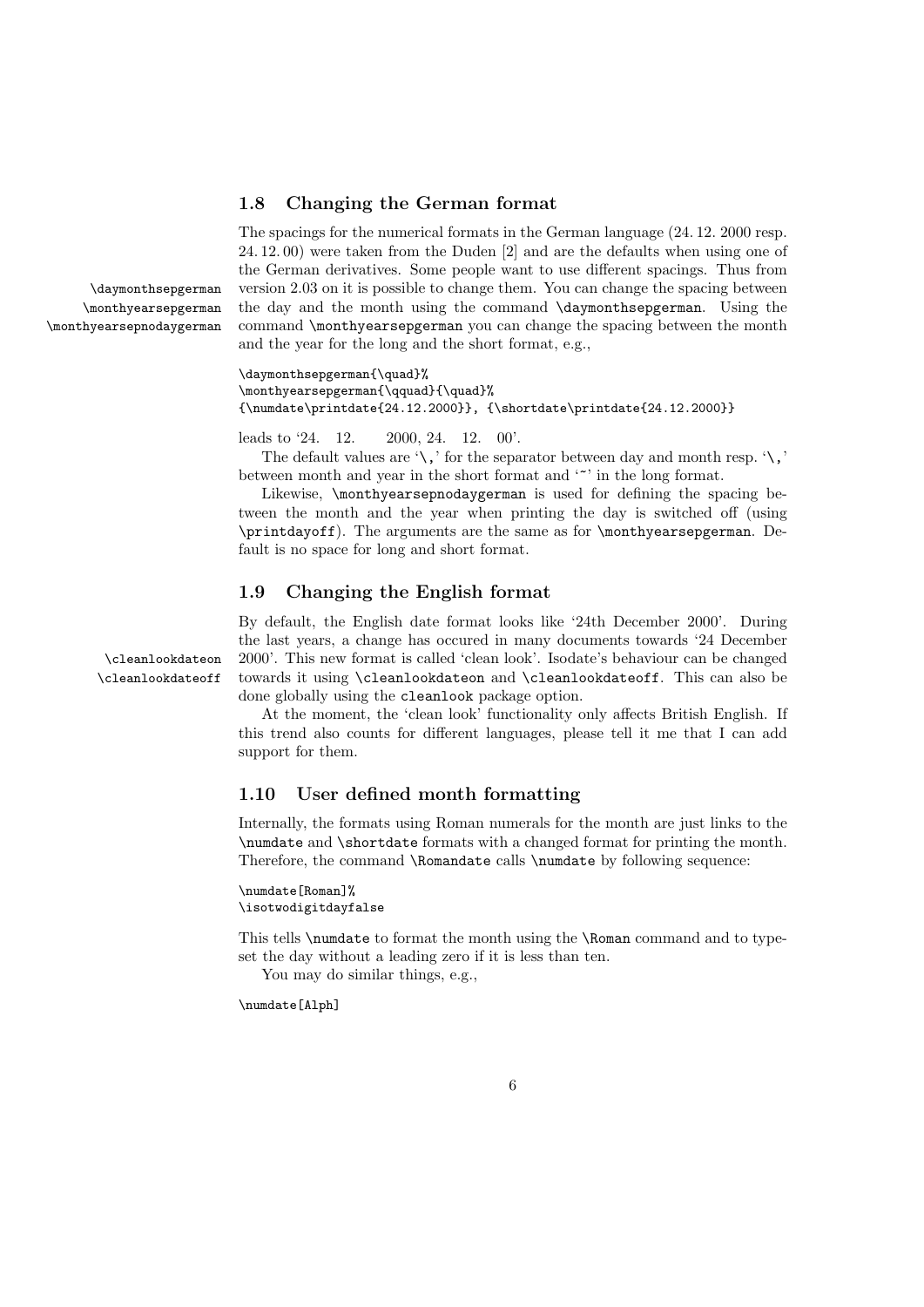prints the months with the command  $\Lambda$ .  $\Lambda'$ ,  $\Lambda'$ ,  $\Lambda'$ ,  $\Lambda'$ ,  $\Lambda'$ ,  $\Lambda'$  is printed with two digits since every call of \numdate or \shortdate calls \isotwodigitdaytrue which switches printing the day with two digits on. This does not make any sence but may serve as example. If you want to enable days with one digit, append \isotwodigitdaytrue:

#### \numdate[Alph]% \isotwodigitdaytrue

You may declare any command that typesets a counter that is given as its mandatory argument (e.g.,  $\alpha, \alpha, \alpha, \ldots$ ) in the optional argument of the \numdate, \shortdate, \isodate, and \TeXdate commands, without the leading backslash. You can, of course, define own commands that do it. For instance,

```
{\def\boldnum#1{\textbf{\twodigitarabic{#1}}}%
\numdate[boldnum]%
\printdate{24.3.2000}}
```
\twodigitarabic leas to '24/03/2000'. Here, the \twodigitarabic command has been used that prints a positive number with at least two digits.<sup>3</sup>

> If you, for example want a numerical date format with the day and month printed with the 'natural' number of digits rather than with two digits, you may do it as follows:

```
{\numdate[arabic]\isotwodigitdayfalse
\printdate{1.2.2000}}
```
which leads to  $1/2/2000'$ .

Using one of the other date formats reset the numerical format to its standard settings with arabic numerals (with two digits), e.g.,

```
{\numdate[Alph]\printdate{6.12.2000};
\isodate\printdate{6.12.2000};
\numdate\printdate{6.12.2000}}
```
leads to '6/L/2000; 2000-12-06; 06/12/2000'.

### 1.11 Switching the date input format

\dateinputformat As described above, the date can be given in different formats. For the German format dd.mm.yyyy and the ISO format yyyy-mm-dd, the input format is definite. But when using slashes to seperate the day, month, and year, different formats exist. British people use dd/mm/yyyy, American people use mm/dd/yyyy, while TEX uses yyyy/mm/dd which in fact is an ISO format with slashes instead of dashes.

By default, the British format is used. If the user wants to give the American or T<sub>E</sub>X format as argument of the \printdate or \daterange commands, the macro \dateinputformat can be used to change the behaviour.

<sup>3</sup>This command is also used for the numerical date formats.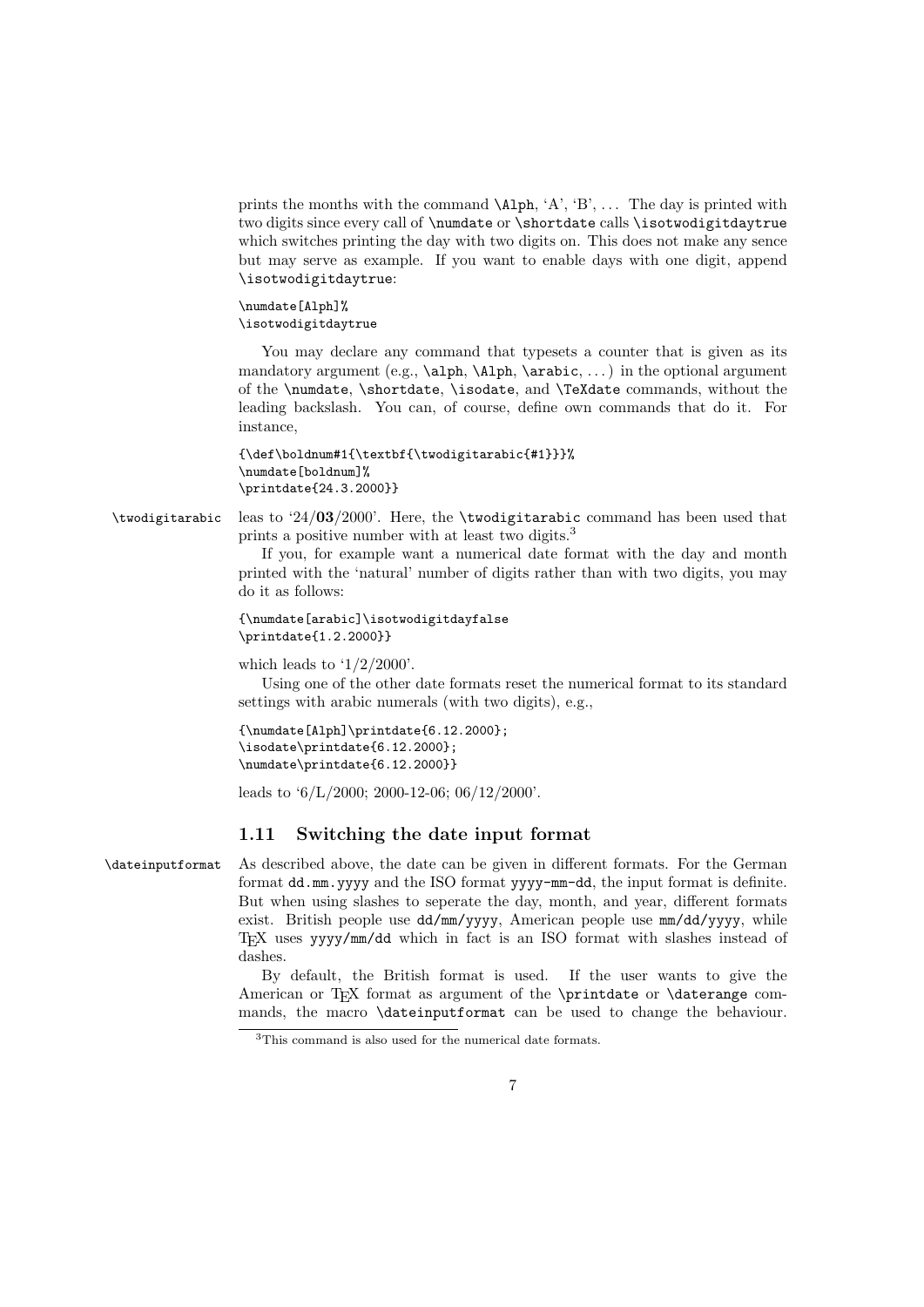This macro takes the name of the input format as single parameter, e.g., \dateinputformat{american}, for switching to American behaviour, e.i., mm/dd/yyyy. For example,

\numdate \selectlanguage{UKenglish}% \dateinputformat{american}% \printdate{12/31/2004}

```
gives 31/12/2004. In this example, input format is American while the output
format is English.
```
Valid arguments for the \dateinputformat command are english, UKenglish, british, american, USenglish, tex, latex, TeX, LaTeX. The meaning of most possibilities should be clear; english means British English.

Beware that the input format may only be changed for the date format using slashes. Thus, you don't have to and are not allowed to specify input formats other than these described above. For example, \dateinputformat{german} is not allowed (and not necessary).

# 2 Calling the package

The package is called using the \usepackage command: \usepackage[option]{isodate}.

The possible package options can be seen in table 2.

Be aware that at least one language option must be set when calling isodate. The last language in the option list is the default language.

The package isodate works well together with babel.sty, german.sty, or ngerman.sty. It does not matter if isodate is loaded before or after the used language package.

It is also possible to use isodate without one of the language packages. Then it is not possible to switch between languages using the \selectlanguage command.<sup>4</sup> Then the default language is the last one in the option list. If an error occurs when using isodate without one of the packages babel.sty, german.sty, and ngerman.sty please run tstlang.tex through latex and send the file tstlang.log to the address h.harders@tu-bs.de.

If using isodate together with babel it can be useful to put the language options as global options into the optional parameters of the \documentclass command. Then automatically the available languages are the same for the text and the dates, and the default language is also the same. For example:

```
\documentclass[english,german]{article}
\usepackage{babel}
\usepackage[num]{isodate}
```

```
<sup>4</sup>Yes, there is a way to change the date language, but it is a little bit tricky:
```

```
\makeatother
```
<sup>\</sup>makeatletter

<sup>\</sup>def\iso@languagename{german}% \dategerman%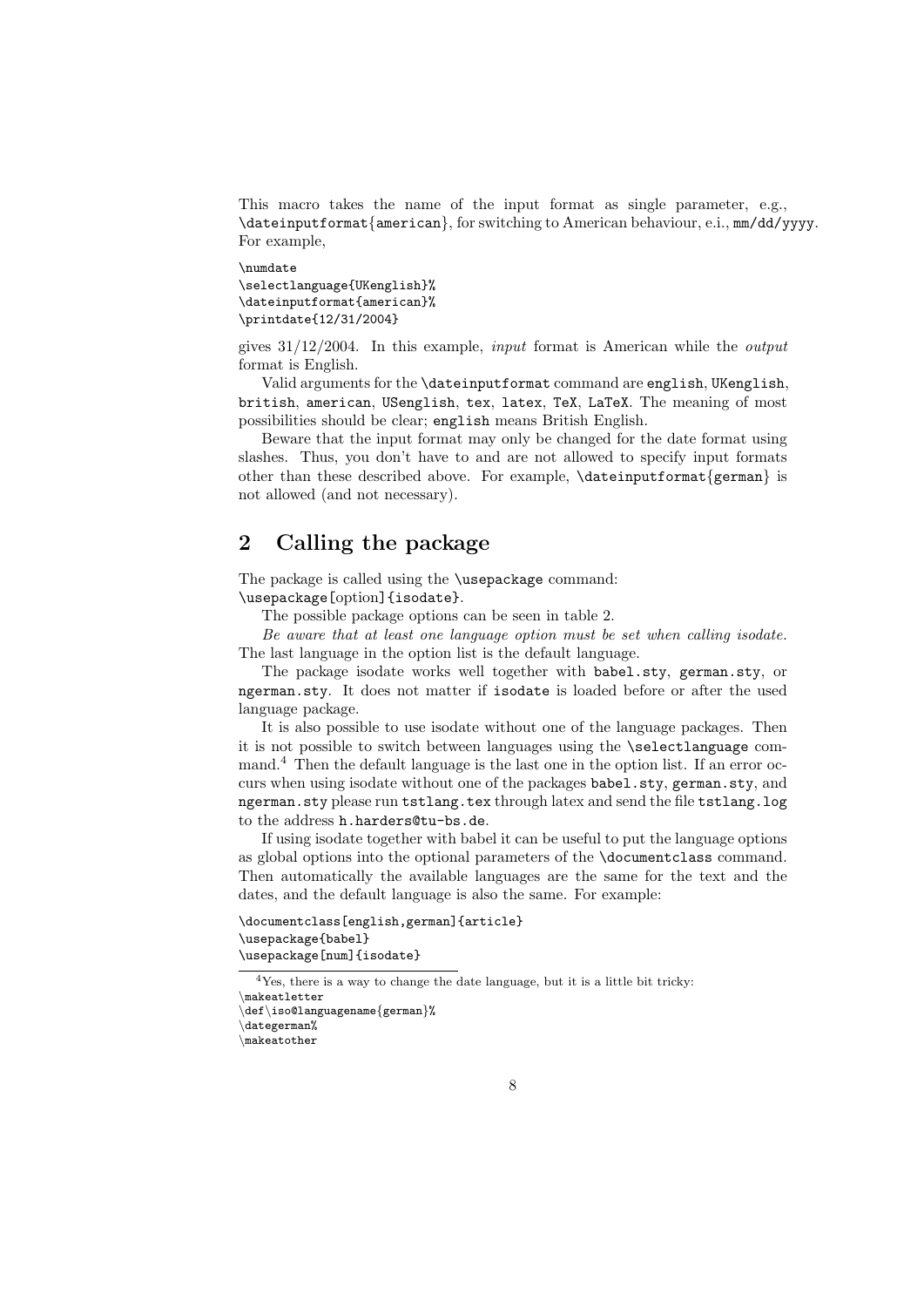Table 2: Package options

| option         | function                                                                 |
|----------------|--------------------------------------------------------------------------|
| iso            | start with ISO date format                                               |
| num            | start with numeric date format with 4 digits of the year                 |
| short          | start with numeric date format with 2 digits of the year                 |
| TeX            | start with $L^2F_X$ numeric date format $(yyyy/mm/dd)$                   |
| orig           | start with normal IAT <sub>F</sub> X date format (default <sup>a</sup> ) |
| shortorig      | start with short normal LAT <sub>F</sub> X date format (2 digits)        |
| Roman          | start with numeric date format (month in uppercase                       |
|                | Roman numerals)                                                          |
| roman          | start with numeric date format (month in lowercase                       |
|                | Roman numerals)                                                          |
| shortRoman     | start with short Roman format                                            |
| shortroman     | start with short roman format                                            |
| american       | support American English date format                                     |
| austrian       | support Austrian date format                                             |
| british        | support British English date format                                      |
| danish         | support Danish date format                                               |
| english        | support British English date format                                      |
| french         | support French date format                                               |
| german         | support German date format                                               |
| naustrian      | support new Austrian date format                                         |
| ngerman        | support new German date format                                           |
| italian        | support Italian date format                                              |
| norsk          | support Norwegian date format                                            |
| norwegian      | support Norwegian date format                                            |
| swedish        | support Swedish date format                                              |
| UKenglish      | support British English date format                                      |
| USenglish      | support American English date format                                     |
| inputenglish   | English date input format (default)                                      |
| inputbritish   | English date input format (default)                                      |
| inputUKenglish | English date input format (default)                                      |
| inputamerican  | American date input format                                               |
| inputUSenglish | American date input format                                               |
| inputtex       | T <sub>F</sub> X date input format                                       |
| inputTeX       | T <sub>F</sub> X date input format                                       |
| inputlatex     | T <sub>F</sub> X date input format                                       |
| inputLaTeX     | T <sub>F</sub> X date input format                                       |
| cleanlook      | use 'clean look' for English dates                                       |
| nocleanlook    | don't use 'clean look' for English dates (default)                       |
| printdayon     | print complete date including the day (default)                          |
| printdayoff    | omit the day in the date                                                 |

 $a$ The original format is used as default in order to avoid a different document output by just including the package.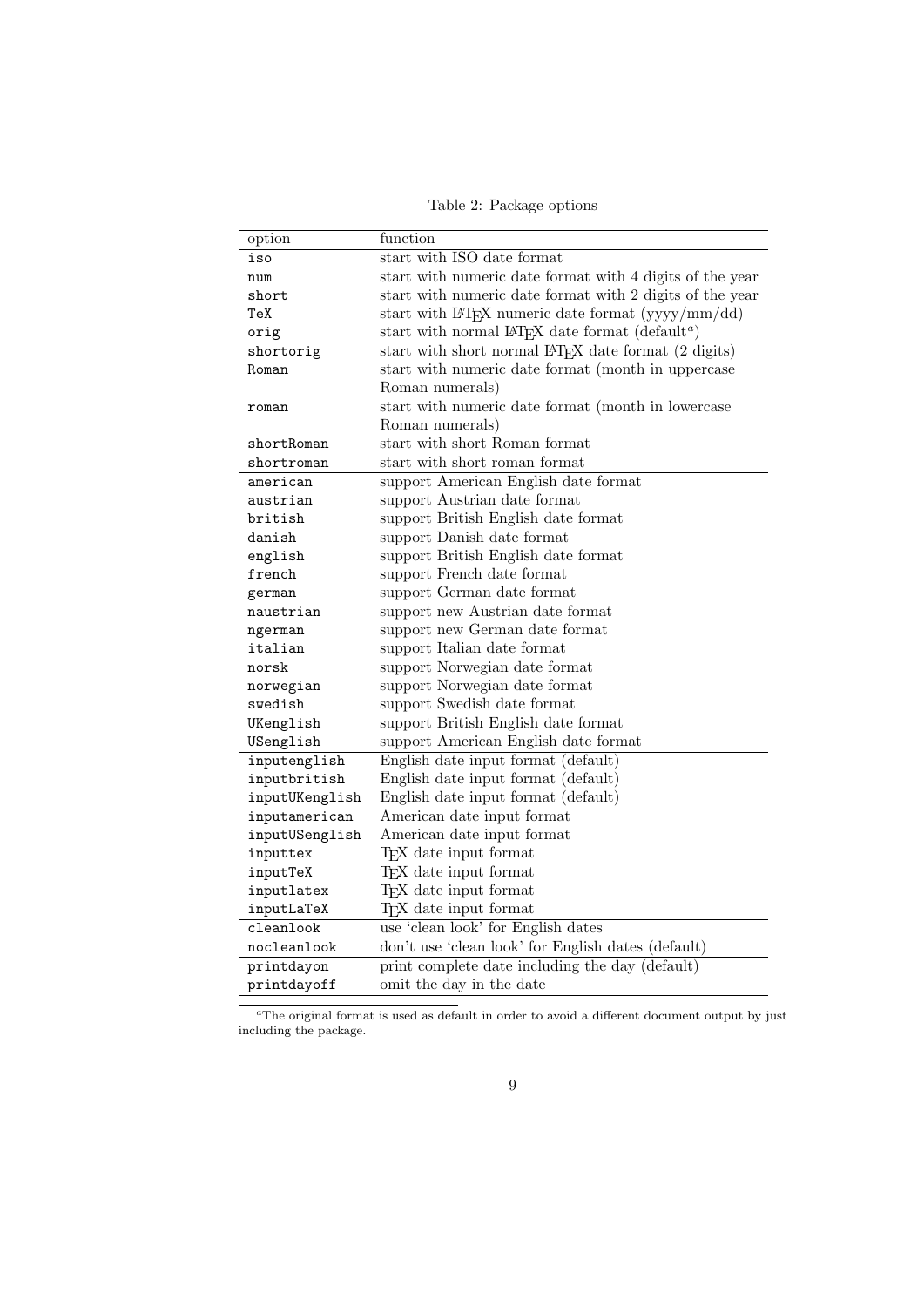The input format options specify the input format that is used at the begin of the document. You don't have to define multiple options if you want to change the input format in the document using \dateinputformat. For example,

```
\documentclass[american,german,british]{article}
\usepackage{babel}
\usepackage[iso,inputamerican]{isodate}
\begin{document}
D \printdate{28.2.2000}\par
ISO \printdate{2000-2-28}\par
US \printdate{2/28/2000}\par
\dateinputformat{british}UK \printdate{28/2/2000}\par
\dateinputformat{tex}\TeX\ \printdate{2000/2/28}
\end{document}
```
works as expected.

Beware that only the mentioned input formats are defined. For example, inputgerman does not exist because it is not necessary.

# 3 Add new languages to the package

The easiest way to add new languages to the package is to copy one of the simple language files danish.idf or french.idf to the new language name, e.g., plattdeutsch.idf, and change it as necessary.

This new file can be used without changing isodate.sty if you use its name explicitly in the optional parameter of the \usepackage command. If you have added support for a new language please mail me.

## A Licence

Copyright 2000–2010 Harald Harders

This program can be redistributed and/or modified under the terms of the LaTeX Project Public License Distributed from CTAN archives in directory macros/latex/base/lppl.txt; either version 1 of the License, or any later version.

### B Known errors

- The \printdate and \printdateTeX commands are not very good in checking the argument for correct syntax.
- The language definition files french.idf and german.idf are not yet commented.
- Isodate and draftcopy do not work together.
- Documentation of the code is partly poor.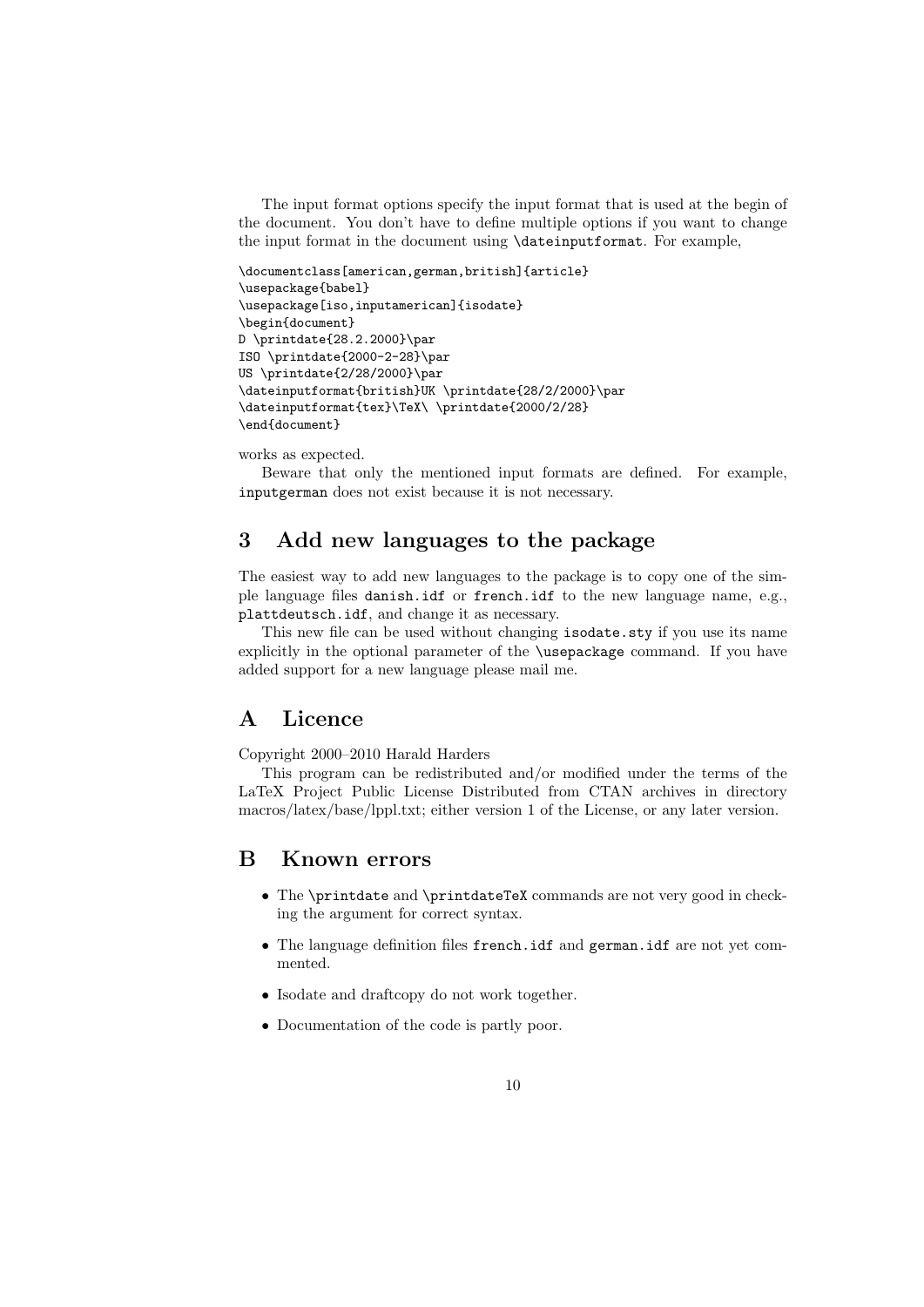# C Planned features and changes

- Add other languages. Please help me with this topic. I don't know the date formats in other languages.
- Format short given years to four digits and calculate reasonable first and second digits.

# References

- [1] International Standard: ISO 8601. http://www.iso.ch/markete/8601.pdf, 1988-06-15.
- [2] DUDEN Band 1. Die deutsche Rechtschreibung. 21. Auflage, Dudenverlag, Mannheim, Germany, 1996.

## D The implementation

### D.1 Package file isodate.sty

Heading of the files:

```
1 (isodate)\NeedsTeXFormat{LaTeX2e}
2 (isodate)\ProvidesPackage{isodate}
3 (danish)\ProvidesFile{danish.idf}
4 (english)\ProvidesFile{english.idf}
5 (french)\ProvidesFile{french.idf}
6 (german)\ProvidesFile{german.idf}
7 (italian)\ProvidesFile{italian.idf}
8 (norsk)\ProvidesFile{norsk.idf}
9 (swedish)\ProvidesFile{swedish.idf}
10 \langleisodate\rangle [2010/01/03 v2.30 Print dates with different formats (HH)]
11 \langlelanguage\rangle [2010/01/03 v2.30 Language definitions for isodate package (HH)]
The package:
12 \langle *isodate \rangle13 \RequirePackage{ifthen}
14 \IfFileExists{substr.sty}{\RequirePackage{substr}%
15 }{\PackageError{isodate.sty}{Package file substr.sty not found}
16 {This version of isodate.sty needs the package substr.sty.^^J%
17 You can download it from
18 CTAN:/macros/latex/contrib/substr/^^J%
19 e.g., one CTAN node is ftp.dante.de.
20 Install substr.sty into your TeX tree.}}
Declare the options for the default date format.
```

```
21 \DeclareOption{iso}{\AtEndOfPackage{\isodate}}
```

```
22 \DeclareOption{num}{\AtEndOfPackage{\numdate}}
```

```
23 \DeclareOption{short}{\AtEndOfPackage{\shortdate}}
```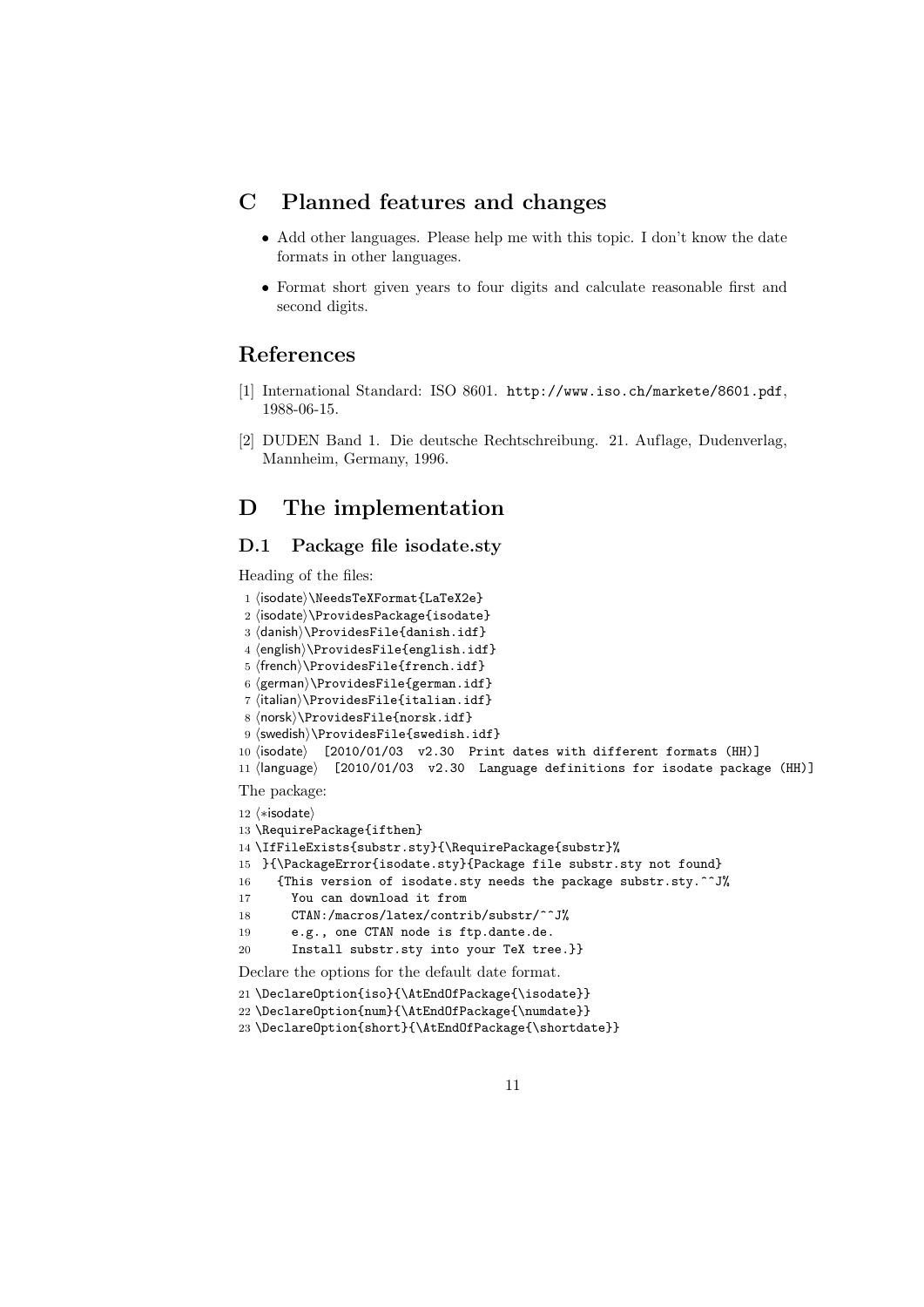```
24 \DeclareOption{TeX}{\AtEndOfPackage{\TeXdate}}
25 \DeclareOption{orig}{\AtEndOfPackage{\origdate}}
26 \DeclareOption{shortorig}{\AtEndOfPackage{\shortorigdate}}
27 \DeclareOption{Roman}{\AtEndOfPackage{\Romandate}}
28 \DeclareOption{roman}{\AtEndOfPackage{\romandate}}
29 \DeclareOption{shortRoman}{\AtEndOfPackage{\shortRomandate}}
30 \DeclareOption{shortroman}{\AtEndOfPackage{\shortromandate}}
31 \DeclareOption{cleanlook}{\AtEndOfPackage{\cleanlookdateon}}
32 \ {\tt DeclareOption{nocleanlook}\{\tt AtEndOfPackage{\textbf{set}}\}Declare the options which decide wheather day is printed.
33 \DeclareOption{printdayoff}{\AtEndOfPackage{\printdayoff}}
34 \DeclareOption{printdayon}{\AtEndOfPackage{\printdayon}}
Declare the options for the default date input format.
35 \DeclareOption{inputenglish}{\AtEndOfPackage{\dateinputformat{english}}}
36 \DeclareOption{inputbritish}{\AtEndOfPackage{\dateinputformat{english}}}
37 \DeclareOption{inputUKenglish}{\AtEndOfPackage{\dateinputformat{english}}}
38 \DeclareOption{inputamerican}{\AtEndOfPackage{\dateinputformat{american}}}
39 \DeclareOption{inputUSenglish}{\AtEndOfPackage{\dateinputformat{american}}}
40 \DeclareOption{inputtex}{\AtEndOfPackage{\dateinputformat{tex}}}
41 \DeclareOption{inputTeX}{\AtEndOfPackage{\dateinputformat{tex}}}
42 \DeclareOption{inputlatex}{\AtEndOfPackage{\dateinputformat{tex}}}
43 \DeclareOption{inputLaTeX}{\AtEndOfPackage{\dateinputformat{tex}}}
Declare the options for language support.
44 \DeclareOption{american}{\input{english.idf}}
45 \DeclareOption{australian}{\input{english.idf}}
46 \DeclareOption{austrian}{\input{german.idf}}
47 \DeclareOption{danish}{\input{danish.idf}}
48 \DeclareOption{english}{\input{english.idf}}
49 \DeclareOption{british}{\input{english.idf}}
50 \DeclareOption{french}{\input{french.idf}}
51 \DeclareOption{frenchb}{\input{french.idf}}
52 \DeclareOption{german}{\input{german.idf}}
53 \DeclareOption{italian}{\input{italian.idf}}
54 \DeclareOption{naustrian}{\input{german.idf}}
55 \DeclareOption{newzealand}{\input{english.idf}}
56 \DeclareOption{ngerman}{\input{german.idf}}
57 \DeclareOption{norsk}{\input{norsk.idf}}
```

```
58 \DeclareOption{norwegian}{\input{norsk.idf}}
```

```
59 \DeclareOption{swedish}{\input{swedish.idf}}
```

```
60 \DeclareOption{UKenglish}{\input{english.idf}}
```
\DeclareOption{USenglish}{\input{english.idf}}

Make it possible to load language definition files that are not known by this package.

\DeclareOption\*{%

```
63 \InputIfFileExists{\CurrentOption.idf}{}{%
```

```
64 \PackageError{isodate}{%
```
Isodate definition file \CurrentOption.idf not found}{%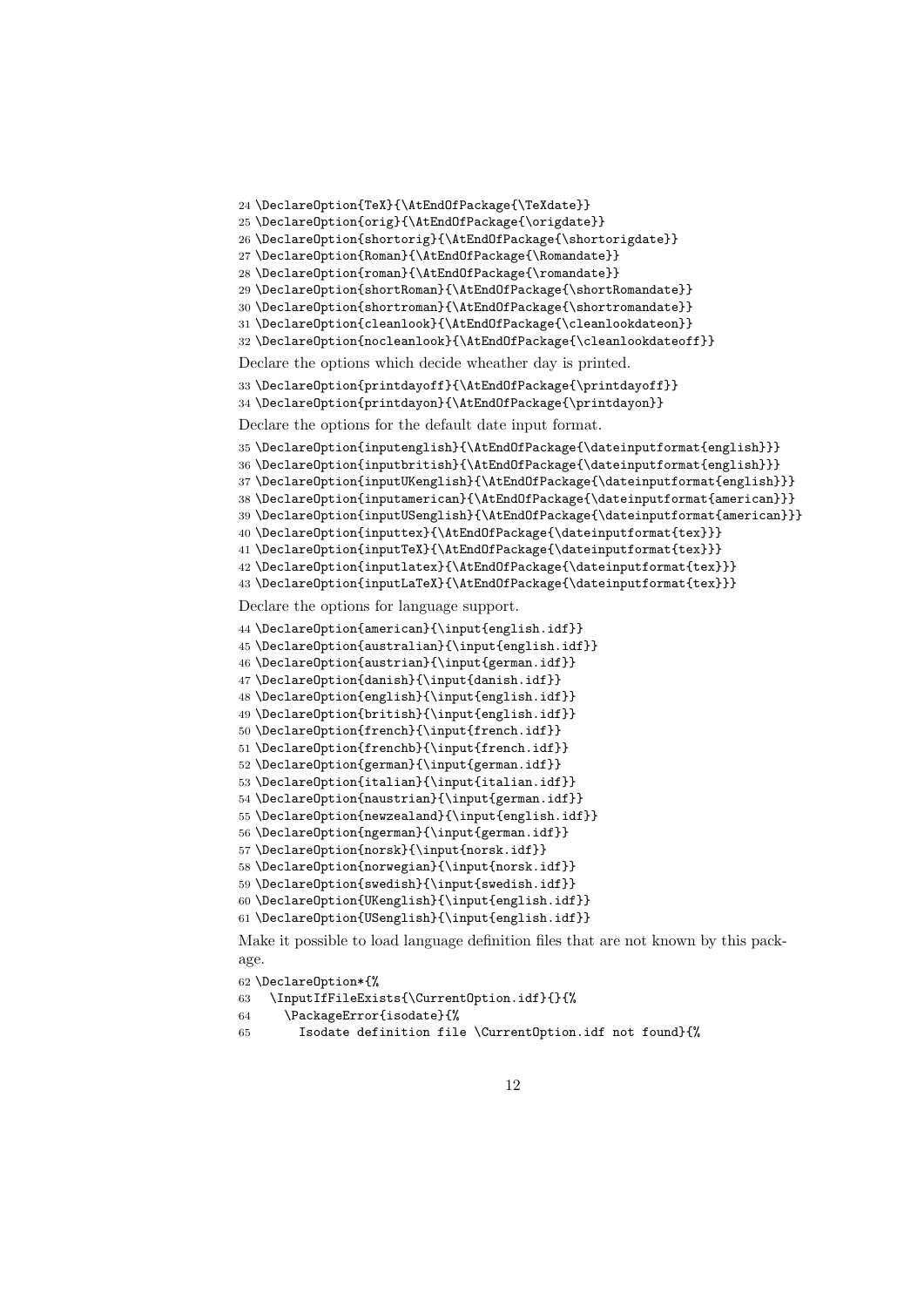```
66 Maybe you misspelled the language option?}}%
                 67 }
                 Set default option to orig.
                 68 \ExecuteOptions{orig,nocleanlook,printdayon}
                 Process the options.
                 69 \ProcessOptions*
                 Handle the case that no language was given. Throw an error message. Each
                 language definition file *.idf must contain a line
                 \let\iso@languageloaded\active
                 that defines the command \iso@languageloaded.
                 70 \ifx\iso@languageloaded\@undefined
                 71 \PackageError{isodate}{%
                 72 You haven't specified a language option}{%
                 73 You need to specify a language, either as a global
                 74 option\MessageBreak
                 75 or as an optional argument to the \string\usepackage\space
                 76 command.\MessageBreak
                 77 If you have used the old isodate package (version <=1.06) you can
                 78 change the\MessageBreak
                 79 usepackage command to \protect\usepackage{isodate}.\MessageBreak
                 80 You shouldn't try to proceed from here, type x to quit.}
                 81 \overline{\text{f}i}\iso@printday Prints a day.
                 82 \newcommand*\iso@printday[1]{%
                 83 \ifisotwodigitday
                 84 \ifthenelse{\number#1<10}{0}{}%
                 85 \fi
                 86 \number#1%
                 87 }%
\twodigitarabic Typesets the given counter with at least two digits. This command is very simple
                 and does only work for positive numbers below 100.
                 88 \newcommand*\twodigitarabic[1]{%
                 89 \ifthenelse{\number\arabic{#1}<10}{0}{}%
                 90 \arabic{#1}%
                 91 }
\iso@printmonth Prints a month using \theiso@tmpmonth as output fourmat.
                 92 \newcommand*\iso@printmonth[1]{%
                 93 \setcounter{iso@tmpmonth}{#1}%
                 94 \theiso@tmpmonth%
                 95 }
```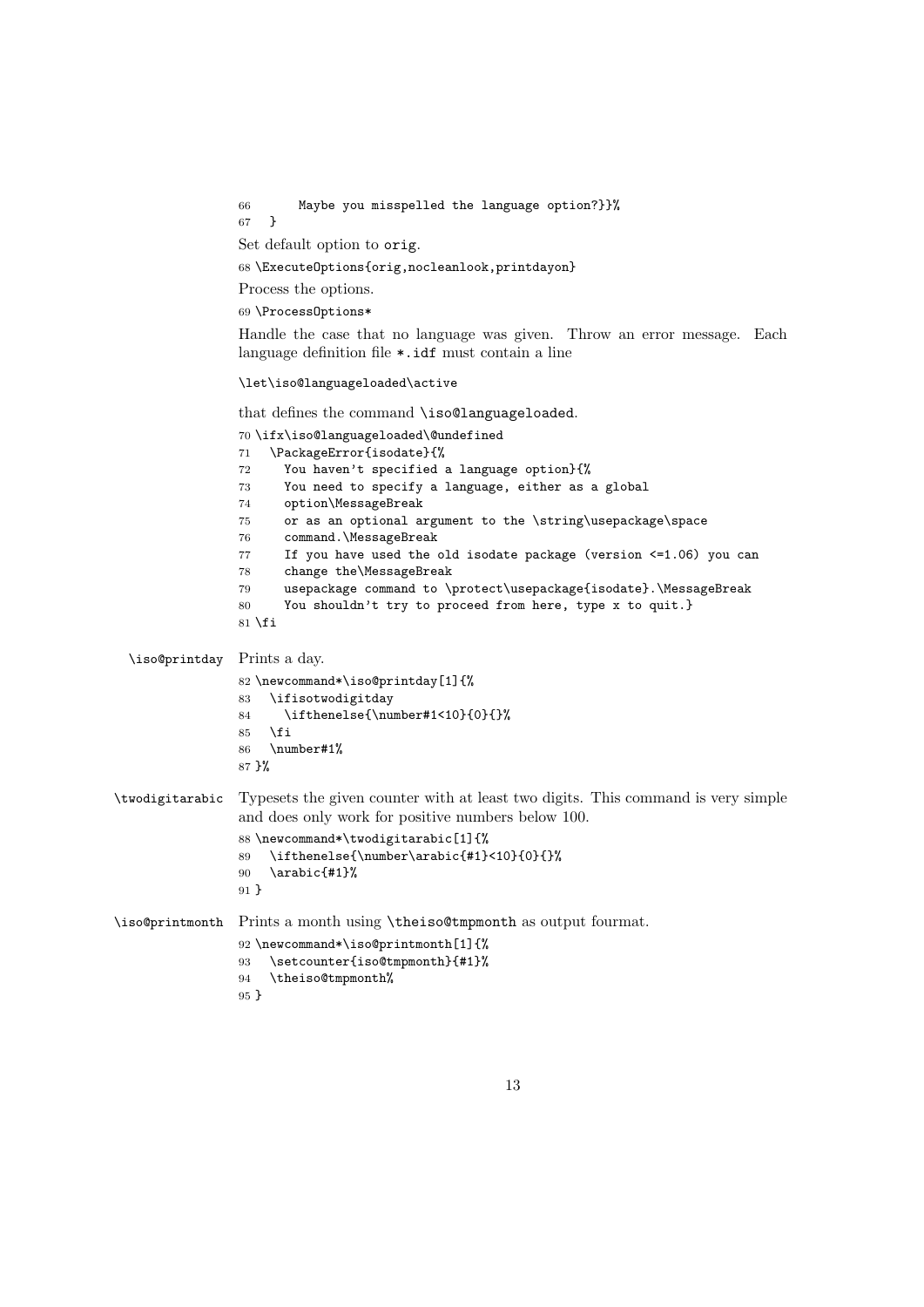```
Define the help counter that prints the month and initialize it to print arabic
                   numbers.
                   96 \newcounter{iso@tmpmonth}
                   97 %\def\theiso@tmpmonth{\arabic{iso@tmpmonth}}
     \iso@yeartwo Prints the argument of the command with two digits.
                      Example: \text{iso@yeartwo{1873}} \longrightarrow 73.
                   98 \newcounter{iso@yeartwo}%
                   99 \newcommand*\iso@yeartwo[1]{%
                  100 \setcounter{iso@yeartwo}{\number#1}%
                  101 \whiledo{\theiso@yeartwo>99}{%
                  102 \addtocounter{iso@yeartwo}{-100}}{}%
                  103 \ifthenelse{\number\theiso@yeartwo<10}{0}{}\theiso@yeartwo
                  104 }
    \iso@yearfour Prints the argument of the command with four digits.
                  105 \newcommand*\iso@yearfour[1]{%
                  106 \ifthenelse{\number#1<1000}{0}{}%
                  107 \ifthenelse{\number#1<100}{0}{}%
                  108 \ifthenelse{\number#1<10}{0}{}%
                  109 \number#1%
                  110 }%
\ifisotwodigitday Print day with two digits or natural number of digits?
                  111 \newif\ifisotwodigitday
  \iso@dateformat In this command, the current active date format ist stored. Possible values are:
                   numeric, short, iso, orig, shortorig, TeX.
                  112 \def\iso@dateformat{numeric}
\iso@inputformat This macro stores which input format is used for dates given with slashes.
                   Valid formats are english \left(\frac{dd}{mm}/\frac{yyyy}{} \right), american \left(\frac{mm}{dd}/\frac{yyyy}{} \right), and tex
                   (yyyy/mm/dd). By default, English is used.
                  113 \DeclareRobustCommand*\dateinputformat[1]{%
                  114 \ifthenelse{%
                  115 \equal{#1}{english}\OR
                  116 \equal{#1}{british}\OR
                  117 \equal{#1}{UKenglish}}{%
                  118 \def\iso@inputformat{english}%
                  119 }{%
                  120 \ifthenelse{%
                  121 \equal{#1}{american}\OR
                  122 \equal{#1}{USenglish}}{%
                  123 \def\iso@inputformat{american}%
                  124 }{%
                  125 \ifthenelse{%
                  126 \equal{#1}{tex}\OR
                  127 \equal{#1}{TeX}\OR
```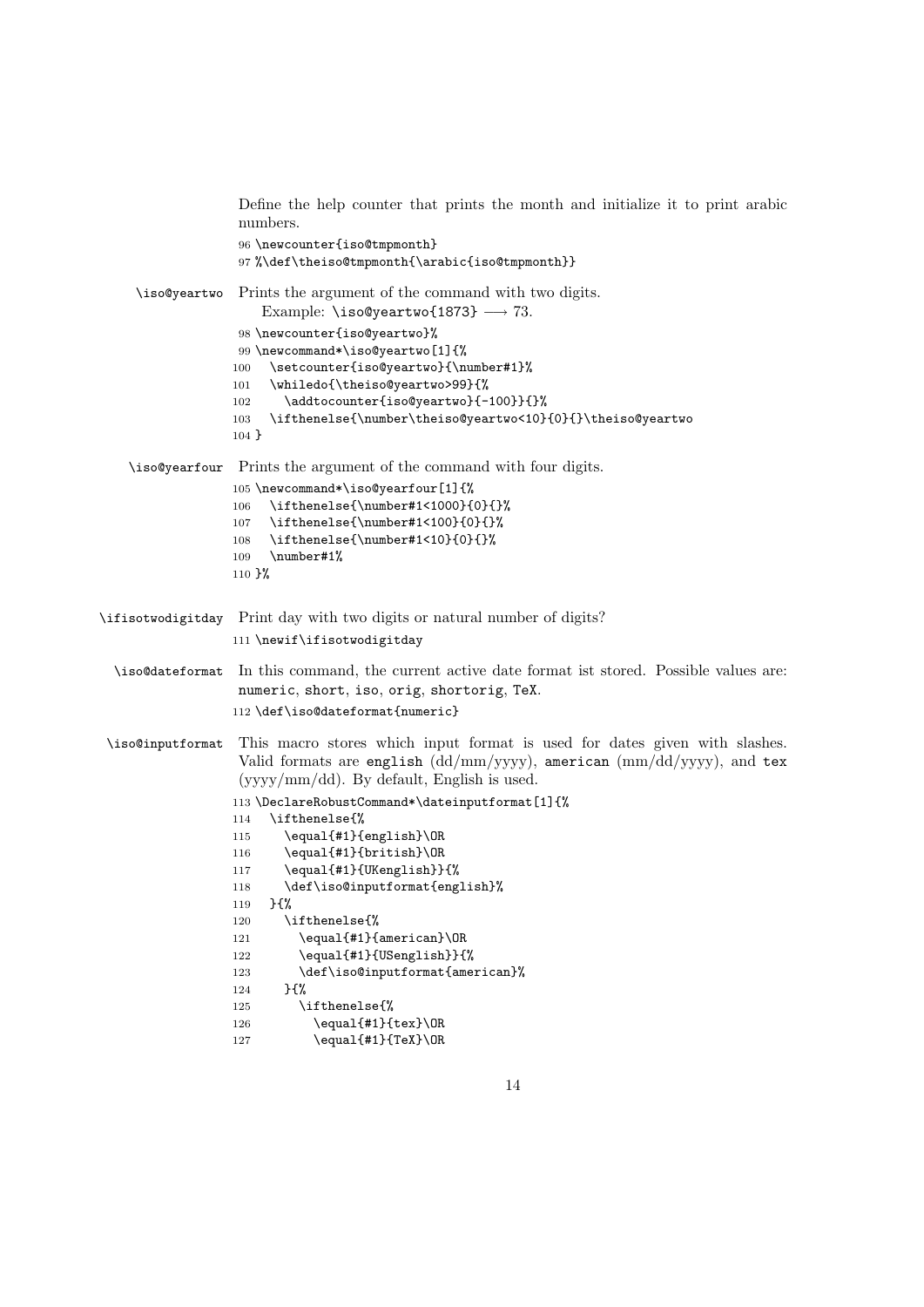```
128 \equal{#1}{latex}\OR
                 129 \equal{#1}{LaTeX}}{%
                 130 \def\iso@inputformat{tex}%
                 131 }{%
                 132 \PackageError{isodate}{Invalid date input format}{%
                 133 Maybe you misspelled the language option (english, american,
                 134 tex)?}%
                 135 }%
                 136 }%
                 137 }%
                 138 }
\iso@inputformat This macro stores which input format is used for dates given with slashes.
                  Valid formats are english \left(\frac{dd}{mm}/y\right)yy\right), american \left(\frac{mm}{dd}/y\right)yy\right), and tex
                  (yyyy/mm/dd). By default, English is used.
                 139 \dateinputformat{english}
        \numdate Switches to long numerical date format.
                 140 \DeclareRobustCommand*\numdate[1][twodigitarabic]{%
                 141 \def\iso@dateformat{numeric}%
                 142 \isotwodigitdaytrue
                 143 \def\theiso@tmpmonth{\csname #1\endcsname{iso@tmpmonth}}%
                 144 }
      \shortdate Switches to short numerical date format.
                 145 \DeclareRobustCommand*\shortdate[1][twodigitarabic]{%
                 146 \def\iso@dateformat{short}%
                 147 \isotwodigitdaytrue
                 148 \def\theiso@tmpmonth{\csname #1\endcsname{iso@tmpmonth}}%
                 149 }
        \isodate Switches to ISO date format.
                 150 \DeclareRobustCommand*\isodate[1][twodigitarabic]{%
                 151 \def\iso@dateformat{iso}%
                 152 \isotwodigitdaytrue
                 153 \def\theiso@tmpmonth{\csname #1\endcsname{iso@tmpmonth}}%
                 154 }
       \origdate Switches to the original date format.
                 155 \DeclareRobustCommand*\origdate{%
                 156 \def\iso@dateformat{orig}%
                 157 \isotwodigitdayfalse
                 158 \def\theiso@tmpmonth{\twodigitarabic{iso@tmpmonth}}%
                 159 }
```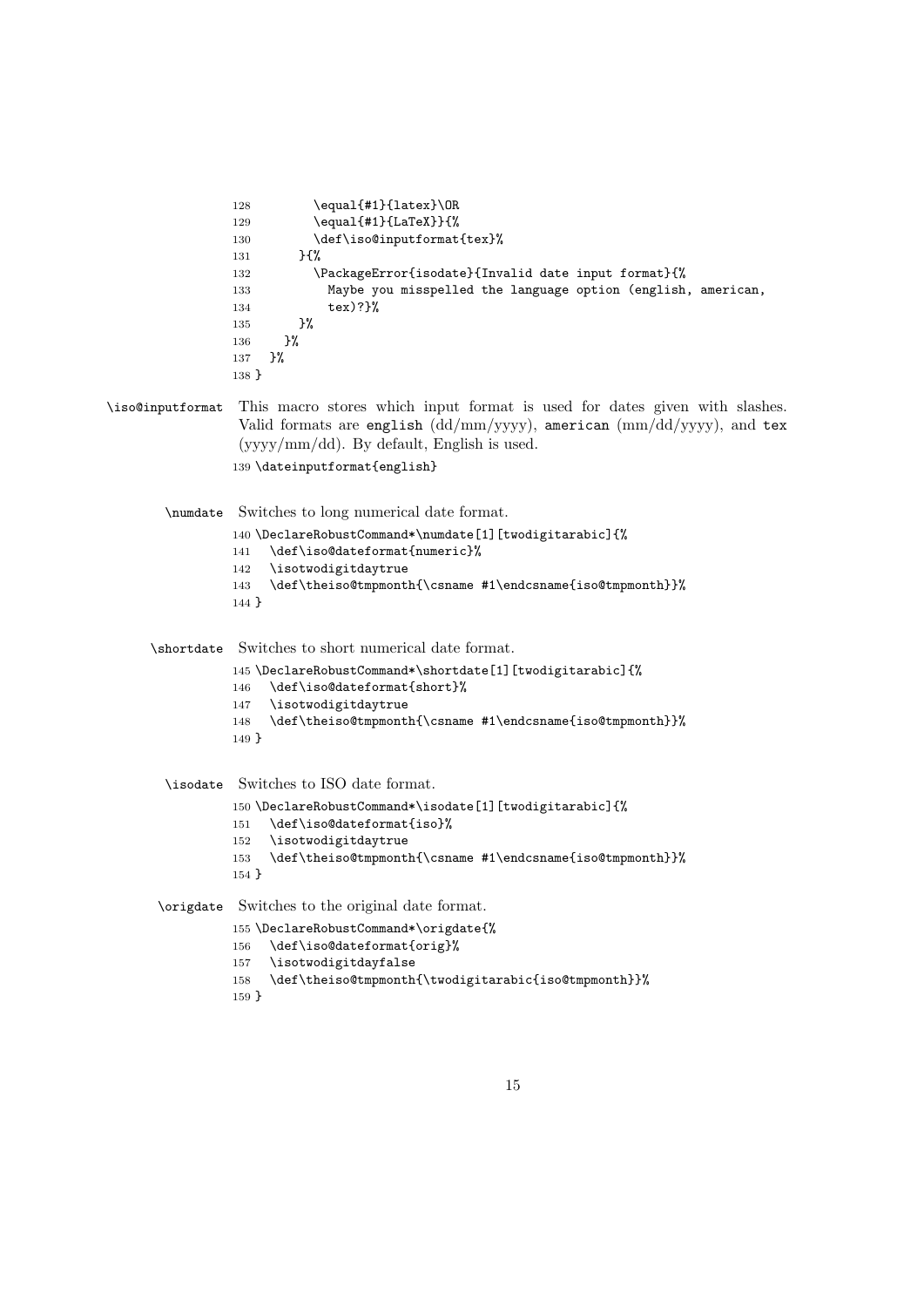```
\shortorigdate Switches to the short original date format.
                160 \DeclareRobustCommand*\shortorigdate{%
                161 \def\iso@dateformat{shortorig}%
                162 \isotwodigitdayfalse<br>163 \def\theiso@tmpmonth
                     \def\theiso@tmpmonth{\twodigitarabic{iso@tmpmonth}}%
                164 }
                 q
       \TeXdate Switches to LATEX date format.
                165 \DeclareRobustCommand*\TeXdate[1][twodigitarabic]{%
                166 \def\iso@dateformat{TeX}%
                167 \isotwodigitdaytrue
                168 \def\theiso@tmpmonth{\csname #1\endcsname{iso@tmpmonth}}%
                169 }
     \Romandate Switches to long numerical date format with month printed in uppercase Roman
                 numerals.
                170 \DeclareRobustCommand*\Romandate{%
                171 \numdate[Roman]%
                172 \isotwodigitdayfalse
                173 }
     \romandate Switches to long numerical date format with month printed in lowercase Roman
                 numerals.
                174 \DeclareRobustCommand*\romandate{%
                175 \numdate[roman]%
                176 \isotwodigitdayfalse
                177 }
\shortRomandate Switches to short numerical date format with month printed in uppercase Roman
                 numerals.
                178 \DeclareRobustCommand*\shortRomandate{%
                179 \shortdate[Roman]%
                180 \isotwodigitdayfalse
                181 }
\shortromandate Switches to short numerical date format with month printed in lowercase Roman
                 numerals.
                182 \DeclareRobustCommand*\shortromandate{%
                183 \shortdate[roman]%
                184 \isotwodigitdayfalse
                185 }
       \isodash Changes the dash in the ISO date format. The default is '-'.
                186 \def\iso@isodash{-}%
                187 \DeclareRobustCommand*\isodash[1]{\def\iso@isodash{#1}}%
```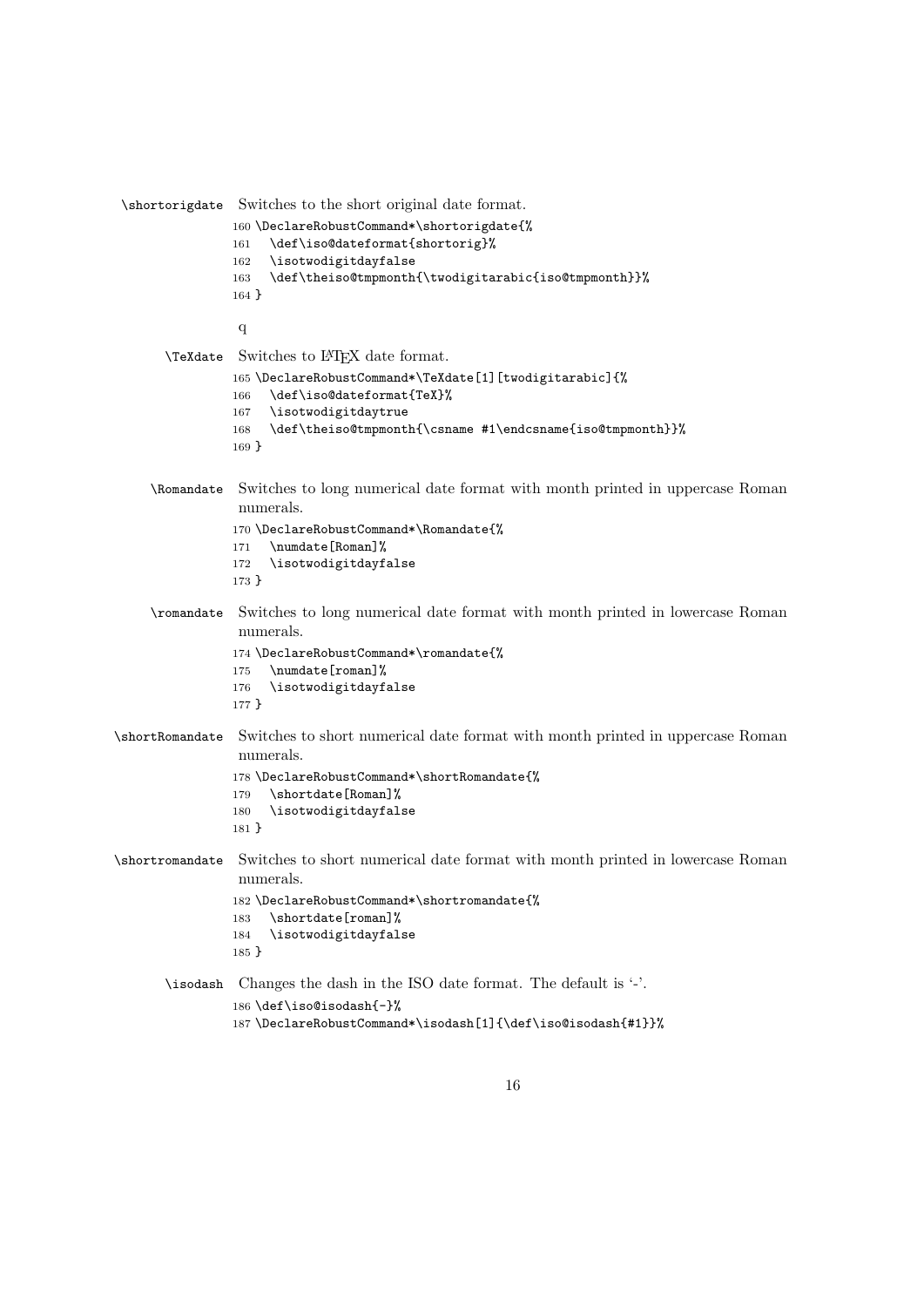Define the sign that is printed before a two digit year in the short original format. Default is nothing.

| \shortyearsign                             |                                                                                                                                                                                                                                                                   |
|--------------------------------------------|-------------------------------------------------------------------------------------------------------------------------------------------------------------------------------------------------------------------------------------------------------------------|
|                                            | 188 \def\iso@twodigitsign{}<br>189\DeclareRobustCommand*\shortyearsign[1]{\def\iso@twodigitsign{#1}}%                                                                                                                                                             |
| \isorangesign                              | Defines the sign or word that is printed between the two dates in a date range.<br>e.g., in English the default is ' to '.                                                                                                                                        |
|                                            | 190\def\iso@rangesign{\csname iso@rangesign@\iso@languagename\endcsname}%<br>191\DeclareRobustCommand*\isorangesign[1]{\def\iso@rangesign{#1}}%                                                                                                                   |
| \printyearoff                              | Switches printing of the year on or off. Default is to print the year.                                                                                                                                                                                            |
|                                            | $\verb \printyear  on _{192 \newif\ifiso@printyear $<br>193 \DeclareRobustCommand*\printyearon{\iso@printyeartrue}<br>194 \DeclareRobustCommand*\printyearoff{\iso@printyearfalse}<br>195 \printyearon                                                            |
|                                            | \printdayoff Switch on or off suppressing the day in date output. Default is not print the day.<br>$\verb \printdayon _196 \newif\ifiso@doprintday $                                                                                                              |
|                                            | 197 \DeclareRobustCommand*\printdayon{\iso@doprintdaytrue}<br>198\DeclareRobustCommand*\printdayoff{\iso@doprintdayfalse}<br>199 \printdayon                                                                                                                      |
| \cleanlookdateoff                          | Switch on or off 'clean look' for English dates. Default is not to use 'clean look'.<br>$\verb \clean ookdate on _200 \newcommand{\mbox}{\mbox{\label{thm:12}newif}}\ref{thm:200\newcommand{\mbox}{\mbox{\label{thm:12}newif}}\def\b{\mbox{\label{thm:12}newif}}$ |
|                                            | 201 \DeclareRobustCommand*\cleanlookdateon{\iso@cleanlooktrue}<br>202 \DeclareRobustCommand*\cleanlookdateoff{\iso@cleanlookfalse}<br>203 \cleanlookdateoff                                                                                                       |
| \isospacebeforeday<br>\isospacebeforemonth | Change the spaces in the orig and short orig format. Default is $\tilde{\phantom{a}}$ for all of them.                                                                                                                                                            |
| \isospacebeforeyear                        | 204 \newcommand*\iso@daysep{~}<br>205 \newcommand*\iso@monthsep{~}                                                                                                                                                                                                |
|                                            | 206 \newcommand*\iso@yearsep{~}<br>207\DeclareRobustCommand*\isospacebeforeday[1]{\def\iso@daysep{#1}}<br>208\DeclareRobustCommand*\isospacebeforemonth[1]{\def\iso@monthsep{#1}}<br>209 \DeclareRobustCommand*\isospacebeforeyear [1] { \def \iso@yearsep{#1} }  |
| \iso@printdate                             | Defines the command iso@printdate which takes three arguments (year, month,<br>day) and prints the date by using the <b>\today</b> command.                                                                                                                       |
|                                            | 210 \newcommand*\iso@printdate[3]{%<br>\begingroup%<br>211                                                                                                                                                                                                        |
|                                            | Generate a warning if the active language is not known by isodate.                                                                                                                                                                                                |
|                                            | \@ifundefined{iso@printdate@\iso@languagename}{%<br>212                                                                                                                                                                                                           |
|                                            | \PackageWarning{isodate}{Language \iso@languagename\space unknown<br>213<br>to isodate.\MessageBreak<br>214                                                                                                                                                       |
|                                            | Using default format}%<br>215<br>$}$<br>216                                                                                                                                                                                                                       |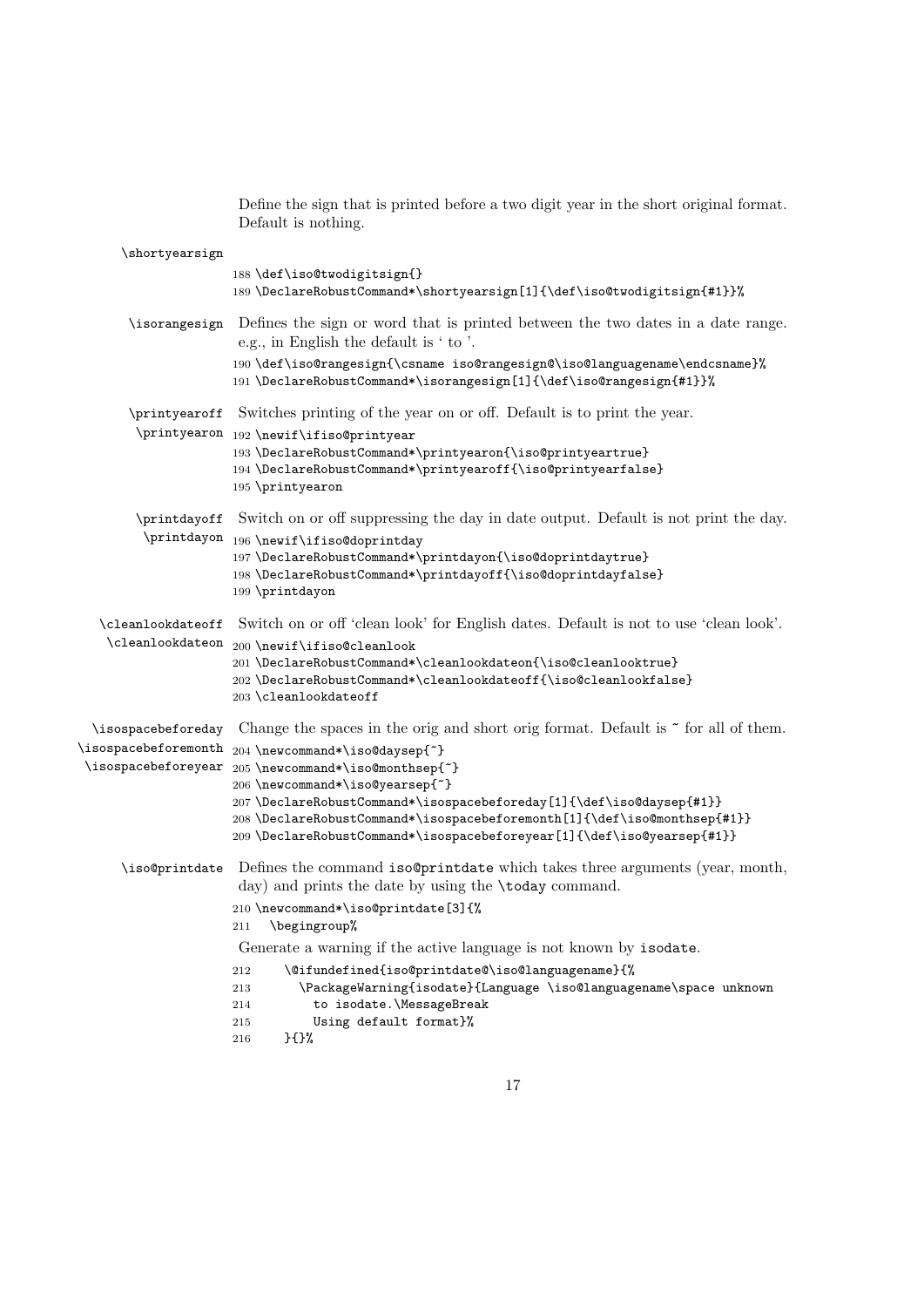The counters \year, \month, and \day are preserved as counters instead of changed to macros (as it has been done until version 2.25) to avoid problems with languages that are not defined in isodate.sty.

217 \year=#1 % 218 \month=#2 % 219 \day=#3 %  $220 \text{ }$  \today% 221 \endgroup%

```
222 }
```
\printdate Prints a date that is given as one argument in one of these formats: yyyy-mm-dd, dd/mm/yyyy, dd.mm.yyyy.

223 \DeclareRobustCommand\*\printdate[1]{%

Define \iso@date command to expand the argument #1.

```
224 \edef\iso@date{#1}%
```
Count appearances of  $\prime$ ,  $\prime$ ,  $\prime$ , and  $\prime$ , in the argument.

```
225 \SubStringsToCounter{iso@slash}{/}{\iso@date}%
```
226 \SubStringsToCounter{iso@minus}{-}{\iso@date}%

```
227 \SubStringsToCounter{iso@dot}{.}{\iso@date}%
```
If number of '.' in the argument is equal to 2 then the German format  $dd$ .mm.yyyy is used.

```
228 \ifthenelse{\equal{\theiso@dot}{2}}{%
```
229 \expandafter\iso@input@german\iso@date\@empty}{%

If number of '-' in the argument is equal to 2 then the ISO format yyyy-mm-dd is used.

230 \ifthenelse{\equal{\theiso@minus}{2}}{%

```
231 \expandafter\iso@input@iso\iso@date\@empty}{%
```
If number of  $\frac{1}{2}$  in the argument is equal to 2 then the British English format dd/mm/yyyy is used.

232 \ifthenelse{\equal{\theiso@slash}{2}}{%

233 \expandafter\iso@input@english\iso@date\@empty}{%

Else no of the formats above is used an thus an error message is thrown.

```
234 ????\iso@isodash ??\iso@isodash ??%
```

| 235     | \PackageError{isodate}{unrecognized date format}{Use one of |
|---------|-------------------------------------------------------------|
| 236     | the following formats as macro argument: ^^ J%              |
| 237     | \space\space dd.mm.yyyy^^J%                                 |
| 238     | \space\space dd/mm/yyyy^^J%                                 |
| 239     | \space\space yyyy-mm-dd^^J%                                 |
| 240     | Don't use any spaces or commands like \protect\, or         |
| 241     | \protect <sup>~</sup> inside the argument.}%                |
| 242     | ንንን‰                                                        |
| $243$ } |                                                             |

\iso@input@iso Converts a string with the format yyyy-mm-dd to three arguments {#1}{#2}{#3} and calls \iso@printdate.

244 \def\iso@input@iso#1-#2-#3\@empty{\iso@printdate{#1}{#2}{#3}}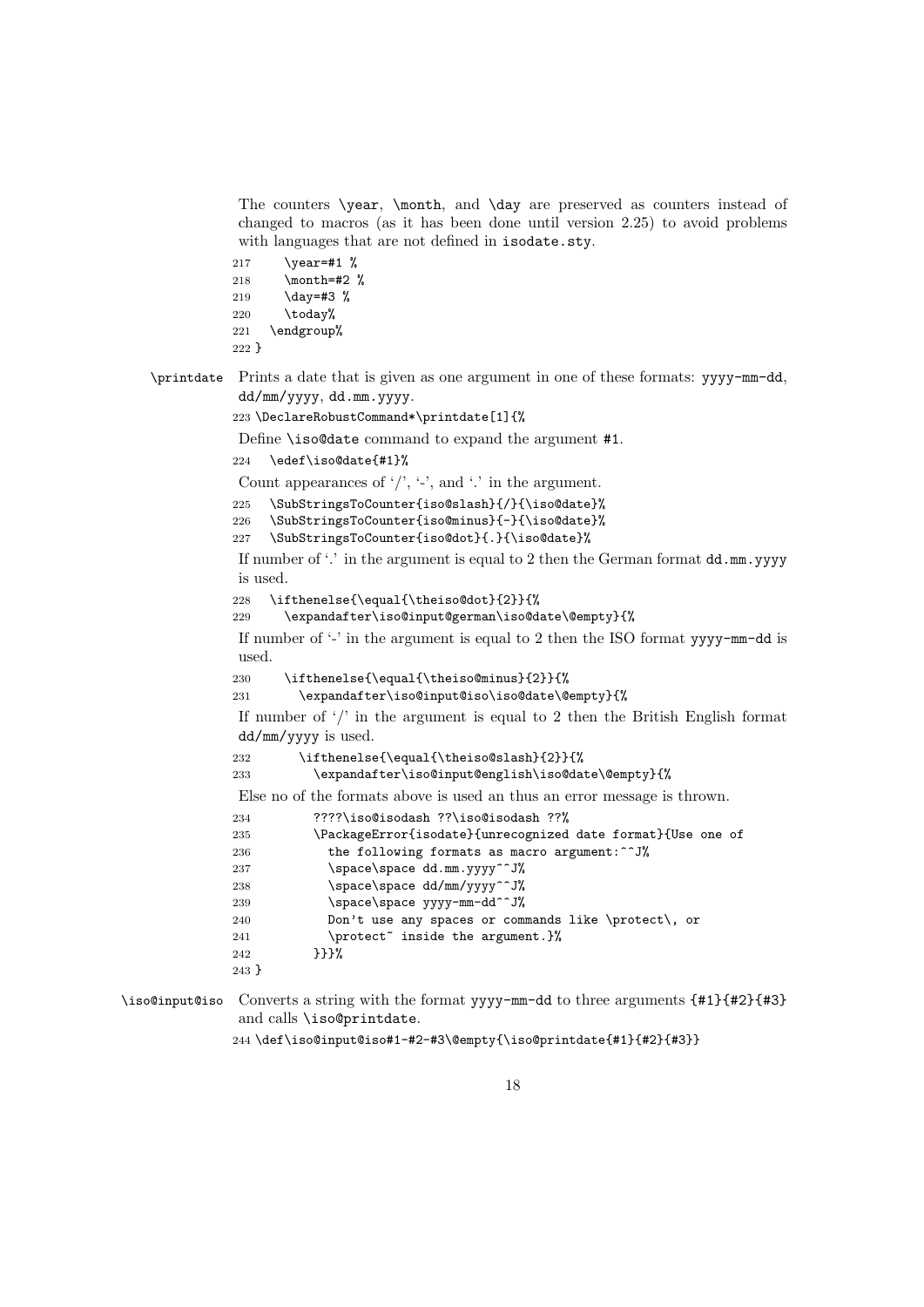```
\iso@input@german Converts a string with the format dd.mm.yyyy to three arguments {#3}{#2}{#1}
                       and calls \iso@printdate.
                       245 \def\iso@input@german#1.#2.#3\@empty{\iso@printdate{#3}{#2}{#1}}
    \iso@input@english Converts a string with the format dd/mm/yyyy to three arguments {#3}{#2}{#1}
                       and calls \iso@printdate.
                      246 \def\iso@input@english#1/#2/#3\@empty{%
                      247 \ifthenelse{\equal{\iso@inputformat}{tex}}{%
                      248 \iso@printdate{#1}{#2}{#3}%
                      249 }{%
                      250 \ifthenelse{\equal{\iso@inputformat}{american}}{%
                      251 \iso@printdate{#3}{#1}{#2}%
                      252 }{%
                      253 \iso@printdate{#3}{#2}{#1}%
                      254 }%
                      255 }%
                      256 }
         \printdateTeX Prints a date that is given as one argument in the format yyyy/mm/dd.
                      257 \DeclareRobustCommand*\printdateTeX[1]{%
                       Define \iso@date command to expand the argument #1.
                      258 \edef\iso@date{#1}%
                       Count appearances of '/' in the argument.
                       259 \SubStringsToCounter{iso@slash}{/}{\iso@date}%
                       If number of '/' in the argument is equal to 2 then the LAT<sub>EX</sub> format yyyy/mm/dd
                       is used.
                      260 \ifthenelse{\equal{\theiso@slash}{2}}{%
                      261 \expandafter\iso@input@TeX\iso@date\@empty}{%
                       Else no of the formats above is used an thus an error message is thrown.
                      262 ????\iso@isodash ??\iso@isodash ??%
                      263 \PackageError{isodate}{unrecognized date format}{Use one of
                      264 the following formats as macro argument:\hat{ } J'
                      265 \space\space dd.mm.yyyy^^J%
                      266 \space\space dd/mm/yyyy^^J%
                      267 \space\space yyyy-mm-dd^^J%
                      268 Don't use any spaces or commands like \protect\, or
                      269 \protect<sup>*</sup> inside the argument.}%
                      270 }}
       \iso@input@TeX Converts a string with the format yyyy/mm/dd to three arguments {#1}{#2}{#3}
                       and calls \iso@printdate.
                       271 \def\iso@input@TeX#1/#2/#3\@empty{\iso@printdate{#1}{#2}{#3}}
\iso@printmonthday@int ??????
                      272 \def\iso@printmonthday@int#1#2{%
                       273 \ifthenelse{\equal{\iso@dateformat}{iso}}{%
```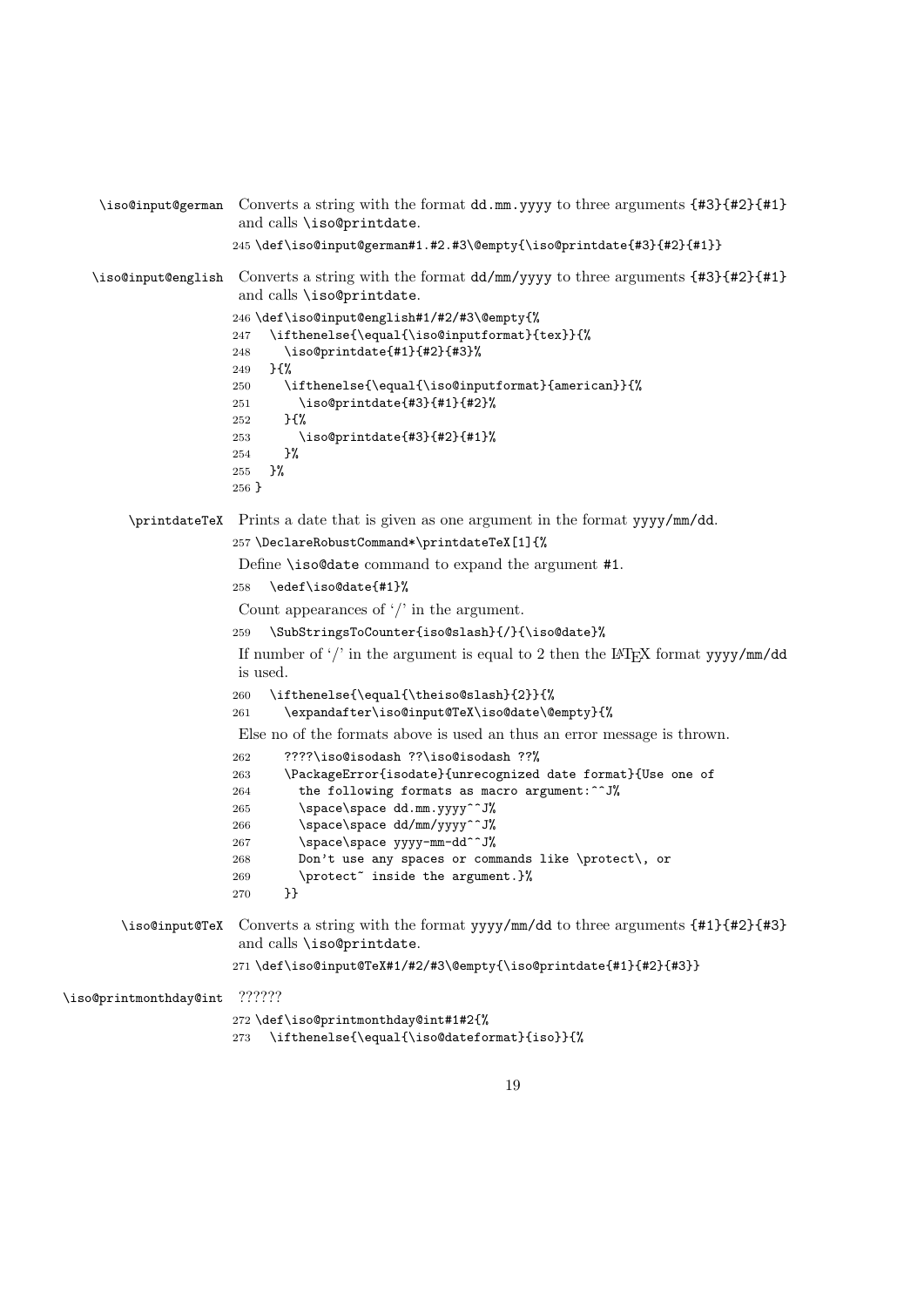```
274 \iso@printmonth{#1}%
                 275 \ifiso@doprintday
                 276 \iso@isodash\iso@printday{#2}%
                 277 \fi
                 278 }{%
                 279 \ifthenelse{\equal{\iso@dateformat}{TeX}}{%
                 280 \iso@printmonth{#1}%
                 281 \ifiso@doprintday
                 282 /\iso@printday{#2}%
                 283 \overrightarrow{fi}284 }{%
                 285 \PackageError{isodate.sty}{\csname iso@printmonthday\endcsname:
                 286 Invalid date format '\iso@dateformat'}{Internal error. Please
                 287 report to the package author.}
                 288 } ?
                 289 }%
                 290 }
\iso@printdate@int ??????
                 291 \def\iso@printdate@int#1#2#3{%
                 292 \ifiso@printyear
                 293 \ifthenelse{\equal{\iso@dateformat}{iso}}{%
                 294 \iso@yearfour{\number#1}\iso@isodash%
                 295 }{%
                 296 \ifthenelse{\equal{\iso@dateformat}{TeX}}{%
                 297 \iso@yearfour{\number#1}/%
                 298 }{%
                 299 \hspace{13pt} \verb|\Gamma:531| and \verb|\PackageError{isodate.sty}{\csname iso@printmonthday\end{csname:}300 Invalid date format '\iso@dateformat'}{Internal error. Please
                 301 report to the package author.}
                 302 }%
                 303 }%
                 304 \fi
                 305 \csname iso@printmonthday@int\endcsname{\number#2}{\number#3}%
                 306 }
\iso@daterange@int ??????
                 307 \def\iso@daterange@int#1#2#3#4#5#6{%
                 308 \ifthenelse{\equal{\iso@dateformat}{iso}\OR
                 309 \equal{\iso@dateformat}{TeX}}{%
                 310 \csname iso@printdate@\iso@languagename\endcsname{#1}{#2}{#3}%
                 311 \iso@rangesign%
                 312 \ifthenelse{\equal{\number#1}{\number#4}}{%
                 313 \ifthenelse{\equal{\number#2}{\number#5}}{%
                 314 \ifiso@doprintday
                 315 \iso@printday{#6}%
                 316 \else
                 317 \iso@printmonthday@int{#5}{#6}%
                 318 \overrightarrow{1}319 }{%
```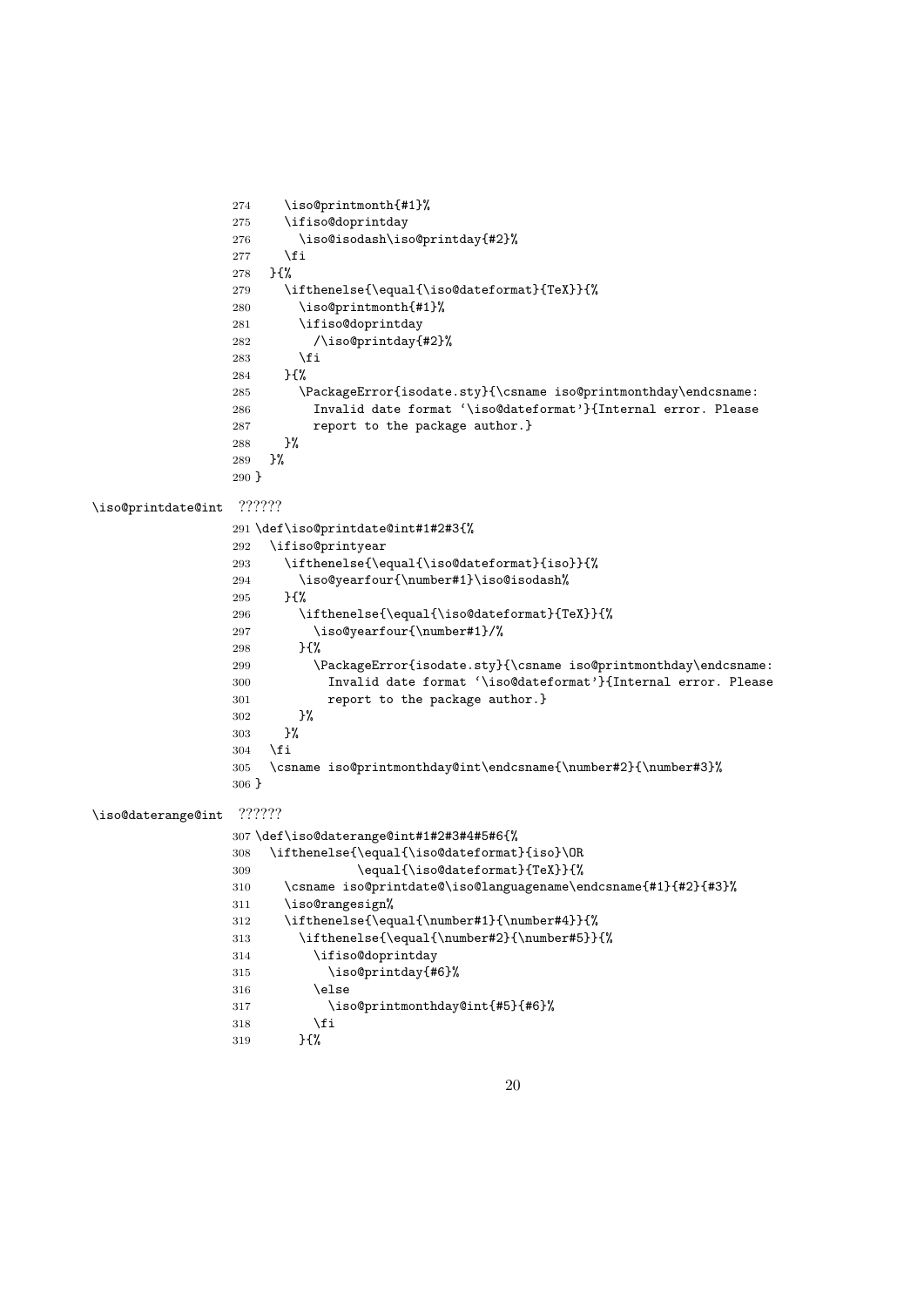```
320 \iso@printmonthday@int{#5}{#6}%<br>321 }%
321322 }{%
323 \iso@printdate@int{#4}{#5}{#6}%
324 }%
325 }{%
326 \PackageError{isodate.sty}{\csname iso@printmonthday\endcsname:
327 Invalid date format '\iso@dateformat'}{Internal error. Please
328 report to the package author.}
329 }%
330 }
```
\daterange Prints a date range.

\DeclareRobustCommand\*\daterange[2]{%

Define \iso@date and \iso@@date commands to expand the argument #1 and #2. Define \iso@@@date which contains both arguments devided by a komma.

```
332 \edef\iso@date{#1}%
```

```
333 \edef\iso@@date{#2}%
```
\edef\iso@@@date{\iso@date,\iso@@date}%

Count appearances of  $\langle \cdot \rangle$ ,  $\langle \cdot \rangle$ , and  $\langle \cdot \rangle$  in the arguments.

\SubStringsToCounter{iso@slash}{/}{\iso@date}%

\SubStringsToCounter{iso@minus}{-}{\iso@date}%

\SubStringsToCounter{iso@dot}{.}{\iso@date}%

\SubStringsToCounter{iso@@slash}{/}{\iso@@date}%

\SubStringsToCounter{iso@@minus}{-}{\iso@@date}%

```
340 \SubStringsToCounter{iso@@dot}{.}{\iso@@date}%
```
If number of '.' in both arguments is equal to 2 then the German format dd.mm.yyyy is used.

```
341 \ifthenelse{\equal{\theiso@dot}{2}\AND\equal{\theiso@@dot}{2}}{%
342 \expandafter\iso@range@input@german\iso@@@date\@empty}{%
```
If number of  $\cdot$ -' in both arguments is equal to 2 then the ISO format yyyy- $mm-dd$ is used.

```
343 \ifthenelse{\equal{\theiso@minus}{2}\AND\equal{\theiso@@minus}{2}}{%
344 \expandafter\iso@range@input@iso\iso@@@date\@empty}{%
```
If number of '/' in both arguments is equal to 2 then the British English format dd/mm/yyyy is used.

```
345 \ifthenelse{\equal{\theiso@slash}{2}\AND
```

```
346 \equal{\theiso@@slash}{2}}{%
```
\expandafter\iso@range@input@english\iso@@@date\@empty}{%

Else no of the formats above is used an thus an error message is thrown.

```
348 ????\iso@isodash ??\iso@isodash ??%
```

```
349 \PackageError{isodate}{unrecognized date format}{Use one of
```

```
350 the following formats as macro argument:^^J%
```
- 351 \space\space dd.mm.yyyy^^J%
- 352 \space\space dd/mm/yyyy^^J%
- 353 \space\space yyyy-mm-dd^^J%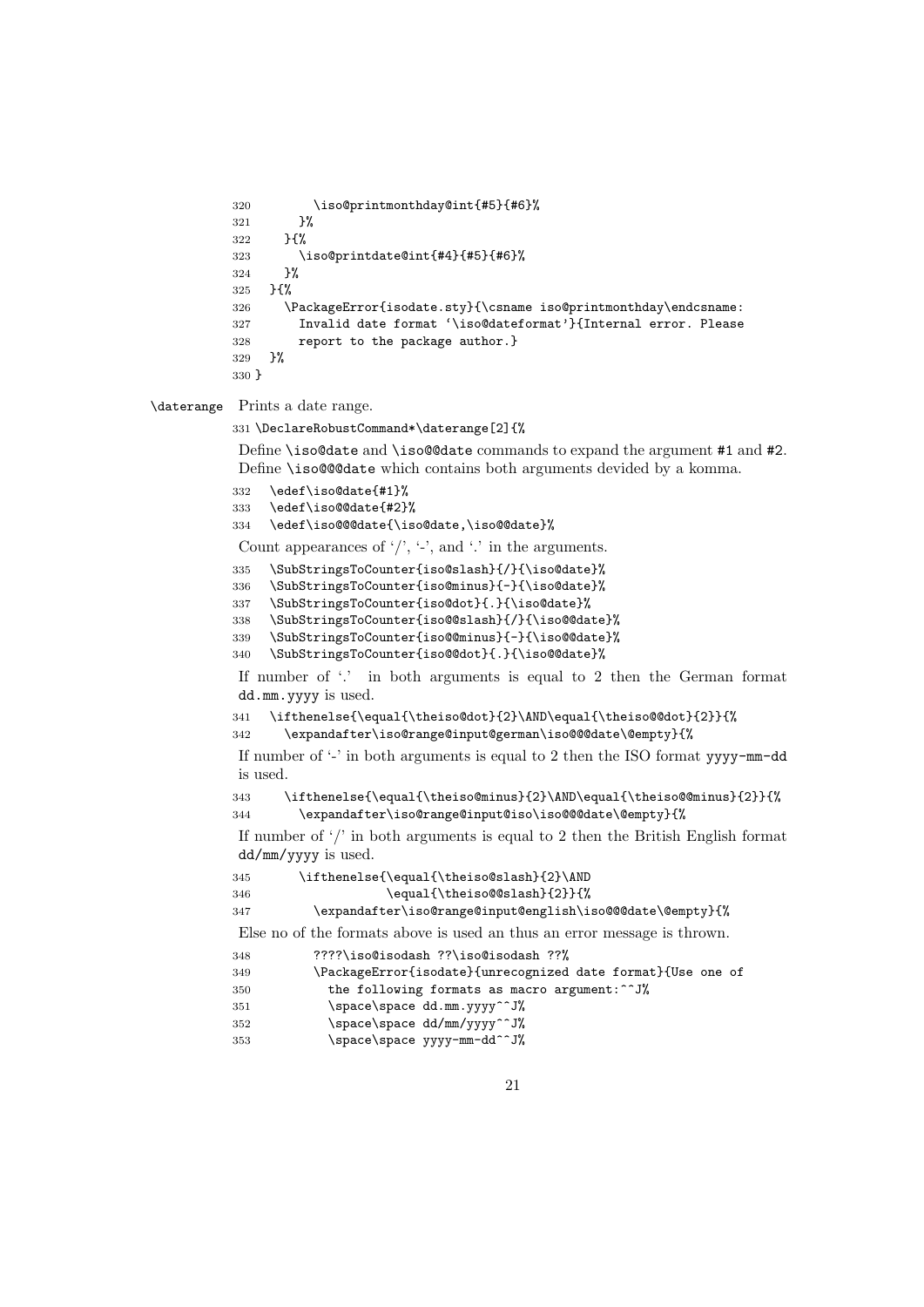|                         | Don't use any spaces or commands like \protect\, or<br>354<br>\protect" inside the argument."^J<br>355<br>Use the same format for both arguments.}%<br>356<br>}}}%<br>357<br>$358$ }                                                                                                                                                   |
|-------------------------|----------------------------------------------------------------------------------------------------------------------------------------------------------------------------------------------------------------------------------------------------------------------------------------------------------------------------------------|
| \iso@range@input@iso    | Converts a string with the format yyyy-mm-dd, yyyy-mm-dd to six arguments<br>{#1}{#2}{#3}{#4}{#5}{#6} and calls \iso@daterange@language.                                                                                                                                                                                               |
|                         | 359 \def\iso@range@input@iso#1-#2-#3,#4-#5-#6\@empty{%<br>\begingroup<br>360                                                                                                                                                                                                                                                           |
|                         | Generate a warning if the active language is not known by isodate.                                                                                                                                                                                                                                                                     |
|                         | \@ifundefined{iso@daterange@\iso@languagename}{%<br>361<br>\PackageWarning{isodate}{Language \iso@languagename\space unknown<br>362<br>to isodate.\MessageBreak<br>363<br>Using default date range\MessageBreak<br>364<br>with range sign --}%<br>365                                                                                  |
|                         | \expandafter\def\csname iso@printdate@\iso@languagename\endcsname{}%<br>366                                                                                                                                                                                                                                                            |
|                         | Print date range in fall-back format.                                                                                                                                                                                                                                                                                                  |
|                         | \iso@printdate{#1}{#2}{#3}--\iso@printdate{#4}{#5}{#6}%<br>367<br>} {%<br>368                                                                                                                                                                                                                                                          |
|                         | Print date range in the chosen isodate format.                                                                                                                                                                                                                                                                                         |
|                         | \ifthenelse{\equal{\number#1}{\number#4}}{}{\printyearon}%<br>369<br>\csname iso@daterange@\iso@languagename\endcsname{%<br>370<br>#1}{#2}{#3}{#4}{#5}{#6}%<br>371<br>}%<br>372<br>\endgroup<br>373<br>374 }                                                                                                                           |
| \iso@range@input@german | Converts a string with the format dd.mm.yyyy,dd.mm.yyyy to six arguments<br>{#3}{#2}{#1}{#6}{#5}{#4} and calls \iso@daterange@language.                                                                                                                                                                                                |
|                         | 375\def\iso@range@input@german#1.#2.#3,#4.#5.#6\@empty{%<br>\begingroup<br>376                                                                                                                                                                                                                                                         |
|                         | Generate a warning if the active language is not known by isodate.                                                                                                                                                                                                                                                                     |
|                         | \@ifundefined{iso@daterange@\iso@languagename}{%<br>377<br>\PackageWarning{isodate}{Language \iso@languagename\space unknown<br>378<br>to isodate.\MessageBreak<br>379<br>Using default date range\MessageBreak<br>380<br>with range sign $-$ }%<br>381<br>\expandafter\def\csname iso@printdate@\iso@languagename\endcsname{}%<br>382 |
|                         | Print date range in fall-back format.                                                                                                                                                                                                                                                                                                  |
|                         | \iso@printdate{#3}{#2}{#1}--\iso@printdate{#6}{#5}{#4}%<br>383<br>}{%<br>384                                                                                                                                                                                                                                                           |
|                         | Print date range in the chosen isodate format.                                                                                                                                                                                                                                                                                         |
|                         | \ifthenelse{\equal{\number#3}{\number#6}}{}{\printyearon}%<br>385<br>\csname iso@daterange@\iso@languagename\endcsname{%<br>386<br>#3}{#2}{#1}{#6}{#5}{#4}%<br>387                                                                                                                                                                     |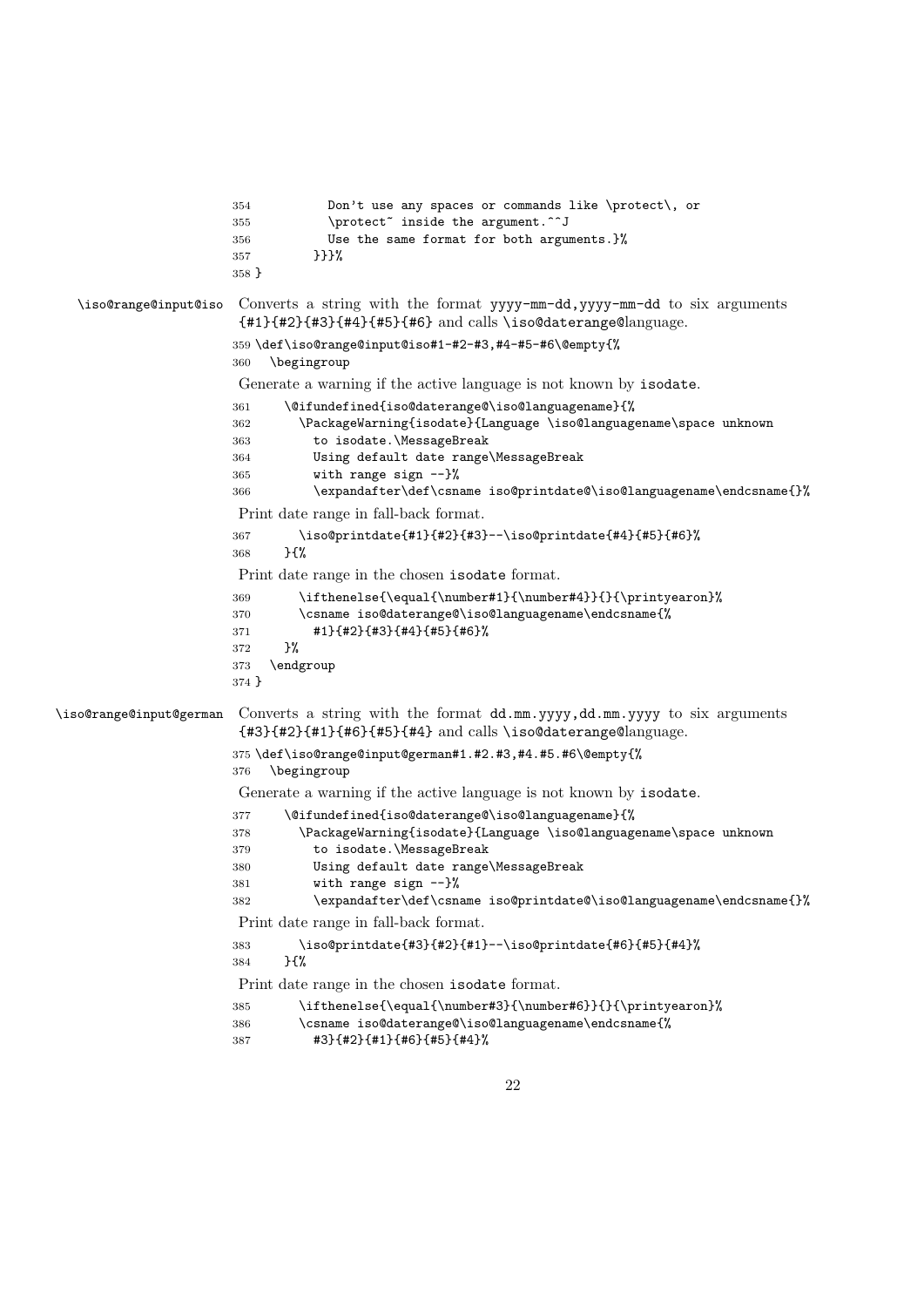```
388 }%
                      389 \endgroup
                      390 }
\iso@range@input@english Converts a string with the format dd/mm/yyyy,dd/mm/yyyy to six arguments
                       {#3}{#2}{#1}{#6}{#5}{#4} and calls \iso@daterange@language.
                      391 \def\iso@range@input@english#1/#2/#3,#4/#5/#6\@empty{%
                      392 \begingroup
                       Generate a warning if the active language is not known by isodate.
                      393 \@ifundefined{iso@daterange@\iso@languagename}{%
                      394 \label{p:23} $$ \Pack \varphi{1} \subset \langle \infty \rangle \sp{2395 to isodate.\MessageBreak
                      396 Using default date range\MessageBreak
                      397 with range sign --}%
                      398 \expandafter\def\csname iso@printdate@\iso@languagename\endcsname{}%
                       Print date range in fall-back format.
                      399 \ifthenelse{\equal{\iso@inputformat}{tex}}{%
                      400 \iso@printdate{#1}{#2}{#3}--\iso@printdate{#4}{#5}{#6}%
                      401 }{%
                      402 \ifthenelse{\equal{\iso@inputformat}{american}}{%
                      403 \iso@printdate{#3}{#1}{#2}--\iso@printdate{#6}{#4}{#5}%
                      404 } {%
                      405 \iso@printdate{#3}{#2}{#1}--\iso@printdate{#6}{#5}{#4}%
                      406 }%
                      407 }%
                      408 }{%
                       Print date range in the chosen isodate format.
                      409 \ifthenelse{\equal{\number#3}{\number#6}}{}{\printyearon}%
                      410 \ifthenelse{\equal{\iso@inputformat}{tex}}{%
                      411 \csname iso@daterange@\iso@languagename\endcsname{%
                      412 #1}{#2}{#3}{#4}{#5}{#6}%
                      413 }{%
                      414 \ifthenelse{\equal{\iso@inputformat}{american}}{%
                      415 \csname iso@daterange@\iso@languagename\endcsname{%
                      416 #3}{#1}{#2}{#6}{#4}{#5}%
                      417 }{%
                      418 \csname iso@daterange@\iso@languagename\endcsname{%
                      419 #3}{#2}{#1}{#6}{#5}{#4}%
                      420 }%
                      421 }%
                      422 }%
                      423 \endgroup
                      424 }
                       Define the counters for conting the appearances of '.', '-', and '/' in the arguments.
```

```
425 \newcounter{iso@slash}
426 \newcounter{iso@minus}
```

```
427 \newcounter{iso@dot}
```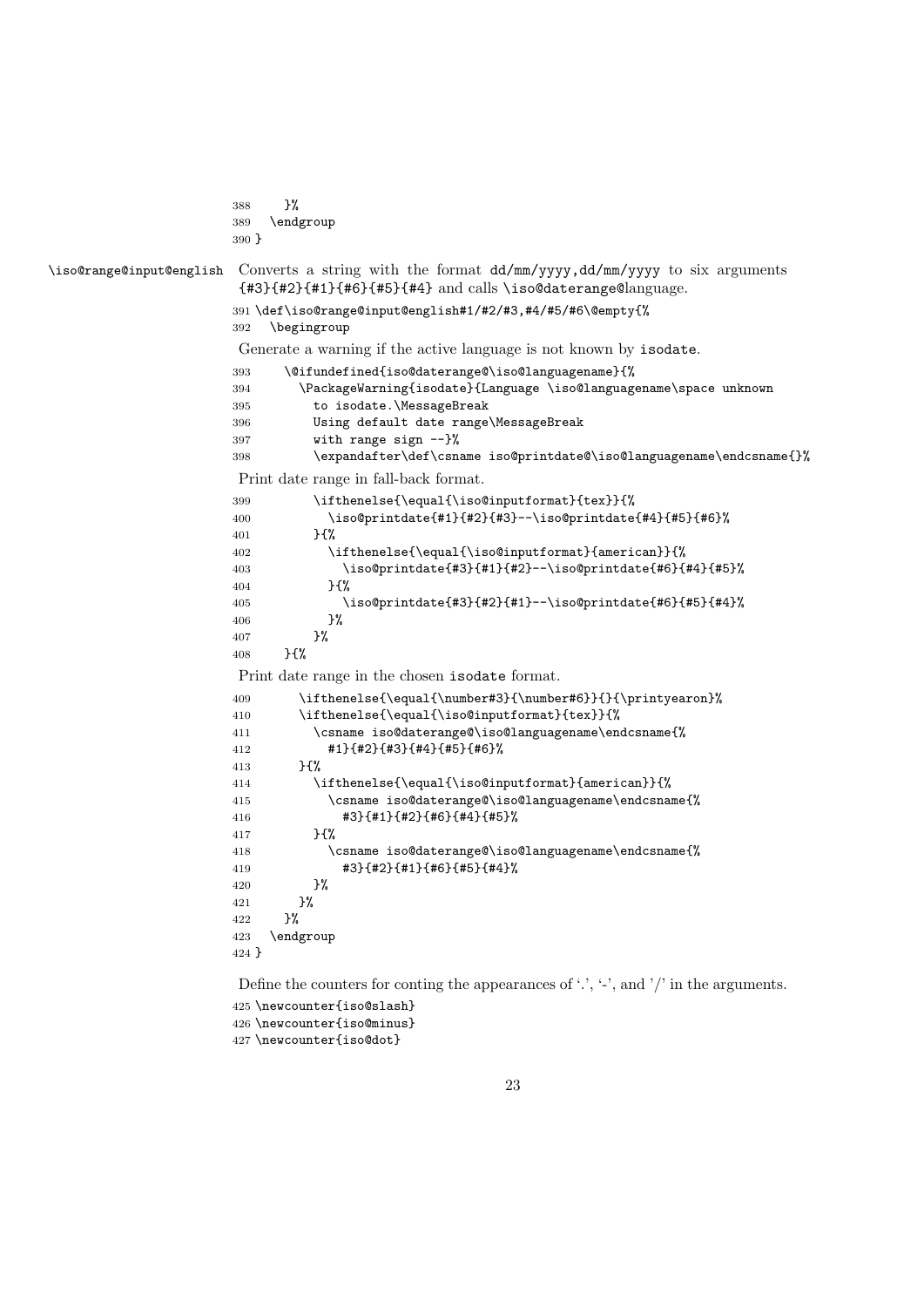```
428 \newcounter{iso@@slash}
429 \newcounter{iso@@minus}
430 \newcounter{iso@@dot}
```
The command \iso@languagename is defined to be able to use this package without loading one of the language packages babel.sty, german.sty, or ngerman.sty.

If neither babel.sty nor german.sty nor ngerman.sty is loaded my computer returns 'nohyphenation' when using \languagename. So this is the indication that none of the above packages is loaded.

```
431 \AtBeginDocument{%
432 \@tempswafalse
433 \@ifpackageloaded{babel}{%
434 \@tempswatrue
435 \typeout{isodate: babel.sty has been loaded}%
436 }{}%
437 \@ifpackageloaded{german}{%
438 \@tempswatrue
439 \typeout{isodate: german.sty has been loaded}%
440 }{}%
441 \@ifpackageloaded{ngerman}{%
442 \@tempswatrue
443 \typeout{isodate: ngerman.sty has been loaded}%
444 }{}%
```
The language is not equal 'nohyphenation'. So one of the language packages is loaded. Replace the internal language name \iso@languagename by the global language name \languagename.

```
445 \if@tempswa
```

```
446 \gdef\iso@languagename{\languagename}%
```
Reload language to surely switch to new date format. The languagename gets first expanded because of errors that would occur otherwise.

```
447 \edef\iso@tmplang{\languagename}%
448 \expandafter\selectlanguage\expandafter{\iso@tmplang}%
449 \else
```
At the end of the preamble still none of the language packages are loaded. So no language switching is possible. Set the date language manually to the last language that was loaded for isodate.

```
450 \typeout{isodate: babel.sty, (n)german.sty have not been loaded}%
451 \csname date\iso@languagename\endcsname%
452 \fi
453 }
454 \; \langle \text{/isodate} \rangle
```
### D.2 Language definition file danish.idf

\iso@languageloaded Define the command \iso@languageloaded in order to enable isodate.sty to determine if at least one language is loaded. 455 (\*danish)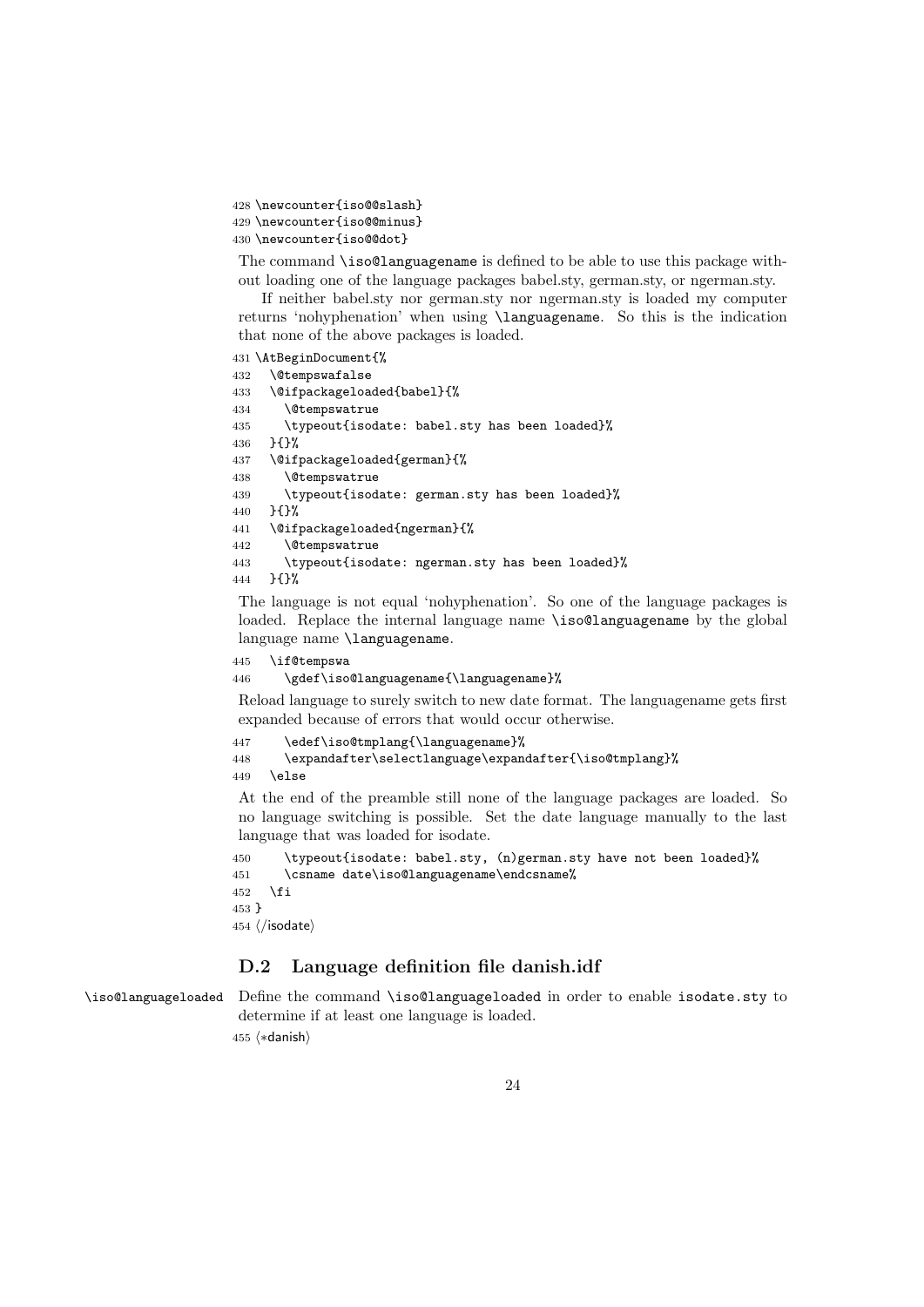```
456 \let\iso@languageloaded\active
                       457 \typeout{Define commands for Danish date format}
           \month@danish Prints the name of today's month in the long form for the original date format.
                        458 \def\month@danish{\ifcase\month\or
                        459 januar\or februar\or marts\or april\or maj\or juni\or
                        460 juli\or august\or september\or oktober\or november\or december\fi}
\iso@printmonthday@danish Prints the month and the day given as two arguments ({mm}{dd}) in the current
                        date format.
                        461 \def\iso@printmonthday@danish#1#2{%
                        462 \ifthenelse{\equal{\iso@dateformat}{iso}\OR
                        463 \equal{\iso@dateformat}{TeX}}{%
                        464 \iso@printmonthday@int{#1}{#2}%
                        465 }{%
                        Numeric and short date format: dd/mm/
                       466 \ifthenelse{\equal{\iso@dateformat}{numeric}\OR
                        467 \equal{\iso@dateformat}{short}}{%
                        468 \ifiso@doprintday
                        469 \iso@printday{#2}/%
                        470 \fi
                        471 \iso@printmonth{#1}%
                       472 }{%
                        Original date format: d. mmm
                       473 \ifthenelse{\equal{\iso@dateformat}{orig}\OR
                       474 \equal{\iso@dateformat}{shortorig}}{%
                        475 \ifiso@doprintday
                        476 \iso@printday{#2}.\iso@monthsep
                        477 \inti
                        478 \begingroup
                       479 \edef\lmonth{#1}\def\month{\lmonth}%
                       480 \month@danish%
                       481 \endgroup
                       482 }{}%
                       483 }%
                       484 }%
                       485 }
   \iso@printdate@danish Prints the date given as three arguments ({yyyy}{mm}{dd}) in the actual date
                        format
                        486 \def\iso@printdate@danish#1#2#3{%
                        ISO or LATEXdate format: yyyy\iso@printmonthday@danish
                        487 \ifthenelse{\equal{\iso@dateformat}{iso}\OR
                       488 \equal{\iso@dateformat}{TeX}}{%
                        489 \iso@printdate@int{#1}{#2}{#3}%
                        490 }{%
                        491 \iso@printmonthday@danish{\number#2}{\number#3}%
                       492 \ifiso@printyear
```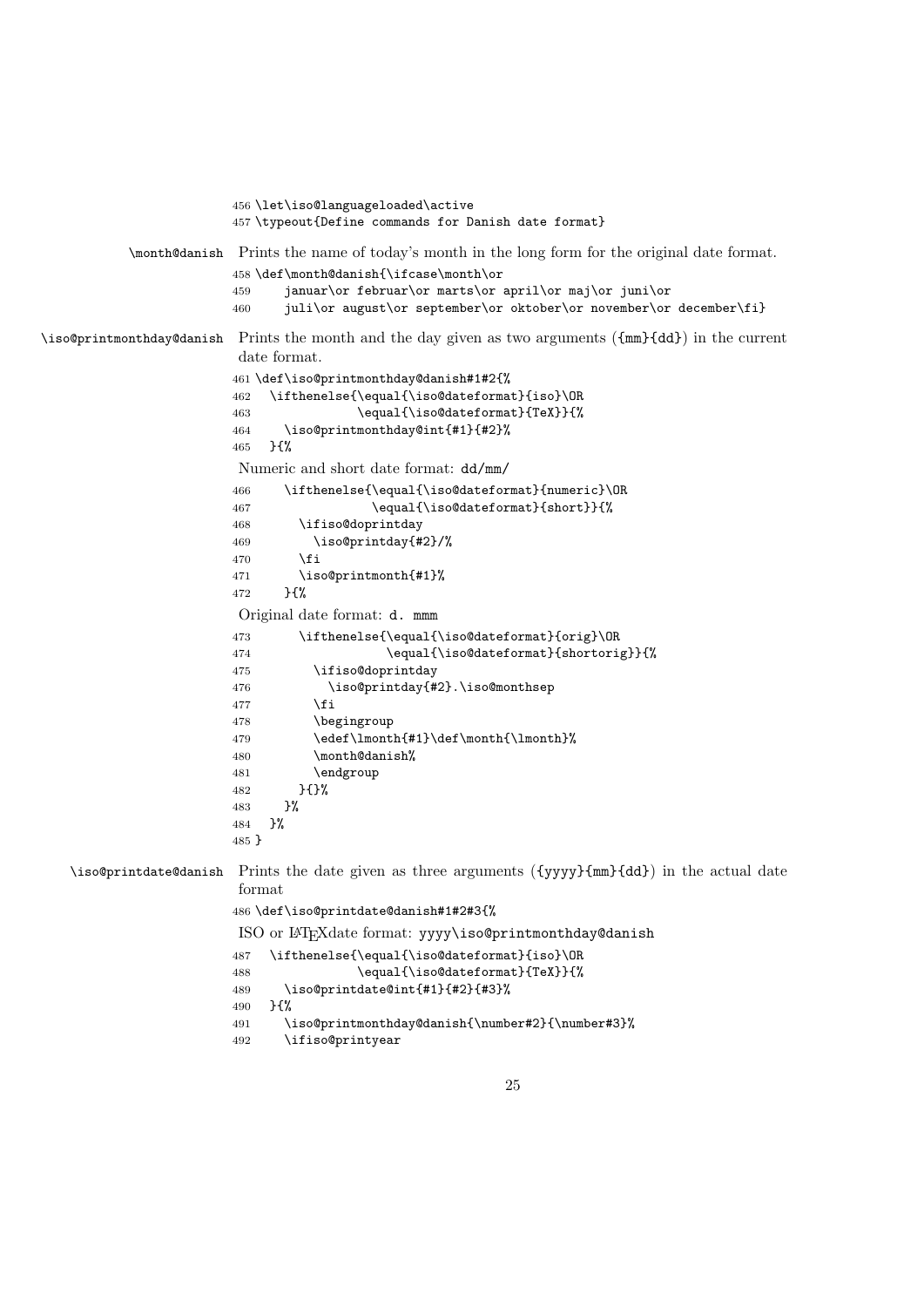```
?????
                   493 \ifthenelse{\equal{\iso@dateformat}{orig}\OR
                    494 \equal{\iso@dateformat}{shortorig}}{%
                    495 }{%
                    496 /%
                   497 }%
                    numeric date format: \iso@printmonthday@danish yyyy
                   498 \ifthenelse{\equal{\iso@dateformat}{numeric}}{%
                   499 \iso@yearfour{\number#1}%
                   500 }{%
                    original date format: \iso@printmonthday@danish~yyyy
                   501 \ifthenelse{\equal{\iso@dateformat}{orig}}{%
                   502 \iso@yearsep\iso@yearfour{\number#1}%
                   503 }{%
                    short original date format: \iso@printmonthday@danish~yy
                   504 \ifthenelse{\equal{\iso@dateformat}{shortorig}}{%
                   505 \iso@yearsep\iso@twodigitsign\iso@yeartwo{\number#1}%
                   506 }\{%
                    short date format: \iso@printmonthday@danish yy
                   507 \ifthenelse{\equal{\iso@dateformat}{short}}{%
                   508 \iso@yeartwo{\number#1}%
                   509 }{}%
                   510 }%
                   511 }%
                   512 }%
                   513 \fi
                   514 }%
                   515 }
     \iso@datedanish This command redefines the \today command to print in the actual date format.
                   516 \def\iso@datedanish{%
                   517 \def\today{\iso@printdate@danish{\year}{\month}{\day}}}%
  \iso@daterange@... Define date-range commands for dialects.
                   518 \expandafter\def\csname iso@daterange@\CurrentOption\endcsname{%
                   519 \iso@daterange@danish}%
\iso@daterange@danish This command takes six arguments ({yyyy1}{mm1}{dd1}{yyyy2}{mm2}{dd2})
                    and prints the corrosponding date range in the actual date format.
                   520 \def\iso@daterange@danish#1#2#3#4#5#6{%
                    ISO or LATEX date format.
                   521 \ifthenelse{\equal{\iso@dateformat}{iso}\OR
                   522 \equal{\iso@dateformat}{TeX}}{%
                    Call the appropriate international routine.
                   523 \iso@daterange@int{#1}{#2}{#3}{#4}{#5}{#6}%
                   524 }{%
```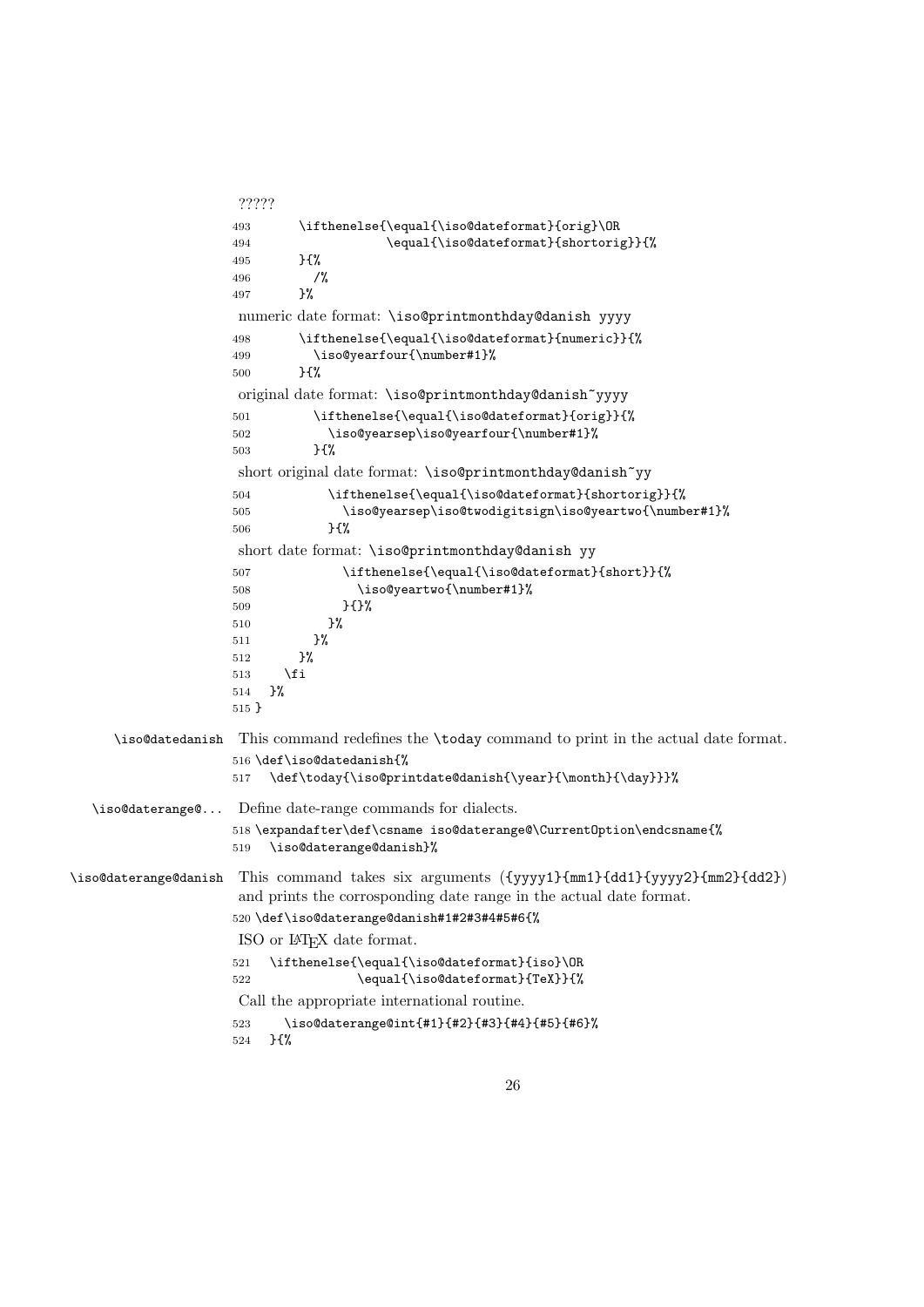Numeric, short, or original date format.

If year and month are equal, only print the day of the start date. If only the year is equal, only print month and day of the start date. Otherwise print the whole start date.

| 525 | \ifthenelse{\equal{\number#1}{\number#4}}{%                     |
|-----|-----------------------------------------------------------------|
| 526 | \ifthenelse{\equal{\number#2}{\number#5}}{%                     |
| 527 | \ifiso@doprintday                                               |
| 528 | \ifthenelse{\equal{\iso@dateformat}{orig}\OR                    |
| 529 | \equal{\iso@dateformat}{shortorig}}{%                           |
| 530 | \iso@printday{#3}.%                                             |
| 531 | $H^{\prime}$                                                    |
| 532 | \iso@printday{#3}%                                              |
| 533 | }‰                                                              |
| 534 | \else                                                           |
| 535 | \iso@printmonthday@danish{#2}{#3}%                              |
| 536 | \fi                                                             |
| 537 | $H^{\prime\prime}$                                              |
| 538 | \iso@printmonthday@danish{#2}{#3}%                              |
| 539 | }%                                                              |
| 540 | $H^{\prime}$                                                    |
| 541 | \csname iso@printdate@\iso@languagename\endcsname{#1}{#2}{#3}%  |
| 542 | }‰                                                              |
|     | Print the end date.                                             |
| 543 | \iso@rangesign                                                  |
| 544 | \csname iso@printdate@\iso@languagename\endcsname{#4}{#5}{#6}%\ |

 }% }

\iso@rangesign@danish Sets the word between start and end date in a date range to ' til '.

\expandafter\def\csname iso@rangesign@\CurrentOption\endcsname{~til~}

Define the language name that will the active language for isodate if none of the packages babel.sty, german.sty, and ngerman.sty is loaded and if this is the last language that is used for isodate. If one of the above packages is used this definition will be overridden by the command **\languagename** that will always return the current used language.

\def\iso@languagename{danish}%

Redefine the command \datedanish that is used by babel to switch to the original Danish date format to enable the use of different date formats. This has to be done after the preamble in order to ensure to overwrite the babel command.

```
549 \AtBeginDocument{%
```

```
550 \ifx\undefined\iso@datedanish\else
551 \def\datedanish{\iso@datedanish}%
552 \fi
553 }
554 \langle/danish\rangle
```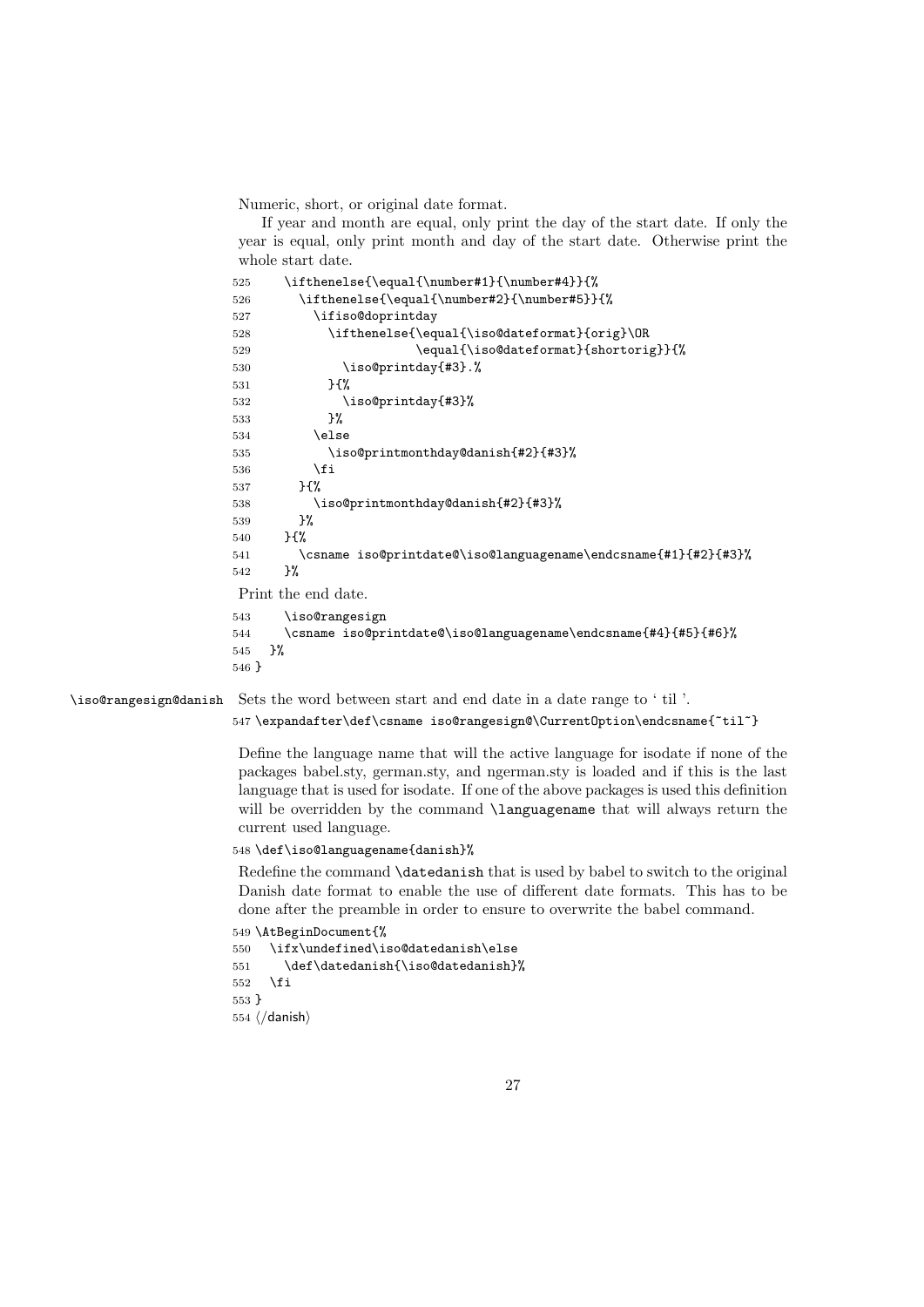|                     | D.3                            | Language definition file english.idf                                                                                                                                                                                                    |
|---------------------|--------------------------------|-----------------------------------------------------------------------------------------------------------------------------------------------------------------------------------------------------------------------------------------|
| \iso@languageloaded |                                | Define the command \iso@languageloaded in order to enable isodate.sty to<br>determine if at least one language is loaded.                                                                                                               |
|                     | 555 $\langle *english \rangle$ |                                                                                                                                                                                                                                         |
|                     |                                | 556 \let\iso@languageloaded\active                                                                                                                                                                                                      |
|                     |                                | \month@english Prints the name of today's month in the long form for the original date format.                                                                                                                                          |
|                     |                                | 557 \def\month@english{\ifcase\month\or                                                                                                                                                                                                 |
|                     | 558<br>559                     | January\or February\or March\or April\or May\or June\or<br>July\or August\or September\or October\or November\or December\fi}                                                                                                           |
|                     |                                | British and American English dates are very different. So handle them seperately.<br>It might have been easier to put them in different files but I wanted to organize<br>my files analogous to babel.<br>First handle British English. |
|                     |                                | 560 \ifthenelse{\equal{\CurrentOption}{english}\OR                                                                                                                                                                                      |
|                     | 561                            | \equal{\Current0ption}{british}\OR                                                                                                                                                                                                      |
|                     | 562<br>563                     | \equal{\Current0ption}{UKenglish}}{%<br>\typeout{Define commands for English date format}                                                                                                                                               |
|                     |                                |                                                                                                                                                                                                                                         |
| \day@english        |                                | Prints today's day for the original date format.                                                                                                                                                                                        |
|                     | 564                            | \def\day@english{%                                                                                                                                                                                                                      |
|                     | 565<br>566                     | \ifiso@cleanlook<br>\day                                                                                                                                                                                                                |
|                     | 567                            | \else                                                                                                                                                                                                                                   |
|                     | 568                            | \ifcase\day\or                                                                                                                                                                                                                          |
|                     | 569                            | 1st\or 2nd\or 3rd\or 4th\or 5th\or                                                                                                                                                                                                      |
|                     | 570                            | 6th\or 7th\or 8th\or 9th\or 10th\or                                                                                                                                                                                                     |
|                     | 571                            | 11th\or 12th\or 13th\or 14th\or 15th\or                                                                                                                                                                                                 |
|                     | 572                            | 16th\or 17th\or 18th\or 19th\or 20th\or                                                                                                                                                                                                 |
|                     | 573                            | 21st\or 22nd\or 23rd\or 24th\or 25th\or                                                                                                                                                                                                 |
|                     | 574                            | 26th\or 27th\or 28th\or 29th\or 30th\or                                                                                                                                                                                                 |
|                     | 575                            | 31st%                                                                                                                                                                                                                                   |
|                     | 576                            | \fi                                                                                                                                                                                                                                     |
|                     | 577                            | \fi                                                                                                                                                                                                                                     |
|                     | }<br>578                       |                                                                                                                                                                                                                                         |
|                     |                                | \iso@printmonthday@english Prints the month and the day given as two arguments ( ${mm}$ {dd}) in the current<br>date format.                                                                                                            |
|                     | 579                            | \def\iso@printmonthday@english#1#2{%                                                                                                                                                                                                    |
|                     |                                | Numeric and short date format: dd/mm/                                                                                                                                                                                                   |
|                     | 580                            | \ifthenelse{\equal{\iso@dateformat}{iso}\OR                                                                                                                                                                                             |
|                     | 581                            | \equal{\iso@dateformat}{TeX}}{%                                                                                                                                                                                                         |
|                     | 582                            | \iso@printmonthday@int{#1}{#2}%                                                                                                                                                                                                         |
|                     | 583                            | } {%                                                                                                                                                                                                                                    |
|                     | 584                            | \ifthenelse{\equal{\iso@dateformat}{numeric}\OR                                                                                                                                                                                         |
|                     | 585                            | \equal{\iso@dateformat}{short}}{%                                                                                                                                                                                                       |
|                     |                                |                                                                                                                                                                                                                                         |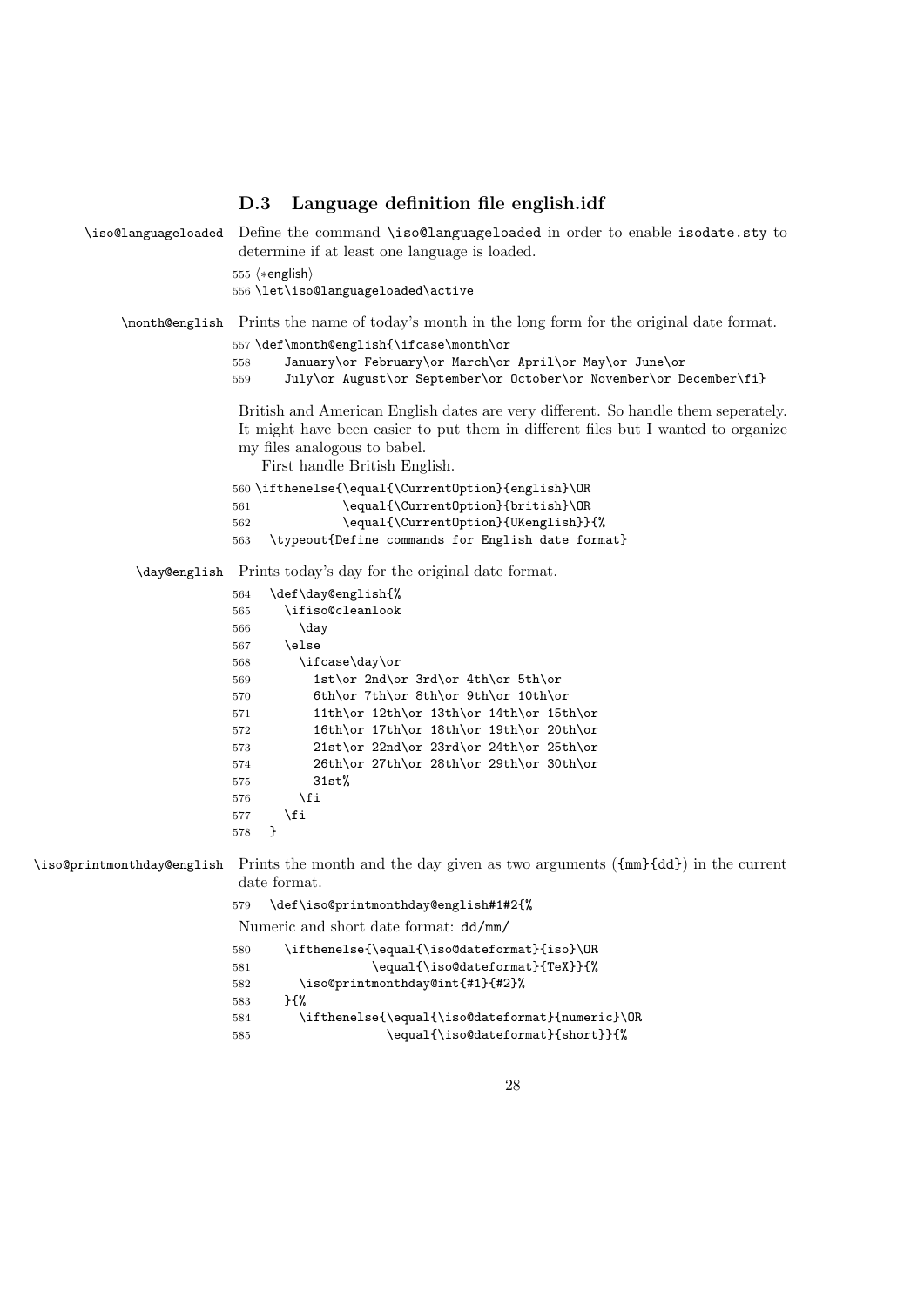```
586 \ifiso@doprintday
                  587 \iso@printday{#2}/%
                   588 \fi
                   589 \iso@printmonth{#1}%
                  590 }{%
                   Original date format: ddd mmm
                  591 \ifthenelse{\equal{\iso@dateformat}{orig}\OR
                  592 \equal{\iso@dateformat}{shortorig}}{%
                  593 \begingroup
                   594 \edef\lday{#2}\def\day{\lday}%
                  595 \edef\lmonth{#1}\def\month{\lmonth}%
                  596 \ifiso@doprintday
                  597 \day@english\iso@monthsep\@empty
                  598 \fi
                  599 \month@english
                  600 \endgroup
                  601 }{}%
                  602 }%
                  603 }%
                   604 }
\iso@printdate@english Prints the date given as three arguments ({yyyy}{mm}{dd}) in the actual date
                   format.
                  605 \def\iso@printdate@english#1#2#3{%
                  606 \ifthenelse{\equal{\iso@dateformat}{iso}\OR
                  607 \equal{\iso@dateformat}{TeX}}{%
                  608 \iso@printdate@int{#1}{#2}{#3}%
                  609 }{%
                   ISO date format: yyyy-\iso@printmonthday@english
                  610 \iso@printmonthday@english{\number#2}{\number#3}%
                   Numeric date format: \iso@printmonthday@english yyyy
                  611 \ifiso@printyear
                  612 \ifthenelse{\equal{\iso@dateformat}{orig}\OR
                  613 \equal{\iso@dateformat}{shortorig}}{%
                  614 }{%
                  615 /%
                  616 }%
                  617 \ifthenelse{\equal{\iso@dateformat}{numeric}}{%
                  618 \iso@yearfour{\number#1}%
                  619 }{%
                   Original date format: \iso@printmonthday@english~yyyy
                  620 \ifthenelse{\equal{\iso@dateformat}{orig}}{%
                  621 \iso@yearsep\iso@yearfour{\number#1}%
                  622 }{%
                   Short original date format: \iso@printmonthday@english~yy
                  623 \ifthenelse{\equal{\iso@dateformat}{shortorig}}{%
```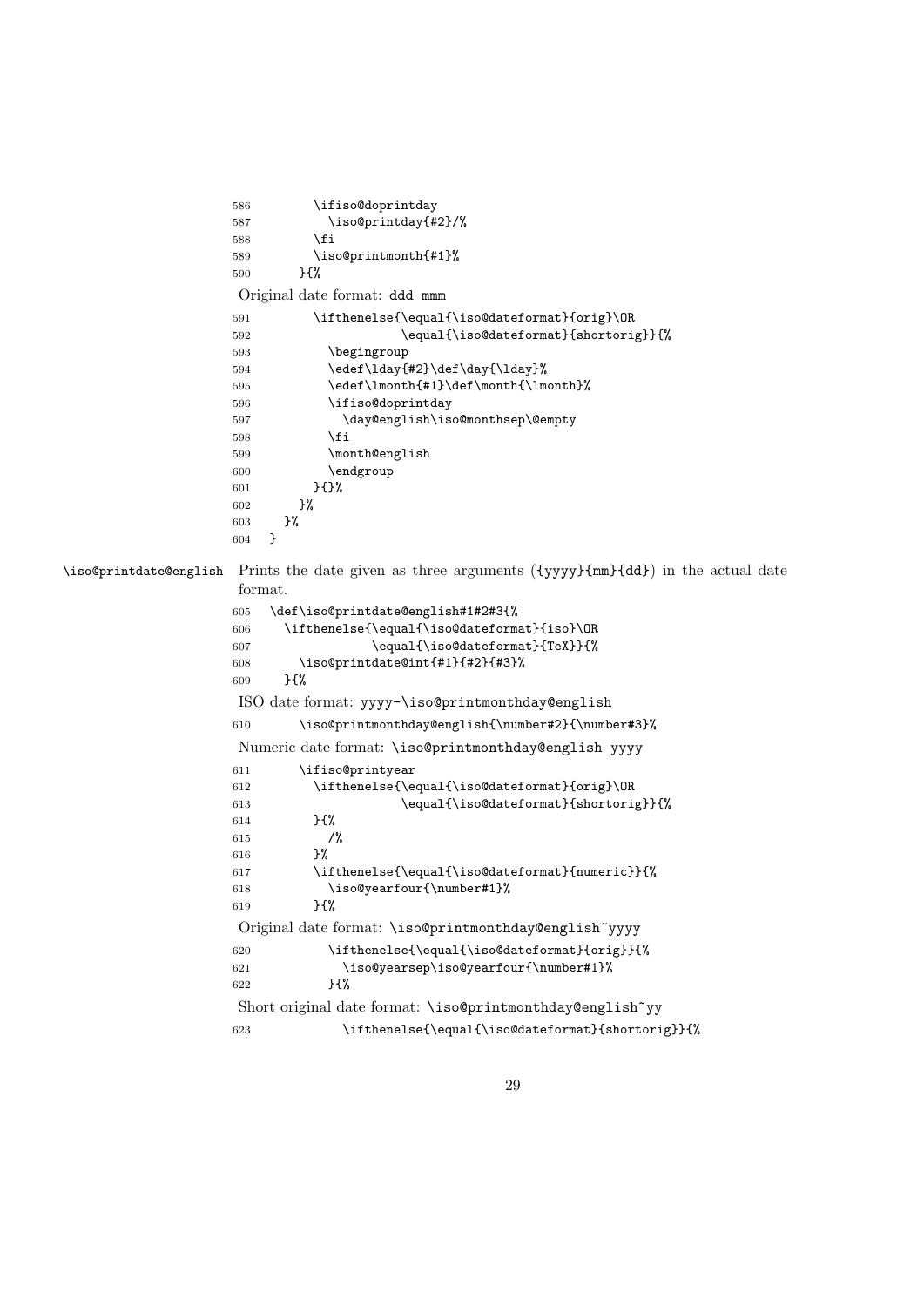|                          | \iso@yearsep\iso@twodigitsign\iso@yeartwo{\number#1}%<br>624<br>$}$<br>625                                                                                                                                                                                                                                 |
|--------------------------|------------------------------------------------------------------------------------------------------------------------------------------------------------------------------------------------------------------------------------------------------------------------------------------------------------|
|                          | Short date format: \iso@printmonthday@english yy                                                                                                                                                                                                                                                           |
|                          | \ifthenelse{\equal{\iso@dateformat}{short}}{%<br>626<br>\iso@yeartwo{\number#1}%<br>627<br>}{}%<br>628<br>}%<br>629<br>}%<br>630<br>}%<br>631<br>\fi<br>632<br>}%<br>633<br>}<br>634                                                                                                                       |
| \iso@printdate@UKenglish | Just a second name for \iso@printdate@UKenglish.                                                                                                                                                                                                                                                           |
|                          | \def\iso@printdate@UKenglish{\iso@printdate@english}<br>635<br>\def\iso@printdate@british{\iso@printdate@english}<br>636                                                                                                                                                                                   |
| \iso@dateenglish         | This command redefines the \today command to print in the actual date format.                                                                                                                                                                                                                              |
|                          | \def\iso@dateenglish{%<br>637<br>\def\today{\iso@printdate@english{\year}{\month}{\day}}}%<br>638                                                                                                                                                                                                          |
| \iso@daterange@          | Define date-range commands for dialects of English.                                                                                                                                                                                                                                                        |
|                          | \expandafter\def\csname iso@daterange@\CurrentOption\endcsname{%<br>639<br>\iso@daterange@english}%<br>640                                                                                                                                                                                                 |
| \iso@daterange@english   | This command takes six arguments ({yyyy1}{mm1}{dd1}{yyyy2}{mm2}{dd2})<br>and prints the corrosponding date range in the actual date format.                                                                                                                                                                |
|                          | \def\iso@daterange@english#1#2#3#4#5#6{%<br>641                                                                                                                                                                                                                                                            |
|                          | ISO or IAT <sub>EX</sub> date format.                                                                                                                                                                                                                                                                      |
|                          | \ifthenelse{\equal{\iso@dateformat}{iso}\OR<br>642<br>\equal{\iso@dateformat}{TeX}}{%<br>643                                                                                                                                                                                                               |
|                          | Print the start date.                                                                                                                                                                                                                                                                                      |
|                          | \iso@daterange@int{#1}{#2}{#3}{#4}{#5}{#6}%<br>644<br>$}$<br>645                                                                                                                                                                                                                                           |
|                          | Numeric, short, or original date format.<br>If year and month are equal, only print the day of the start date. If only the<br>year is equal, only print month and day of the start date. Otherwise print the<br>whole start date.                                                                          |
|                          | \ifthenelse{\equal{\number#1}{\number#4}}{%<br>646<br>\ifthenelse{\equal{\number#2}{\number#5}}{%<br>647<br>\ifiso@doprintday<br>648<br>\ifthenelse{\equal{\iso@dateformat}{orig}\OR<br>649<br>\equal{\iso@dateformat}{shortorig}}{%<br>650<br>\begingroup<br>651<br>\edef\lday{#3}\def\day{\lday}%<br>652 |
|                          | \day@english<br>653                                                                                                                                                                                                                                                                                        |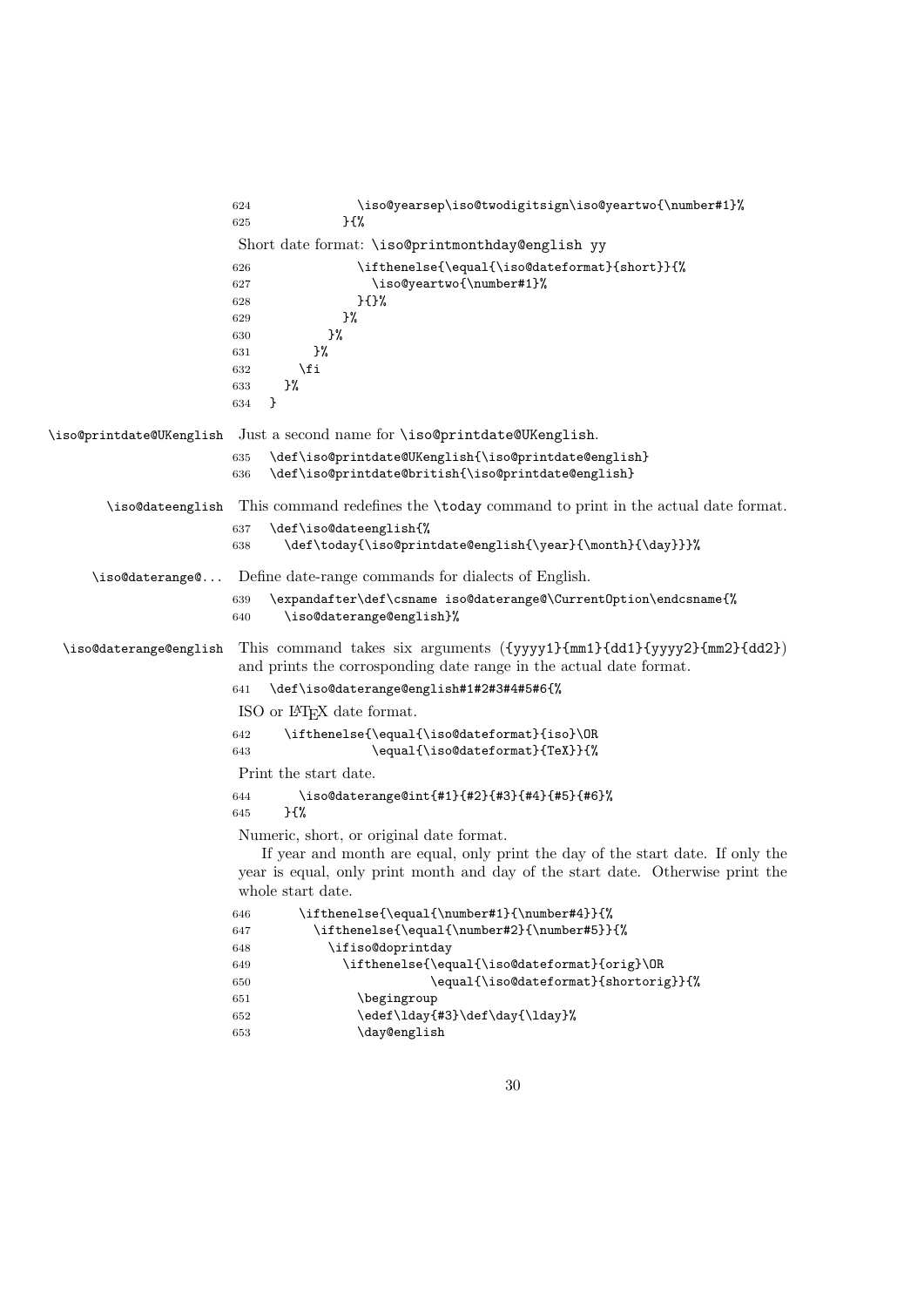```
654 \endgroup
655 }{%
656 \iso@printday{#3}%
657 }%
658 \else
659 \csname iso@printmonthday@\iso@languagename\endcsname{#2}{#3}%
660 \quad \text{If}661 }{%
662 \csname iso@printmonthday@\iso@languagename\endcsname{#2}{#3}%<br>663 }%
663664 }{%
665 \csname iso@printdate@\iso@languagename\endcsname{#1}{#2}{#3}%
666 }%
Print the end date.
667 \iso@rangesign
668 \csname iso@printdate@\iso@languagename\endcsname{#4}{#5}{#6}%
669 }%
670 }
```
Define the language name that will the active language for isodate if none of the packages babel.sty, german.sty, and ngerman.sty is loaded and if this is the last language that is used for isodate. If one of the above packages is used this definition will be overridden by the command **\languagename** that will always return the current used language.

```
671 \def\iso@languagename{english}%
```
The end of the British section.

Second handle Australian and New Zealand.

}{%

```
673 \ifthenelse{\equal{\CurrentOption}{australian}\OR
674 \equal{\CurrentOption}{newzealand}}{%
675 \typeout{Define commands for Australian date format}
```
\iso@printmonthday@australian Prints the month and the day given as two arguments ({mm}{dd}) in the current date format.

| 676 | \def\iso@printmonthday@australian#1#2{%         |
|-----|-------------------------------------------------|
| 677 | \ifthenelse{\equal{\iso@dateformat}{iso}\OR     |
| 678 | \equal{\iso@dateformat}{TeX}}{%                 |
| 679 | \iso@printmonthday@int{#1}{#2}%                 |
| 680 | $H^{\prime\prime}$                              |
|     | Numeric and short date format: $dd/mm/$         |
| 681 | \ifthenelse{\equal{\iso@dateformat}{numeric}\OR |
| 682 | \equal{\iso@dateformat}{short}}{%               |
| 683 | \ifiso@doprintday                               |
| 684 | \iso@printday{#2}/%                             |
| 685 | \fi                                             |
| 686 | \iso@printmonth{#1}%                            |
| 687 | }{%                                             |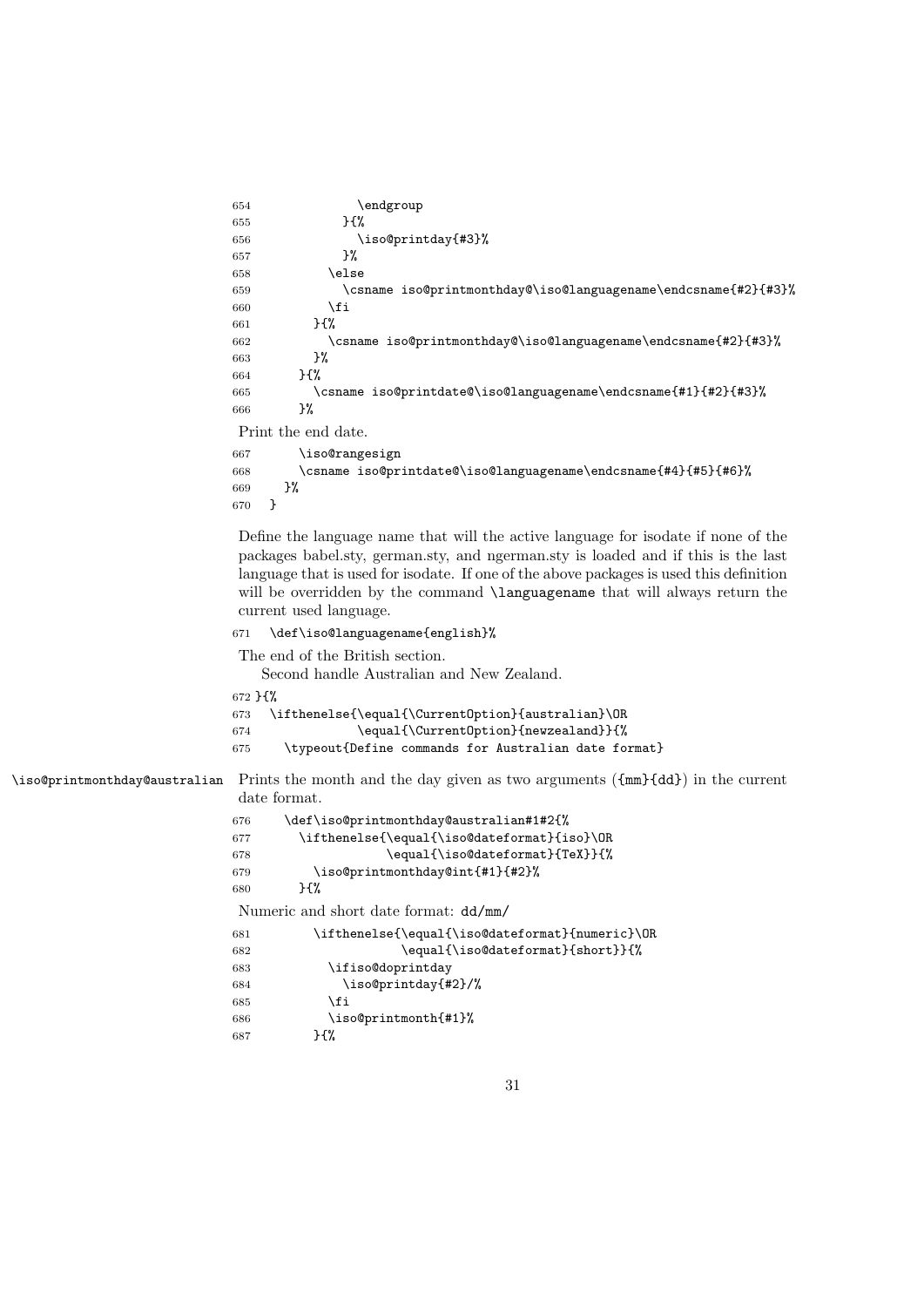Original date format: ddd mmm

| 688 | \ifthenelse{\equal{\iso@dateformat}{orig}\OR |
|-----|----------------------------------------------|
| 689 | \equal{\iso@dateformat}{shortorig}}{%        |
| 690 | \begingroup                                  |
| 691 | \edef\lmonth{#1}\def\month{\lmonth}%         |
| 692 | \ifiso@doprintday                            |
| 693 | \iso@printday{#2}\iso@monthsep\@empty        |
| 694 | \fi                                          |
| 695 | \month@english                               |
| 696 | \endgroup                                    |
| 697 | $}$                                          |
| 698 | ጉ%                                           |
| 699 | }‰                                           |
| 700 |                                              |

\iso@printdate@australian Prints the date given as three arguments ({yyyy}{mm}{dd}) in the actual date format.

| 701 | \def\iso@printdate@australian#1#2#3{%                        |  |  |
|-----|--------------------------------------------------------------|--|--|
| 702 | \ifthenelse{\equal{\iso@dateformat}{iso}\OR                  |  |  |
| 703 | \equal{\iso@dateformat}{TeX}}{%                              |  |  |
| 704 | \iso@printdate@int{#1}{#2}{#3}%                              |  |  |
| 705 | $H^{\prime\prime}$                                           |  |  |
| 706 | \iso@printmonthday@australian{\number#2}{\number#3}%         |  |  |
|     | Numeric date format: \iso@printmonthday@australian yyyy      |  |  |
| 707 | \ifiso@printyear                                             |  |  |
| 708 | \ifthenelse{\equal{\iso@dateformat}{orig}\OR                 |  |  |
| 709 | \equal{\iso@dateformat}{shortorig}}{%                        |  |  |
| 710 | }{%                                                          |  |  |
| 711 | $/$ %                                                        |  |  |
| 712 | }%                                                           |  |  |
| 713 | \ifthenelse{\equal{\iso@dateformat}{numeric}}{%              |  |  |
| 714 | \iso@yearfour{\number#1}%                                    |  |  |
| 715 | 35%                                                          |  |  |
|     | Original date format: \iso@printmonthday@australian~yyyy     |  |  |
| 716 | \ifthenelse{\equal{\iso@dateformat}{orig}}{%                 |  |  |
| 717 | \iso@yearsep\iso@yearfour{\number#1}%                        |  |  |
| 718 | H%                                                           |  |  |
|     | Short original date format: \iso@printmonthday@australian~yy |  |  |
| 719 | \ifthenelse{\equal{\iso@dateformat}{shortorig}}{%            |  |  |
| 720 | \iso@yearsep\iso@twodigitsign\iso@yeartwo{\number#1}%        |  |  |
| 721 | }{%                                                          |  |  |
|     | Short date format: \iso@printmonthday@australian yy          |  |  |
| 722 | \ifthenelse{\equal{\iso@dateformat}{short}}{%                |  |  |
| 723 | \iso@yeartwo{\number#1}%                                     |  |  |
| 724 | $}$                                                          |  |  |
| 725 | }%                                                           |  |  |
| 726 | }‰                                                           |  |  |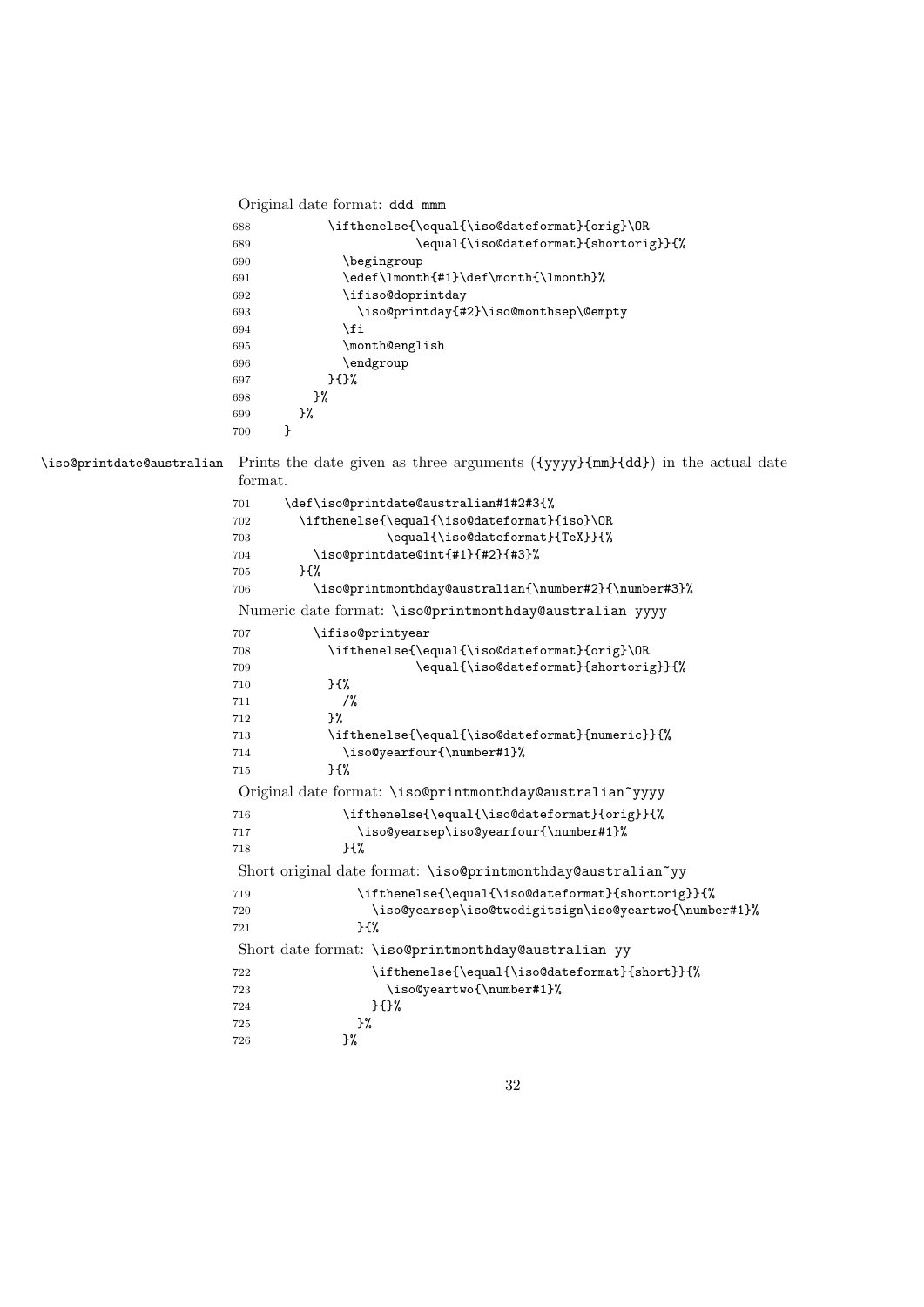|                           | }%<br>727                                                                                                                                   |
|---------------------------|---------------------------------------------------------------------------------------------------------------------------------------------|
|                           | \fi<br>728                                                                                                                                  |
|                           | }%<br>729                                                                                                                                   |
|                           | }<br>730                                                                                                                                    |
| \iso@printdate@newzealand | Just a second name for \iso@printdate@UKenglish.                                                                                            |
|                           | \def\iso@printdate@newzealand{\iso@printdate@australian}<br>731                                                                             |
| \iso@dateaustralian       | This command redefines the \today command to print in the actual date format.                                                               |
|                           | \def\iso@dateaustralian{%<br>732                                                                                                            |
|                           | \def\today{\iso@printdate@australian{\year}{\month}{\day}}}%<br>733                                                                         |
| \iso@daterange@           | Define date-range commands for dialects of Australian.                                                                                      |
|                           | \expandafter\def\csname iso@daterange@\CurrentOption\endcsname{%<br>734<br>\iso@daterange@australian}%<br>735                               |
| \iso@daterange@australian | This command takes six arguments ({yyyy1}{mm1}{dd1}{yyyy2}{mm2}{dd2})<br>and prints the corrosponding date range in the actual date format. |
|                           | \def\iso@daterange@australian#1#2#3#4#5#6{%<br>736                                                                                          |
|                           | ISO or IT <sub>F</sub> X date format.                                                                                                       |
|                           | \ifthenelse{\equal{\iso@dateformat}{iso}\OR<br>737                                                                                          |
|                           | \equal{\iso@dateformat}{TeX}}{%<br>738                                                                                                      |
|                           | Print the start date.                                                                                                                       |
|                           | \iso@daterange@int{#1}{#2}{#3}{#4}{#5}{#6}%<br>739<br>H<br>740                                                                              |
|                           | Numeric, short, or original date format.                                                                                                    |
|                           | If year and month are equal, only print the day of the start date. If only the                                                              |
|                           | year is equal, only print month and day of the start date. Otherwise print the                                                              |
|                           | whole start date.                                                                                                                           |
|                           | \ifthenelse{\equal{\number#1}{\number#4}}{%<br>741                                                                                          |
|                           | \ifthenelse{\equal{\number#2}{\number#5}}{%<br>742                                                                                          |
|                           | \ifiso@doprintday<br>743                                                                                                                    |
|                           | \iso@printday{#3}%<br>744                                                                                                                   |
|                           | \else<br>745                                                                                                                                |
|                           | \csname iso@printmonthday@\iso@languagename\endcsname{#2}{#3}%<br>746                                                                       |
|                           | \fi<br>747                                                                                                                                  |
|                           | H%<br>748                                                                                                                                   |
|                           | \iso@printmonthday@australian{#2}{#3}%<br>749                                                                                               |
|                           | }‰<br>750                                                                                                                                   |
|                           | $}$<br>751                                                                                                                                  |
|                           | \csname iso@printdate@\iso@languagename\endcsname{#1}{#2}{#3}%<br>752<br>}%                                                                 |
|                           | 753                                                                                                                                         |
|                           | Print the end date.                                                                                                                         |
|                           | \iso@rangesign<br>754                                                                                                                       |
|                           | \csname iso@printdate@\iso@languagename\endcsname{#4}{#5}{#6}%<br>755                                                                       |
|                           | }%<br>756<br>}<br>757                                                                                                                       |
|                           |                                                                                                                                             |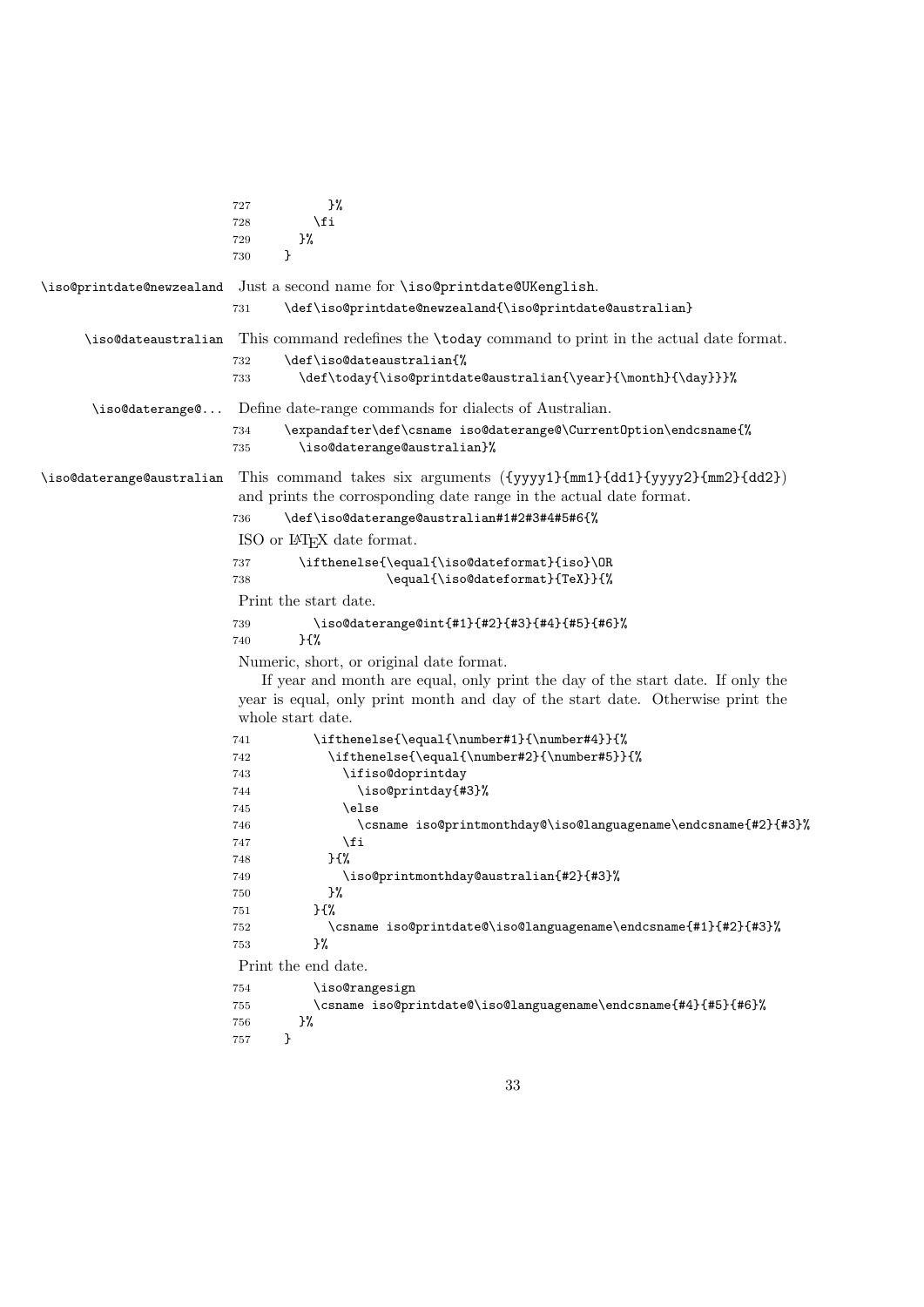Define the language name that will the active language for isodate if none of the packages babel.sty, german.sty, and ngerman.sty is loaded and if this is the last language that is used for isodate. If one of the above packages is used this definition will be overridden by the command **\languagename** that will always return the current used language.

```
758 \def\iso@languagename{australian}%
```
The end of the Australian section.

Third, handle American.

```
759 }{%
```
760 \typeout{Define commands for American date format}

\iso@printmonthday@american Prints the month and the day given as two arguments ({mm}{dd}) in the current date format.

```
761 \def\iso@printmonthday@american#1#2{%
762 \ifthenelse{\equal{\iso@dateformat}{iso}\OR
763 \equal{\iso@dateformat}{TeX}}{%
764 \iso@printmonthday@int{#1}{#2}%
765 }{%
Numeric and short date format: mm/dd/
766 \ifthenelse{\equal{\iso@dateformat}{numeric}\OR
767 \equal{\iso@dateformat}{short}}{%
768 \iso@printmonth{#1}%
769 \ifiso@doprintday
770 /\iso@printday{#2}%
771 \fi
772 }{%
Original date format: mmm d
773 \ifthenelse{\equal{\iso@dateformat}{orig}\OR
774 \equal{\iso@dateformat}{shortorig}}{%
775 \begingroup%
776 \edef\lmonth{#1}%
777 \def\month{\lmonth}%
778 \month@english%
779 \endgroup
780 \ifiso@doprintday
781 \iso@daysep\iso@printday{#2}%
782 \qquad \qquad \text{if}783 }{}%
784 }%
785 }%
786 }
```
\iso@printdate@american Prints the date given as three arguments ({yyyy}{mm}{dd}) in the actual date format.

| 787 | \def\iso@printdate@american#1#2#3{%         |
|-----|---------------------------------------------|
| 788 | \ifthenelse{\equal{\iso@dateformat}{iso}\OR |
| 789 | \equal{\iso@dateformat}{TeX}}{%             |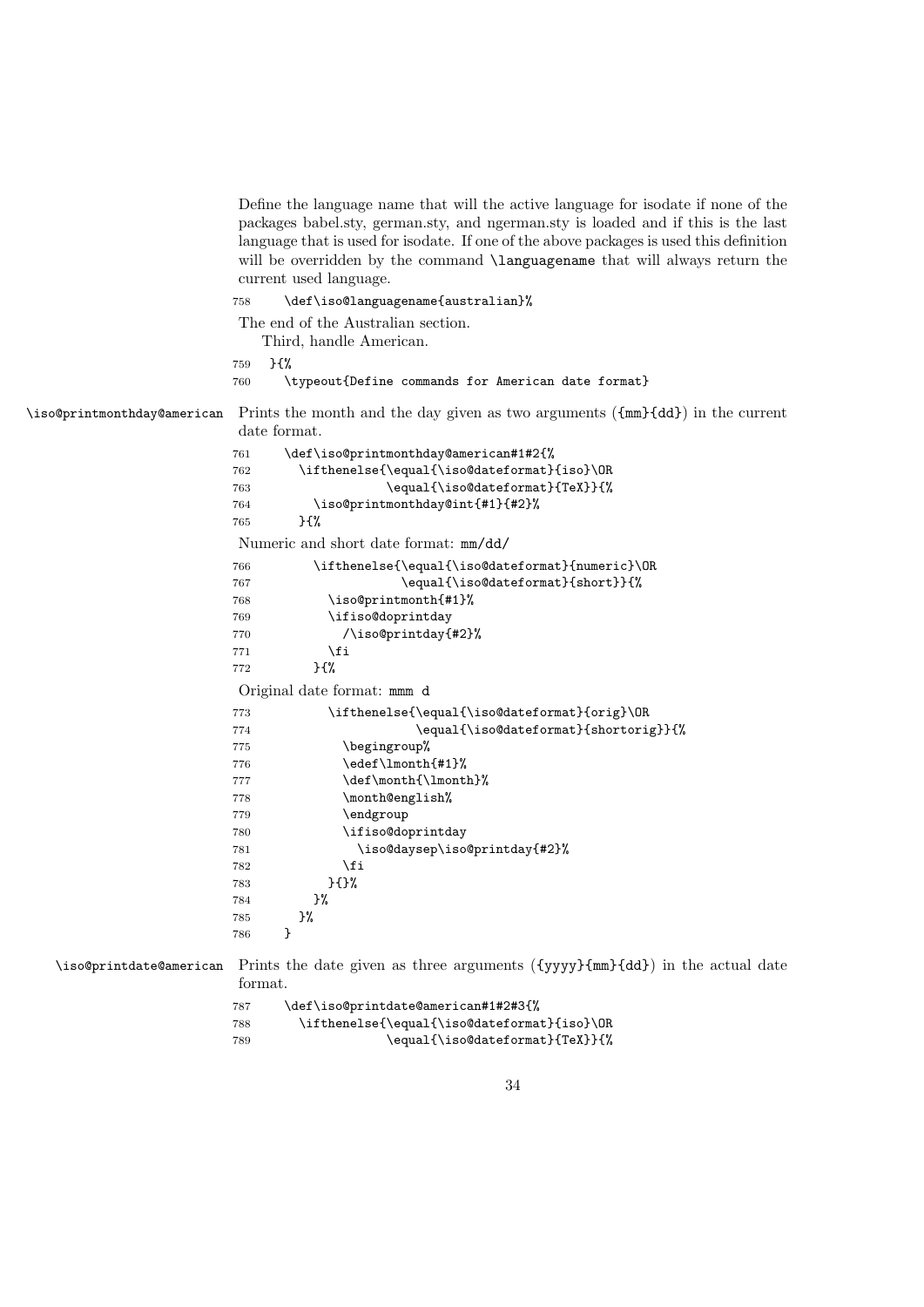|                          | 790                                               | \iso@printdate@int{#1}{#2}{#3}%<br>$H^{\prime}$                                                                                             |  |
|--------------------------|---------------------------------------------------|---------------------------------------------------------------------------------------------------------------------------------------------|--|
|                          | 791<br>792                                        | \iso@printmonthday@american{\number#2}{\number#3}%                                                                                          |  |
|                          |                                                   |                                                                                                                                             |  |
|                          |                                                   | Numeric date format: \iso@printmonthday@american yyyy                                                                                       |  |
|                          | 793                                               | \ifiso@printyear                                                                                                                            |  |
|                          | 794<br>795                                        | \ifthenelse{\equal{\iso@dateformat}{orig}\OR<br>\equal{\iso@dateformat}{shortorig}}{%                                                       |  |
|                          | 796                                               | }{%                                                                                                                                         |  |
|                          | 797                                               | $/$ %                                                                                                                                       |  |
|                          | 798                                               | }‰                                                                                                                                          |  |
|                          | 799                                               | \ifthenelse{\equal{\iso@dateformat}{numeric}}{%                                                                                             |  |
|                          | 800                                               | \iso@yearfour{\number#1}%                                                                                                                   |  |
|                          | 801                                               | }{%                                                                                                                                         |  |
|                          |                                                   | Original date format: \iso@printmonthday@american,~yyyy                                                                                     |  |
|                          | 802                                               | \ifthenelse{\equal{\iso@dateformat}{orig}}{%                                                                                                |  |
|                          | 803                                               | \ifiso@doprintday,\fi                                                                                                                       |  |
|                          | 804                                               | \iso@yearsep\iso@yearfour{\number#1}%                                                                                                       |  |
|                          | 805                                               | }{%                                                                                                                                         |  |
|                          |                                                   | Short original date format: \iso@printmonthday@american,~yyyy                                                                               |  |
|                          | 806                                               | \ifthenelse{\equal{\iso@dateformat}{shortorig}}{%                                                                                           |  |
|                          | 807                                               | \ifiso@doprintday,\fi                                                                                                                       |  |
|                          | 808                                               | \iso@yearsep\iso@twodigitsign\iso@yeartwo{\number#1}%                                                                                       |  |
|                          | 809                                               | }{%                                                                                                                                         |  |
|                          | Short date format: \iso@printmonthday@american yy |                                                                                                                                             |  |
|                          | 810                                               | \ifthenelse{\equal{\iso@dateformat}{short}}{%                                                                                               |  |
|                          | 811                                               | \iso@yeartwo{\number#1}%                                                                                                                    |  |
|                          | 812                                               | $}$                                                                                                                                         |  |
|                          | 813                                               | }%                                                                                                                                          |  |
|                          | 814                                               | }%                                                                                                                                          |  |
|                          | 815                                               | }%<br>\fi                                                                                                                                   |  |
|                          | 816<br>817                                        | }%                                                                                                                                          |  |
|                          | 818                                               | }                                                                                                                                           |  |
|                          |                                                   |                                                                                                                                             |  |
| \iso@printdate@USenglish |                                                   | Just a second name for \iso@printdate@UKamerican.                                                                                           |  |
|                          | 819                                               | \def\iso@printdate@USenglish{\iso@printdate@american}                                                                                       |  |
| \iso@dateamerican        |                                                   | This command redefines the \today command to print in the actual date format.                                                               |  |
|                          | 820                                               | \def\iso@dateamerican{%                                                                                                                     |  |
|                          | 821                                               | \def\today{\iso@printdate@american{\year}{\month}{\day}}}%                                                                                  |  |
| \iso@daterange@          |                                                   | Define date-range commands for dialects of American.                                                                                        |  |
|                          | 822                                               | \expandafter\def\csname iso@daterange@\CurrentOption\endcsname{%                                                                            |  |
|                          | 823                                               | \iso@daterange@american}%                                                                                                                   |  |
| \iso@daterange@american  |                                                   | This command takes six arguments ({yyyy1}{mm1}{dd1}{yyyy2}{mm2}{dd2})<br>and prints the corrosponding date range in the actual date format. |  |
|                          | 824                                               | \def\iso@daterange@american#1#2#3#4#5#6{%                                                                                                   |  |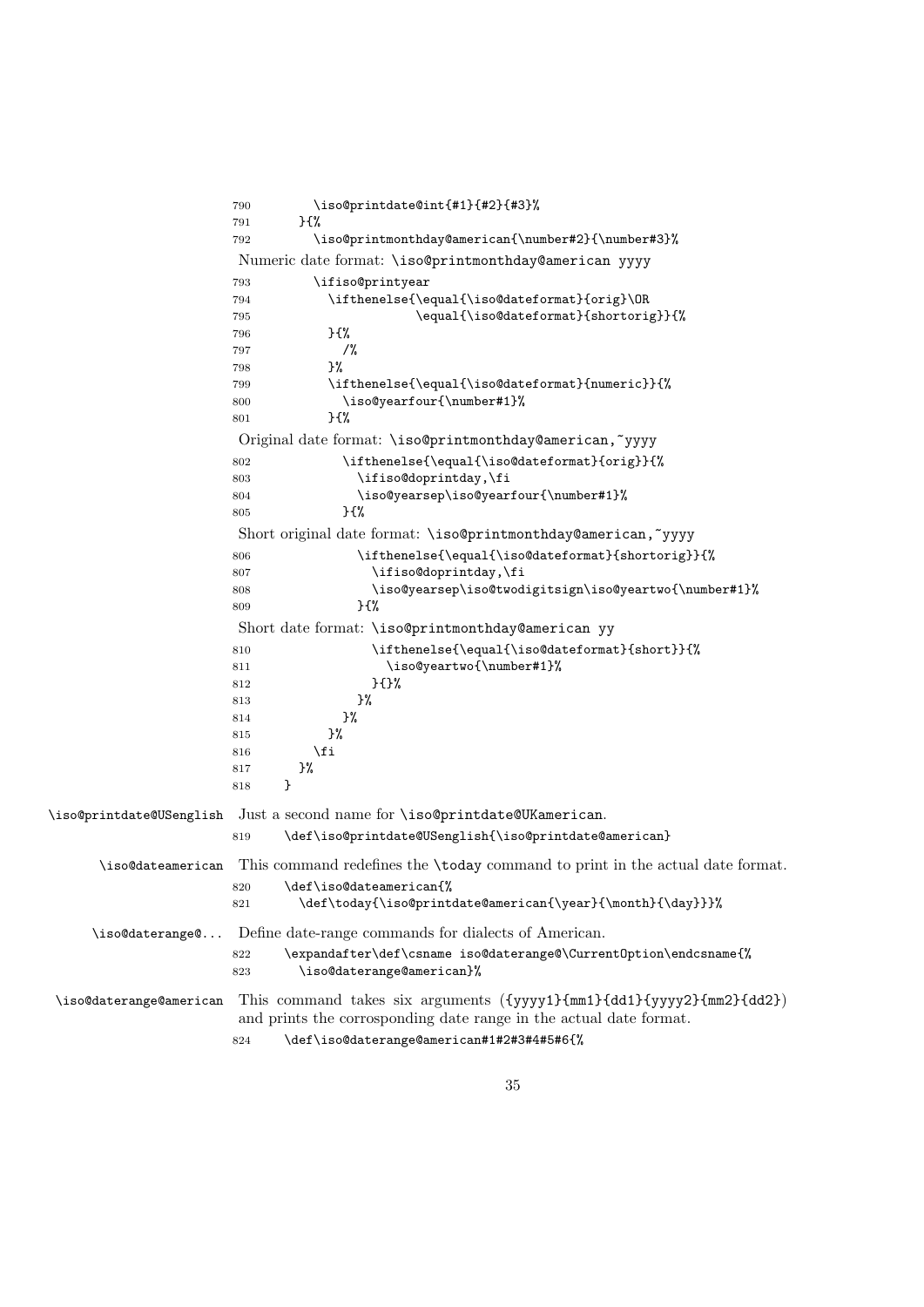ISO or LATEX date format.

 \ifthenelse{\equal{\iso@dateformat}{iso}\OR 826 \equal{\iso@dateformat}{TeX}}{%

Print the start date.

 \iso@daterange@int{#1}{#2}{#3}{#4}{#5}{#6}% }{%

Original date format.

If year and month are equal, print mmm d1 to d2, yyyy. If only the year is equal, print mmm1 d1 to mmm2 d2, yyyy. Otherwise print the whole start and end date.

| 829 | \ifthenelse{\equal{\iso@dateformat}{orig}\OR                               |  |  |
|-----|----------------------------------------------------------------------------|--|--|
| 830 | \equal{\iso@dateformat}{shortorig}}{%                                      |  |  |
| 831 | \ifthenelse{\equal{\number#1}{\number#4}}{%                                |  |  |
| 832 | \ifthenelse{\equal{\number#2}{\number#5}}{%                                |  |  |
| 833 | \iso@printmonthday@american{#2}{#3}%                                       |  |  |
| 834 | \iso@rangesign                                                             |  |  |
| 835 | \ifiso@doprintday                                                          |  |  |
| 836 | \iso@printday{#6},\iso@yearsep\@empty                                      |  |  |
| 837 | \else                                                                      |  |  |
| 838 | \iso@printmonthday@american{#5}{#6}\iso@yearsep\@empty                     |  |  |
| 839 | \fi                                                                        |  |  |
| 840 | \ifthenelse{\equal{\iso@dateformat}{orig}}{%                               |  |  |
| 841 | \iso@yearfour{\number#4}%                                                  |  |  |
| 842 | ን የአ                                                                       |  |  |
| 843 | \iso@twodigitsign\iso@yeartwo{\number#4}%                                  |  |  |
| 844 | }‰                                                                         |  |  |
| 845 | $H^{\prime\prime}$                                                         |  |  |
| 846 | \iso@printmonthday@american{#2}{#3}%                                       |  |  |
| 847 | \iso@rangesign                                                             |  |  |
| 848 | \csname iso@printdate@\iso@languagename\endcsname{%                        |  |  |
| 849 | #4}{#5}{#6}%                                                               |  |  |
| 850 | }%                                                                         |  |  |
| 851 | ን የአ                                                                       |  |  |
| 852 | \csname iso@printdate@\iso@languagename\endcsname{#1}{#2}{#3}%             |  |  |
| 853 | \iso@rangesign%                                                            |  |  |
| 854 | \csname iso@printdate@\iso@languagename\endcsname{#4}{#5}{#6}%             |  |  |
| 855 | }‰                                                                         |  |  |
| 856 | }{%                                                                        |  |  |
|     | Numeric or short date format.                                              |  |  |
|     | If year and month are equal, only print the day of the end date. Otherwise |  |  |
|     |                                                                            |  |  |

print the whole end date.  $\ifthenelse{\eq{\\number#1}{\number#4}}{\%$  \iso@printmonthday@american{#2}{#3}% }{% 860 \csname iso@printdate@\iso@languagename\endcsname{#1}{#2}{#3}%<br>861 }% 

Print the end date.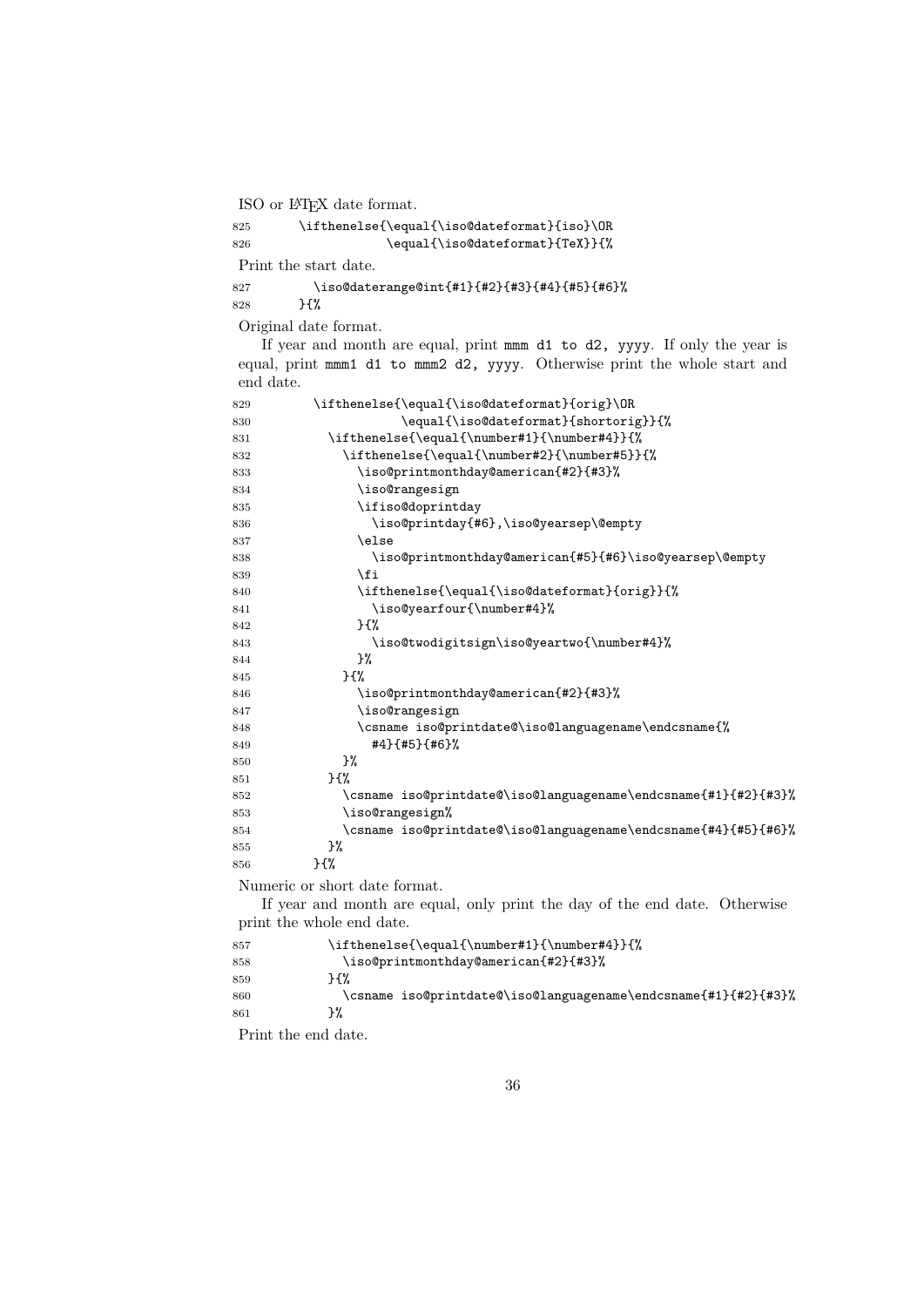```
862 \iso@rangesign
863 \csname iso@printdate@\iso@languagename\endcsname{#4}{#5}{#6}%
864 }%
865 }%
866 }
```
Define the language name that will the active language for isodate if none of the packages babel.sty, german.sty, and ngerman.sty is loaded and if this is the last language that is used for isodate. If one of the above packages is used this definition will be overridden by the command **\languagename** that will always return the current used language.

```
867 \def\iso@languagename{american}%
The end of the American section.
```
868 } 869 }

\iso@rangesign@... Sets the word between start and end date in a date range to ' to'.

870 \expandafter\def\csname iso@rangesign@\CurrentOption\endcsname{~to~}

Redefine the command datelanguage that is used by babel.sty, german.sty, and ngerman.sty to switch to the original English/American date format to enable the use of different date formats. This has to be done after the preamble in order to ensure to overwrite the babel command.

Do this only if \iso@datelanguage is defined.

```
871 \AtBeginDocument{%
872 \ifx\undefined\iso@dateenglish\else
873 \def\dateenglish{\iso@dateenglish}%
874 \def\datebritish{\iso@dateenglish}%
875 \def\dateUKenglish{\iso@dateenglish}%
876 \fi
877 \ifx\undefined\iso@dateaustralian\else
878 \def\dateaustralian{\iso@dateaustralian}%
879 \def\datenewzealand{\iso@dateaustralian}%
880 \fi
881 \ifx\undefined\iso@dateamerican\else
882 \def\dateamerican{\iso@dateamerican}%
883 \def\dateUSenglish{\iso@dateamerican}%
884 \fi
885 }
886 \langle/english\rangle
```
### D.4 Language definition file french.idf

\iso@languageloaded Define the command \iso@languageloaded in order to enable isodate.sty to determine if at least one language is loaded.

887 (\*french)

888 \let\iso@languageloaded\active

889 \typeout{Define commands for French date format}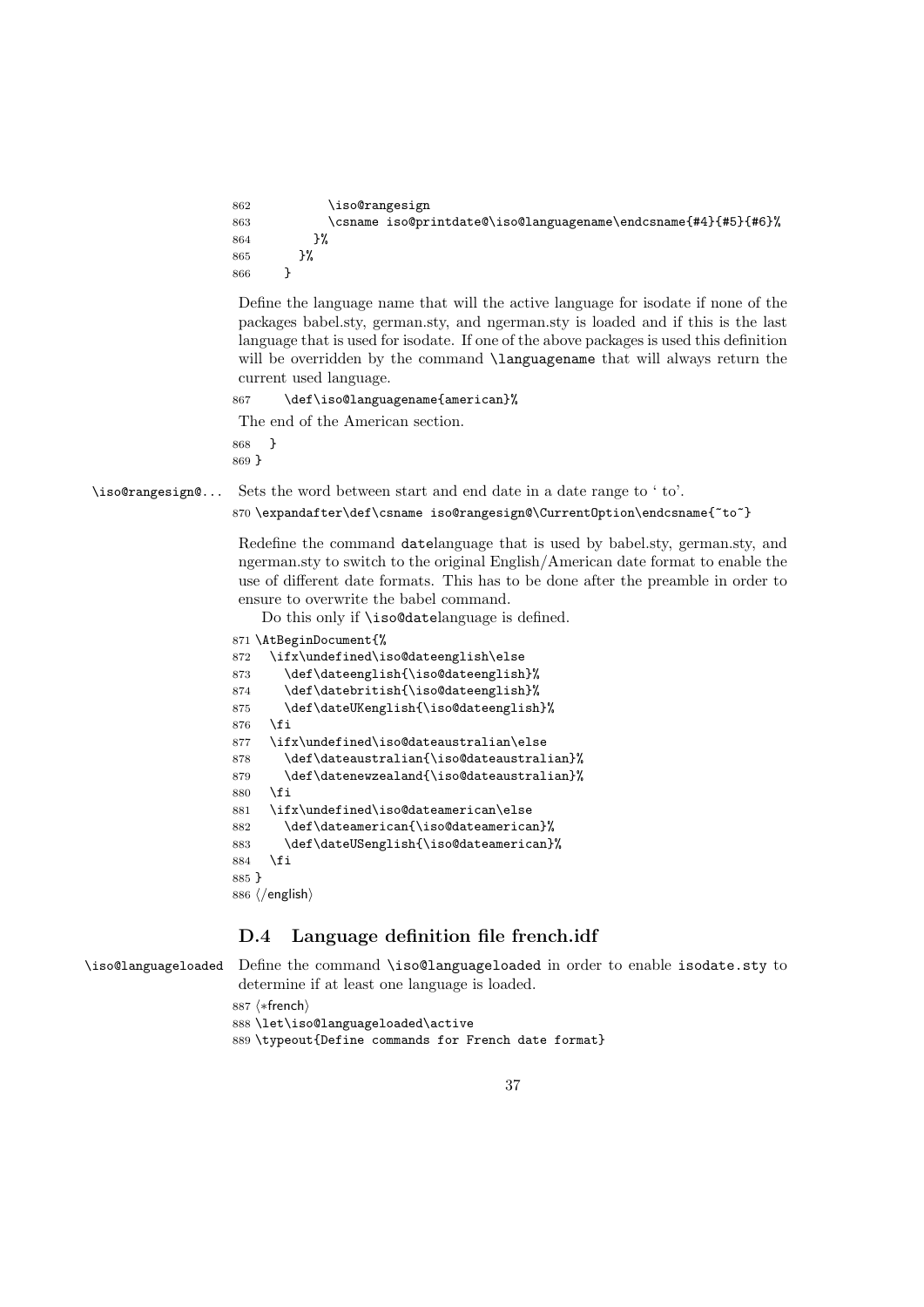```
890 \def\month@french{\ifcase\month\or
891 janvier\or f\'evrier\or mars\or avril\or mai\or juin\or
892 juillet\or ao\^ut\or septembre\or octobre\or novembre\or
893 d\'ecembre\fi}
894 \def\iso@printmonthday@french#1#2{%
895 \ifthenelse{\equal{\iso@dateformat}{iso}\OR
896 \equal{\iso@dateformat}{TeX}}{%
897 \iso@printmonthday@int{#1}{#2}%
898 }{%
899 \ifthenelse{\equal{\iso@dateformat}{numeric}\OR
900 \equal{\iso@dateformat}{short}}{%
901 \ifiso@doprintday
902 \iso@printday{#2}/%
903 \fi
904 \iso@printmonth{#1}%
905 }{%
906 \ifthenelse{\equal{\iso@dateformat}{orig}\OR
907 \equal{\iso@dateformat}{shortorig}}{%
908 \begingroup
909 \edef\lday{#2}\edef\day{\lday}%
910 \edef\lmonth{#1}\def\month{\lmonth}911 \ifiso@doprintday
912 \number\day\ifnum1=\day \noexpand\ier\fi\iso@monthsep
913 \qquad \qquad \int fi
914 \month@french
915 \endgroup
916 }{}%
917 }%
918 }%
919 }
920 \def\iso@printdate@french#1#2#3{%
921 \ifthenelse{\equal{\iso@dateformat}{iso}\OR
922 \equal{\iso@dateformat}{TeX}}{%
923 \iso@printdate@int{#1}{#2}{#3}%
924 }{%
925 \iso@printmonthday@french{\number#2}{\number#3}%
926 \ifiso@printyear
927 \ifthenelse{\equal{\iso@dateformat}{orig}\OR
928 \equal{\iso@dateformat}{shortorig}}{%
929 }{%
930 /%
931 }%
932 \ifthenelse{\equal{\iso@dateformat}{numeric}}{%
933 \iso@yearfour{\number#1}%
934 }{%
935 \ifthenelse{\equal{\iso@dateformat}{orig}}{%
936 \iso@yearsep\iso@yearfour{\number#1}%
937 }{%
938 \ifthenelse{\equal{\iso@dateformat}{shortorig}}{%
```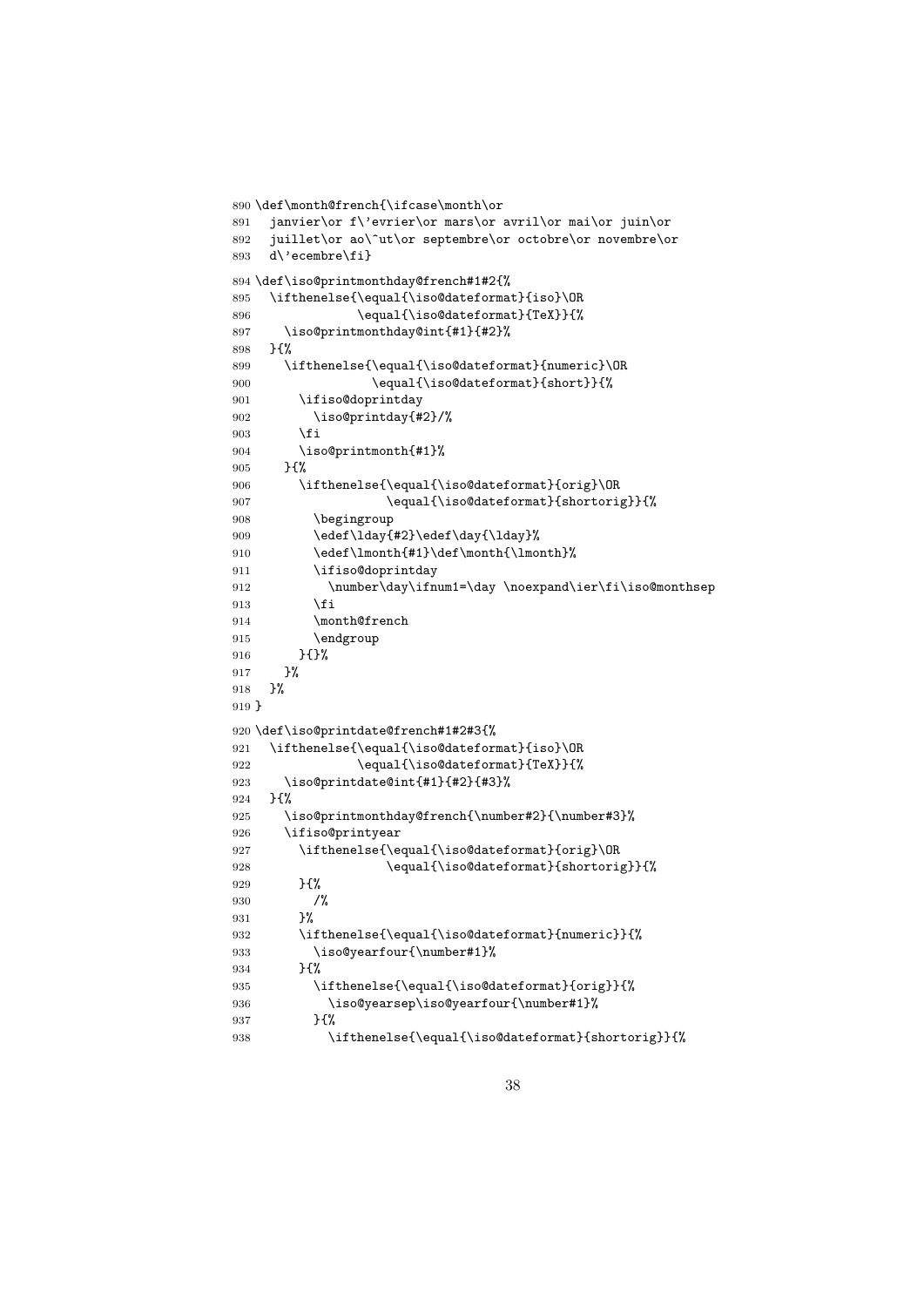```
939 \iso@yearsep\iso@twodigitsign\iso@yeartwo{\number#1}%
                940 }{%
                941 \ifthenelse{\equal{\iso@dateformat}{short}}{%
                942 \iso@yeartwo{\number#1}%
                943 }{}%
                944 }%
                945 }%
                946 }%
                947 \fi
                948 }%
                949 }
                950 \def\iso@datefrench{%
                951 \def\today{\iso@printdate@french{\year}{\month}{\day}}}%
\iso@daterange@... Define date-range commands for dialects.
                952 \expandafter\def\csname iso@daterange@\CurrentOption\endcsname{%
                953 \iso@daterange@french}%
                954 \def\iso@daterange@french#1#2#3#4#5#6{%
                955 \ifthenelse{\equal{\iso@dateformat}{iso}\OR
                956 \equal{\iso@dateformat}{TeX}}{%
                957 \iso@daterange@int{#1}{#2}{#3}{#4}{#5}{#6}%
                958 }{%
                959 \ifthenelse{\equal{\number#1}{\number#4}}{%
                960 \ifthenelse{\equal{\number#2}{\number#5}}{%
                961 \ifiso@doprintday
                962 \ifthenelse{\equal{\iso@dateformat}{orig}}{%
                963 \begingroup
                964 \edef\ld{#3}\edef\day{\day{\ld{y}\}\965 \number\day\ifnum1=\day \noexpand\ier\fi
                966 \endgroup
                967 }{%
                968 \iso@printday{#3}%
                969 }%
                970 \else
                971 \csname iso@printmonthday@\iso@languagename\endcsname{#2}{#3}%
                972 \fi
                973 }{%
                974 \iso@printmonthday@french{#2}{#3}%
                975 }%
                976 }{%
                977 \csname iso@printdate@\iso@languagename\endcsname{#1}{#2}{#3}%
                978 }%
                979 \iso@rangesign
                980 \csname iso@printdate@\iso@languagename\endcsname{#4}{#5}{#6}%
                981 }%
                982 }
                983 \expandafter\def\csname iso@rangesign@\CurrentOption\endcsname{~au~}
```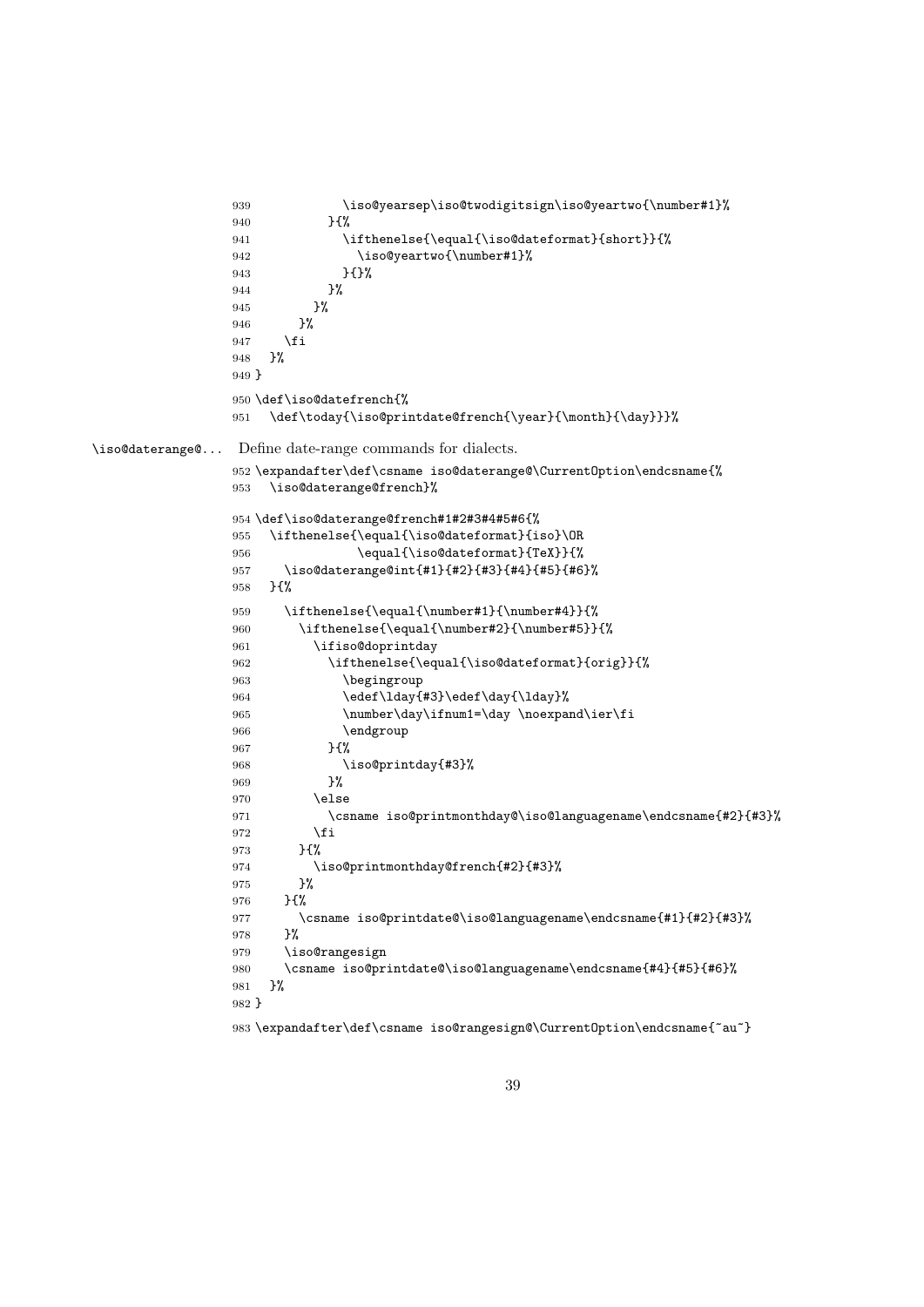Define the language name that will the active language for isodate if none of the packages babel.sty, german.sty, and ngerman.sty is loaded and if this is the last language that is used for isodate. If one of the above packages is used this definition will be overridden by the command **\languagename** that will always return the current used language.

984 \def\iso@languagename{french}%

\datefrenchb has to be defined additionally because babel starts with language frenchb instead of french.

985 \AtBeginDocument{%

```
986 \ifx\undefined\iso@datefrench\else
987 \def\datefrench{\iso@datefrench}%
988 \def\datefrenchb{\iso@datefrench}%
989 \fi
990 }
991 \langle /french)
```
### D.5 Language definition file german.idf

\iso@languageloaded Define the command \iso@languageloaded in order to enable isodate.sty to determine if at least one language is loaded.

```
992 (*german)
```

```
993 \let\iso@languageloaded\active
```
994 \typeout{Define commands for German date format (\CurrentOption)}

Define spaces between day and month resp. month and year. dm stands for daymonth and my for month-year. The defaults are taken from the Duden [2].

```
995 \def\iso@dmsepgerman{\,}%
```

```
996 \def\iso@mylongsepgerman{~}%
```

```
997 \def\iso@myshortsepgerman{\,}%
```

```
998 \def\iso@mylongsepnodaygerman{}%
999 \def\iso@myshortsepnodaygerman{}%
```
\daymonthsepgerman Change space between day and month in numeric date formats for the German language. The only parameter is the new spacing.

```
1000 \DeclareRobustCommand*\daymonthsepgerman[1]{\def\iso@dmsepgerman{#1}}
1001 % \begin{macrocode}
```

```
1002 % \end{macro}
```

```
1003 % \begin{macro}{\monthyearsepgerman}
```
- 1004 % Change space between month and year in numeric date formats for the
- 1005 % German language. The first parameter is the new spacing for the long

```
1006 % format and the second for the short format.
```
1007% \begin{macrocode}

```
1008 \DeclareRobustCommand*\monthyearsepgerman[2]{%
```

```
1009 \def\iso@mylongsepgerman{#1}%
```

```
1010 \def\iso@myshortsepgerman{#2}}
```

```
1011 \DeclareRobustCommand*\monthyearsepnodaygerman[2]{%
```

```
1012 \def\iso@mylongsepnodaygerman{#1}%
```

```
1013 \def\iso@myshortsepnodaygerman{#2}}
```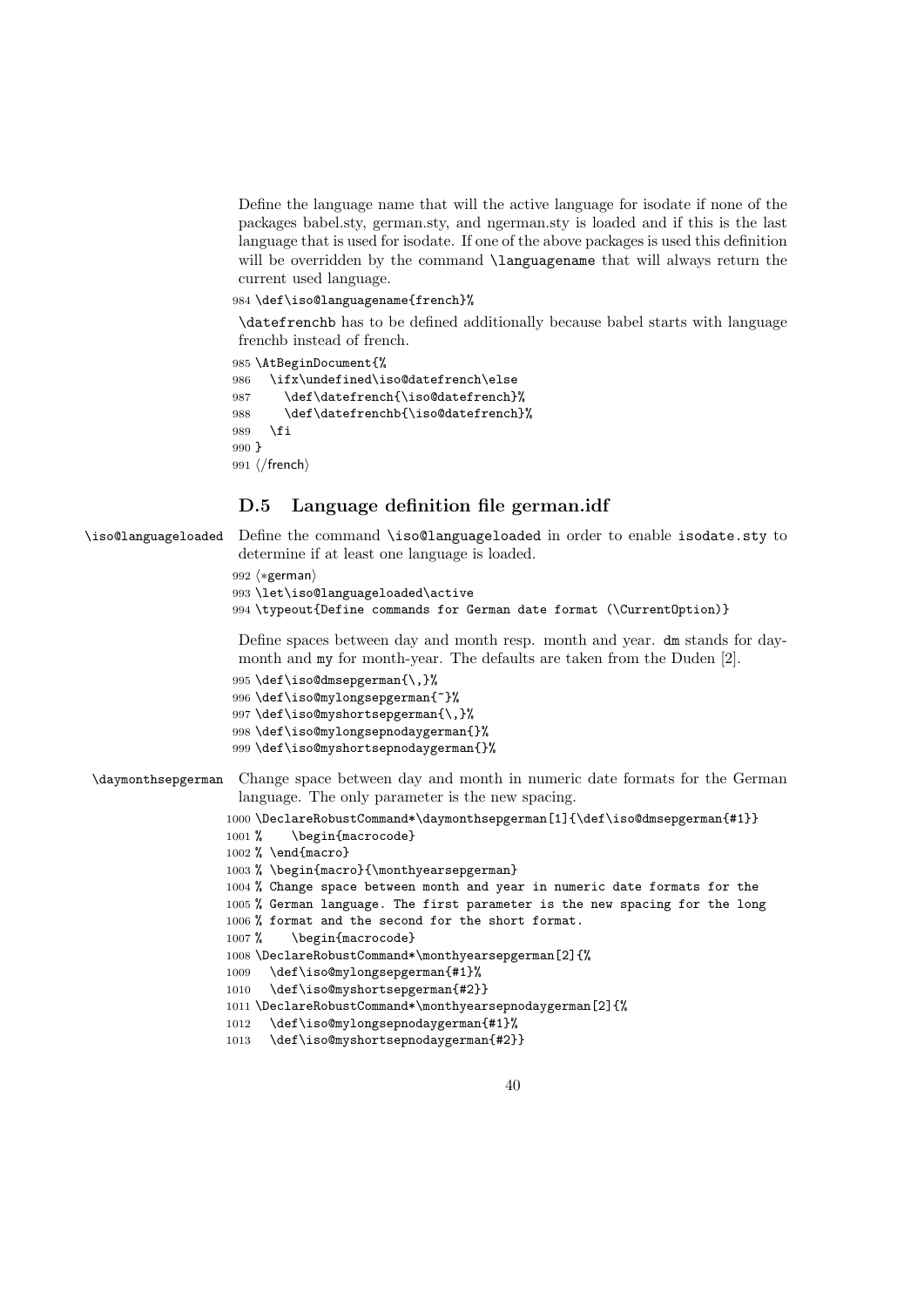```
1014 \def\month@german{\ifcase\month\or
1015 Januar\or Februar\or M\"arz\or April\or Mai\or Juni\or
1016 Juli\or August\or September\or Oktober\or November\or Dezember\fi}
1017 \def\month@ngerman{\month@german}
1018 \def\month@austrian{\ifnum1=\month
1019 J\"anner\else \month@german\fi}
1020 \def\month@naustrian{\month@austrian}
1021 \@namedef{iso@printmonthday@\CurrentOption}#1#2{%
1022 \ifthenelse{\equal{\iso@dateformat}{iso}\OR
1023 \equal{\iso@dateformat}{TeX}}{%
1024 \iso@printmonthday@int{#1}{#2}%
1025 }{%
1026 \ifthenelse{\equal{\iso@dateformat}{numeric}\OR
1027 \equal{\iso@dateformat}{short}}{%
1028 \ifiso@doprintday
1029 \iso@printday{#2}.\iso@dmsepgerman
1030 \fi
1031 \iso@printmonth{#1}%
1032 }{%
1033 \ifthenelse{\equal{\iso@dateformat}{orig}\OR
1034 \equal{\iso@dateformat}{shortorig}}{%
1035 \ifiso@doprintday
1036 \iso@printday{#2}.\iso@monthsep\@empty
1037 \fi
1038 \begingroup
1039 \edef\lmonth{#1}%
1040 \def\month{\lmonth}\csname month@\iso@languagename\endcsname%
1041 \endgroup
1042 }{}%
1043 }%
1044 }%
1045 }
1046 \@namedef{iso@printdate@\CurrentOption}#1#2#3{%
1047 \ifthenelse{\equal{\iso@dateformat}{iso}\OR
1048 \equal{\iso@dateformat}{TeX}}{%
1049 \iso@printdate@int{#1}{#2}{#3}%
1050 }{%
1051 \csname iso@printmonthday@\iso@languagename\endcsname{%
1052 \number#2}{\number#3}%
1053 \ifiso@printyear
1054 \ifthenelse{\equal{\iso@dateformat}{orig}\OR
1055 \equal{\iso@dateformat}{shortorig}}{%
1056 }{%
1057 \ifiso@doprintday.\else/\fi
1058 }%
1059 \ifthenelse{\equal{\iso@dateformat}{numeric}}{%
1060 \ifiso@doprintday
1061 \iso@mylongsepgerman\@empty
1062 \else
```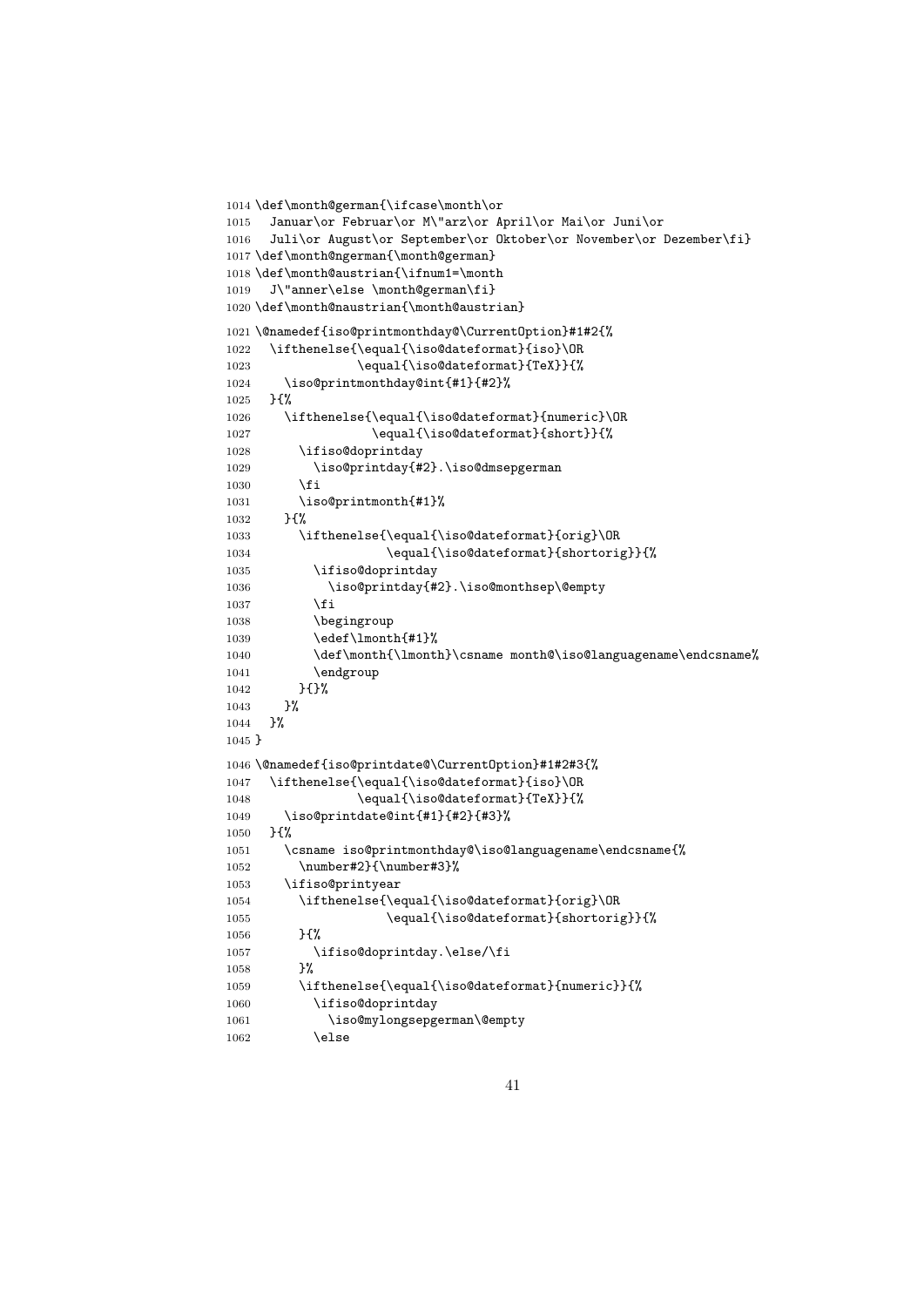```
1063 \iso@mylongsepnodaygerman\@empty
1064 \fi
1065 \iso@yearfour{\number#1}%
1066 }{%
1067 \ifthenelse{\equal{\iso@dateformat}{orig}}{%
1068 \iso@yearsep\iso@yearfour{\number#1}%
1069 }{%
1070 \ifthenelse{\equal{\iso@dateformat}{shortorig}}{%
1071 \iso@yearsep\iso@twodigitsign\iso@yeartwo{\number#1}%
1072 }{%
1073 \ifthenelse{\equal{\iso@dateformat}{short}}{%
1074 \ifiso@doprintday
1075 \iso@myshortsepgerman\@empty
1076 \else
1077 \iso@myshortsepnodaygerman\@empty
1078 \fi
1079 \iso@yeartwo{\number#1}%
1080 } {}
1081 }%
1082 }%
1083    }%
1084 \fi<br>1085 }%
1085
1086 }
1087 \@namedef{iso@daterange@\CurrentOption}#1#2#3#4#5#6{%
1088 \ifthenelse{\equal{\iso@dateformat}{iso}\OR
1089 \equal{\iso@dateformat}{TeX}}{%
1090 \iso@daterange@int{#1}{#2}{#3}{#4}{#5}{#6}%
1091 }{%
1092 \ifthenelse{\equal{\number#1}{\number#4}}{%
1093 \ifthenelse{\equal{\number#2}{\number#5}}{%
1094 \ifiso@doprintday
1095 \iso@printday{#3}.%
1096 \else
1097 \csname iso@printmonthday@\iso@languagename\endcsname{#2}{#3}%
1098 \fi
1099 }{%
1100 \csname iso@printmonthday@\iso@languagename\endcsname{#2}{#3}%
1101 }%
1102 }{%
1103 \csname iso@printdate@\iso@languagename\endcsname{#1}{#2}{#3}%<br>1104 }%
1104
1105 \iso@rangesign
1106 \csname iso@printdate@\iso@languagename\endcsname{#4}{#5}{#6}%
1107 }%
1108 }
1109 \expandafter\def\csname iso@rangesign@\CurrentOption\endcsname{~bis~}
```

```
1110 \ifthenelse{\equal{\CurrentOption}{german}}{%
```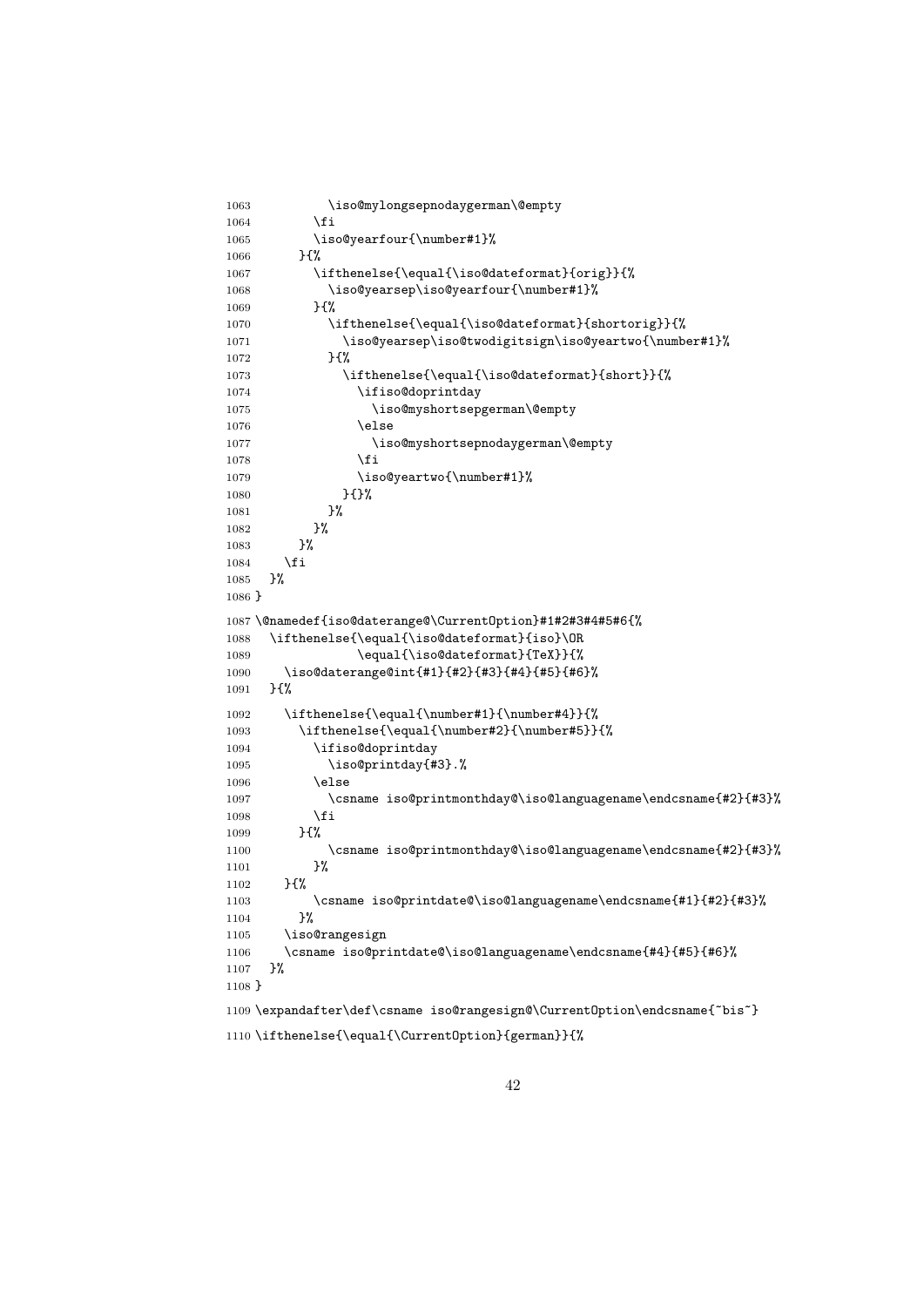#### 1111 \def\iso@dategerman{%

#### 1112 \def\today{\iso@printdate@german{\year}{\month}{\day}}}%

Define the language name that will the active language for isodate if none of the packages babel.sty, german.sty, and ngerman.sty is loaded and if this is the last language that is used for isodate. If one of the above packages is used this definition will be overridden by the command **\languagename** that will always return the current used language.

```
1113 \def\iso@languagename{german}%
```
1114 }{%

```
1115 \ifthenelse{\equal{\CurrentOption}{ngerman}}{%
```

```
1116 \def\iso@datengerman{%
```
1117 \def\today{\iso@printdate@ngerman{\year}{\month}{\day}}}%

Define the language name that will the active language for isodate if none of the packages babel.sty, german.sty, and ngerman.sty is loaded and if this is the last language that is used for isodate. If one of the above packages is used this definition will be overridden by the command **\languagename** that will always return the current used language.

```
1118 \def\iso@languagename{ngerman}%
1119 }{%
1120 \ifthenelse{\equal{\CurrentOption}{austrian}}{%
```

```
1121 \def\iso@dateaustrian{%
```
1122 \def\today{\iso@printdate@austrian{\year}{\month}{\day}}}%

Define the language name that will the active language for isodate if none of the packages babel.sty, german.sty, and ngerman.sty is loaded and if this is the last language that is used for isodate. If one of the above packages is used this definition will be overridden by the command **\languagename** that will always return the current used language.

```
1123 \def\iso@languagename{austrian}%
1124 }{%
```

```
1125 \ifthenelse{\equal{\CurrentOption}{naustrian}}{%
1126 \def\iso@datenaustrian{%
1127 \def\today{\iso@printdate@naustrian{\year}{\month}{\day}}}%
```
Define the language name that will the active language for isodate if none of the packages babel.sty, german.sty, and ngerman.sty is loaded and if this is the last language that is used for isodate. If one of the above packages is used this definition will be overridden by the command **\languagename** that will always return the current used language.

```
1128 \def\iso@languagename{naustrian}%
1129 }{%
1130 }}}}
```
Redefine the command datelanguage that is used by babel.sty, german.sty, and ngerman.sty to switch to the original German date format to enable the use of different date formats. This has to be done after the preamble in order to ensure to overwrite the babel command.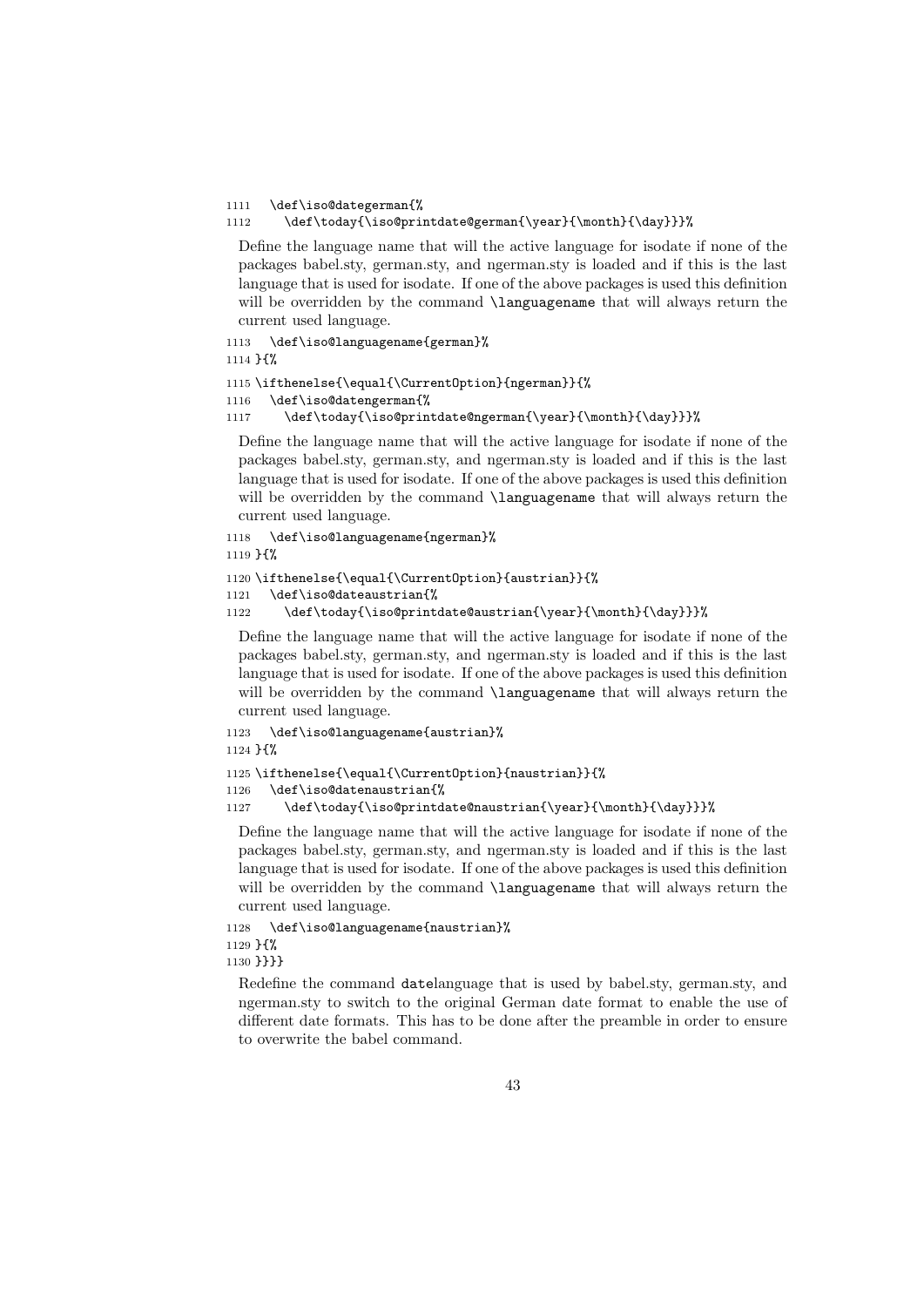Do this only if \iso@datelanguage is defined.

```
1131 \AtBeginDocument{%
```

```
1132 \ifx\undefined\iso@dategerman\else
1133 \def\dategerman{\iso@dategerman}%
1134 \fi
1135 \ifx\undefined\iso@datengerman\else
1136 \def\datengerman{\iso@datengerman}%
1137 \fi
1138 \ifx\undefined\iso@dateaustrian\else
1139 \def\dateaustrian{\iso@dateaustrian}%
1140 \, \text{Vfi}1141 \ifx\undefined\iso@datenaustrian\else
1142 \def\datenaustrian{\iso@datenaustrian}%
1143 \fi
1144 }
1145 \langle/german\rangle
```
### D.6 Language definition file italian.idf

\iso@languageloaded Define the command \iso@languageloaded in order to enable isodate.sty to determine if at least one language is loaded.

```
1146 (*italian)
1147 \let\iso@languageloaded\active
1148 \typeout{Define commands for Italian date format}
1149 \def\month@italian{\ifcase\month\or
1150 gennaio\or febbraio\or marzo\or aprile\or maggio\or giugno\or
1151 luglio\or agosto\or settembre\or ottobre\or novembre\or
1152 dicembre\fi}
1153 \def\iso@printmonthday@italian#1#2{%
1154 \ifthenelse{\equal{\iso@dateformat}{iso}\OR
1155 \equal{\iso@dateformat}{TeX}}{%
1156 \iso@printmonthday@int{#1}{#2}%
1157 }{%
1158 \ifthenelse{\equal{\iso@dateformat}{numeric}\OR
1159 \equal{\iso@dateformat}{short}}{%
1160 \ifiso@doprintday
1161 \iso@printday{#2}/%
1162 \fi
1163 \iso@printmonth{#1}%
1164 }{%
1165 \ifthenelse{\equal{\iso@dateformat}{orig}\OR
1166 \equal{\iso@dateformat}{shortorig}}{%
1167 \begingroup
1168 \edef\lday{#2}\edef\day{\lday}%
1169 \edef\lmonth{#1}\def\month{\lmonth}%
1170 \ifiso@doprintday
1171 \number\day\ifnum1=\day \noexpand\textordmasculine\fi
1172 \iso@monthsep
```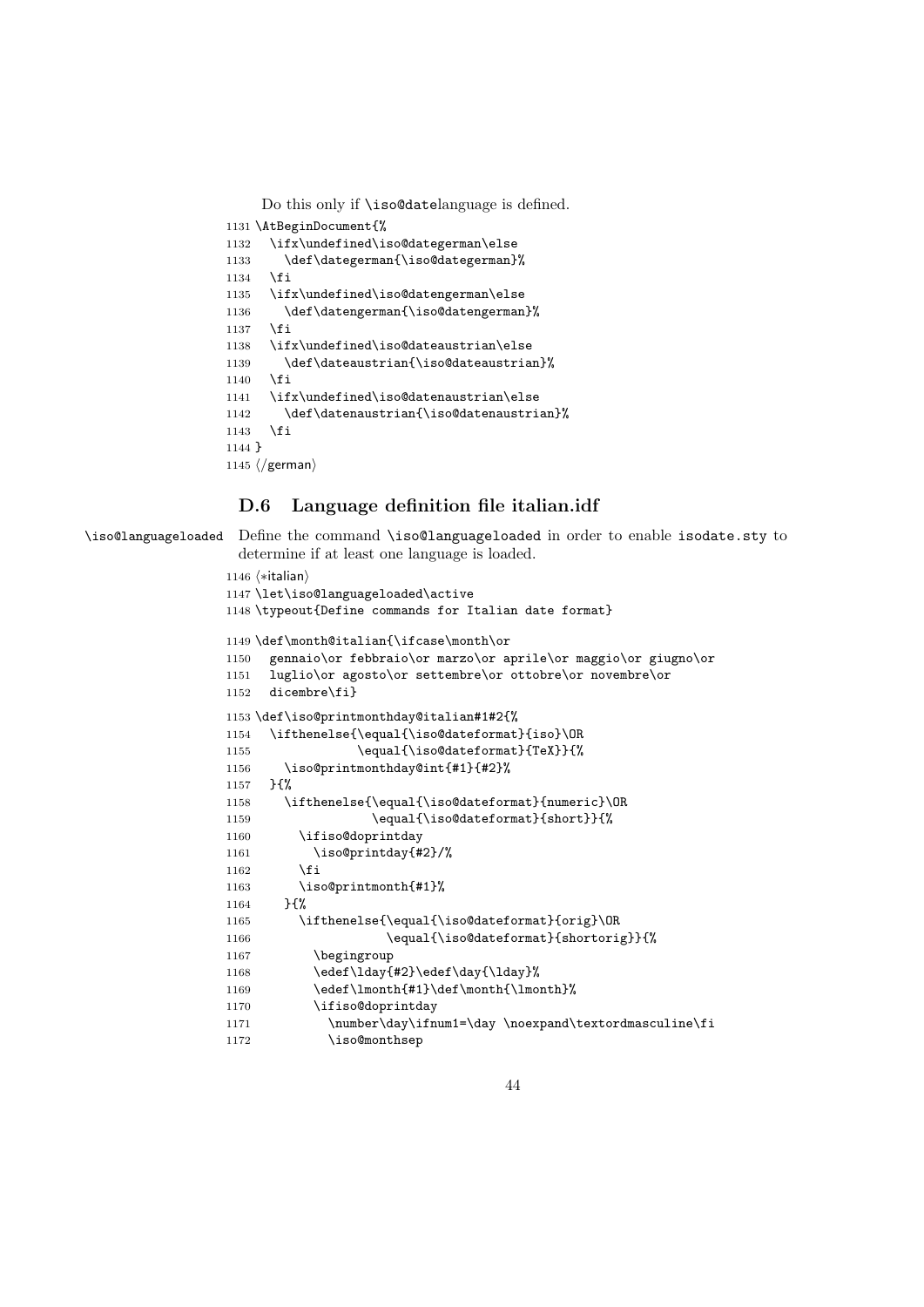```
1173 \overline{1173}1174 \month@italian
                1175 \endgroup
                1176 }{}%
                1177 }%
                1178 }%
                1179 }
                1180 \def\iso@printdate@italian#1#2#3{%
                1181 \ifthenelse{\equal{\iso@dateformat}{iso}\OR
                1182 \equal{\iso@dateformat}{TeX}}{%
                1183 \iso@printdate@int{#1}{#2}{#3}%
                1184 }{%
                1185 \iso@printmonthday@italian{\number#2}{\number#3}%
                1186 \ifiso@printyear
                1187 \ifthenelse{\equal{\iso@dateformat}{orig}\OR
                1188 \equal{\iso@dateformat}{shortorig}}{%
                1189 }{%
                1190 /%<br>1191 }%
                11911192 \ifthenelse{\equal{\iso@dateformat}{numeric}}{%
                1193 \iso@yearfour{\number#1}%
                1194 }{%
                1195 \ifthenelse{\equal{\iso@dateformat}{orig}}{%
                1196 \iso@yearsep\iso@yearfour{\number#1}%
                1197 }{%
                1198 \ifthenelse{\equal{\iso@dateformat}{shortorig}}{%
                1199 \iso@yearsep\iso@twodigitsign\iso@yeartwo{\number#1}%
                1200 } {%
                1201 \ifthenelse{\equal{\iso@dateformat}{short}}{%
                1202 \iso@yeartwo{\number#1}%
                1203 }{}',
                1204 }%
                1205 }%
                1206 }%
                1207 \fi
                1208 }%
                1209 }
                1210 \def\iso@dateitalian{%
                1211 \def\today{\iso@printdate@italian{\year}{\month}{\day}}}%
\iso@daterange@... Define date-range commands for dialects.
                1212 \expandafter\def\csname iso@daterange@\CurrentOption\endcsname{%
                1213 \iso@daterange@italian}%
                1214 \def\iso@daterange@italian#1#2#3#4#5#6{%
                1215 \ifthenelse{\equal{\iso@dateformat}{iso}\OR
                1216 \equal{\iso@dateformat}{TeX}}{%
                1217 \iso@daterange@int{#1}{#2}{#3}{#4}{#5}{#6}%
                1218 }{%
```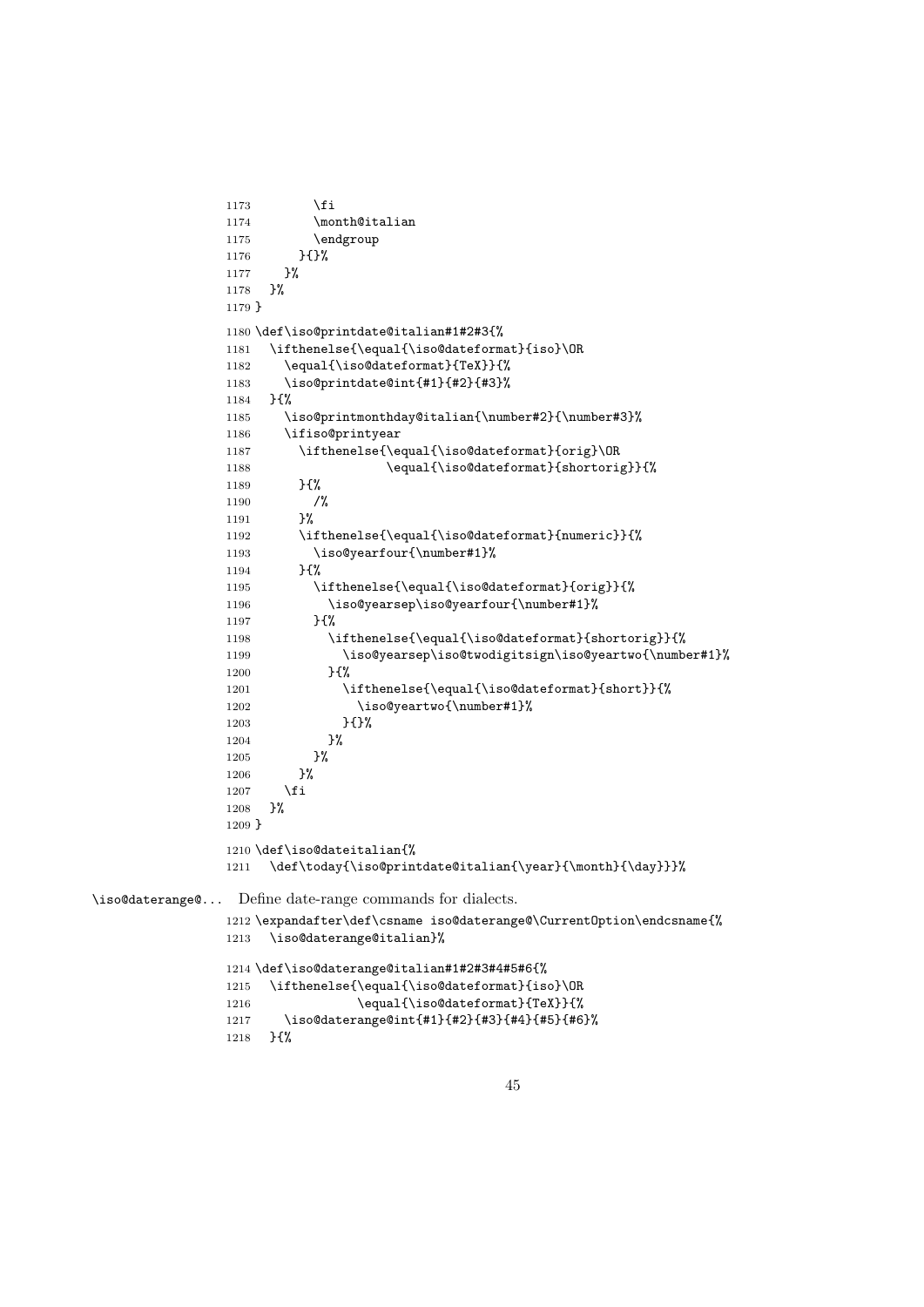```
1219 \ifthenelse{\equal{\number#1}{\number#4}}{%
1220 \ifthenelse{\equal{\number#2}{\number#5}}{%
1221 \ifiso@doprintday
1222 \ifthenelse{\equal{\iso@dateformat}{orig}}{%
1223 \begingroup
1224 \edef\lday{#3}\edef\day{\lday}%
1225 \number\day\ifnum1=\day \noexpand\textordmasculine\fi
1226 \endgroup
1227 } {%
1228 \iso@printday{#3}%
1229 }%
1230 \else
1231 \iso@printmonthday@italian{#2}{#3}%
1232 \overrightarrow{fi}1233 H%
1234 \iso@printmonthday@italian{#2}{#3}%
1235 }%
1236 75%1237 \csname iso@printdate@\iso@languagename\endcsname{#1}{#2}{#3}%
1238 }%
1239 \iso@rangesign
1240 \csname iso@printdate@\iso@languagename\endcsname{#4}{#5}{#6}%
1241 }%
1242 }
```
#### 1243 \expandafter\def\csname iso@rangesign@\CurrentOption\endcsname{~al~}

Define the language name that will the active language for isodate if none of the packages babel.sty, german.sty, and ngerman.sty is loaded and if this is the last language that is used for isodate. If one of the above packages is used this definition will be overridden by the command **\languagename** that will always return the current used language.

```
1244 \def\iso@languagename{italian}%
```

```
1245 \AtBeginDocument{%
1246 \ifx\undefined\iso@dateitalian\else
1247 \def\dateitalian{\iso@dateitalian}%
1248 \fi
1249 }
1250 \langle/italian\rangle
```
### D.7 Language definition file norsk.idf

This file was provided by Svend Tollak Munkejord (svend.t.munkejord@energy.sintef.no).

```
\iso@languageloaded Define the command \iso@languageloaded in order to enable isodate.sty to
                     determine if at least one language is loaded.
```

```
1251 (*norsk)
1252 \let\iso@languageloaded\active
1253 \typeout{Define commands for Norwegian date format}
```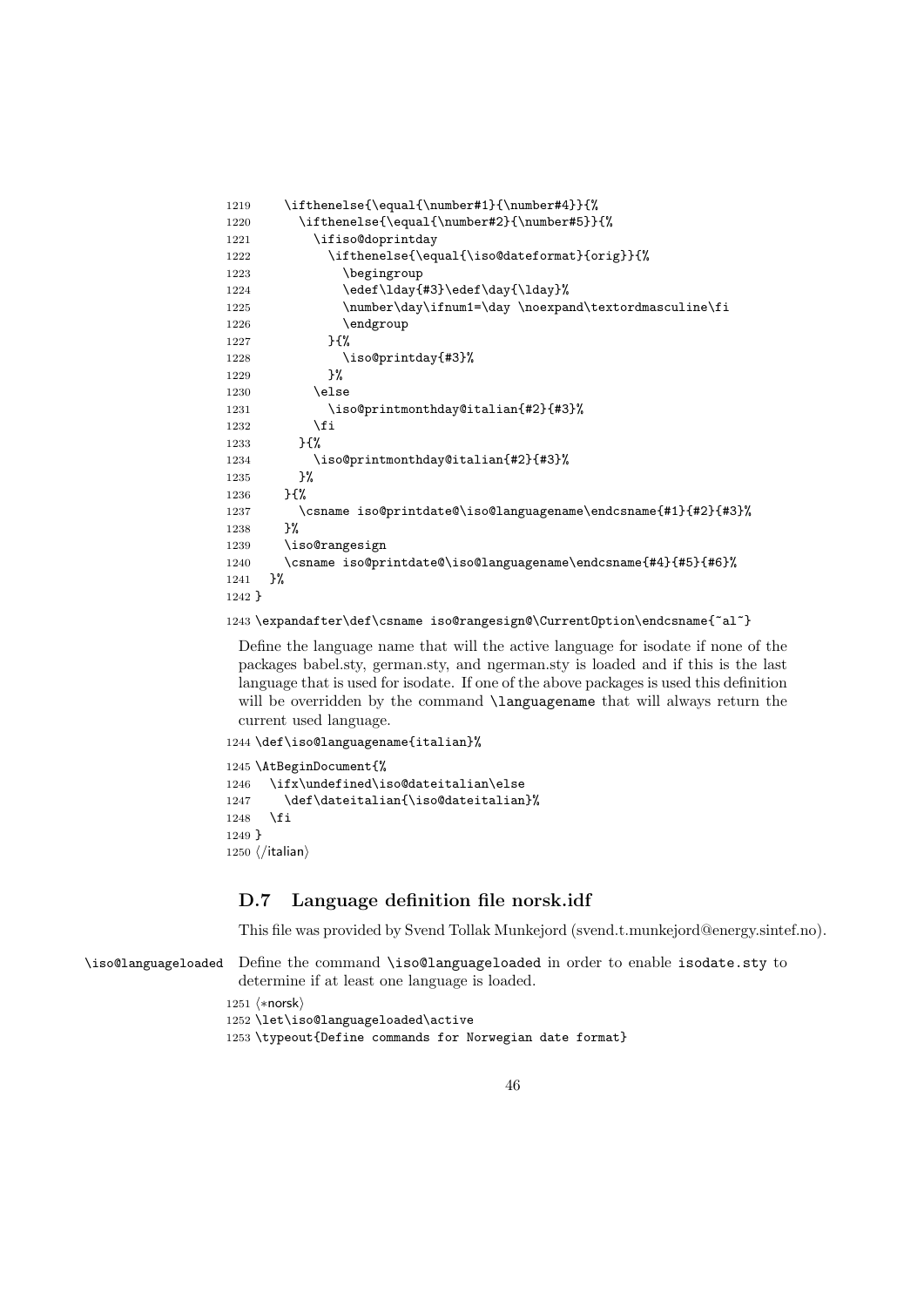\month@norsk Prints the name of today's month in the long form for the original date format. 1254 \def\month@norsk{\ifcase\month\or 1255 januar\or februar\or mars\or april\or mai\or juni\or 1256 juli\or august\or september\or oktober\or november\or desember\fi} \iso@printmonthday@norsk Prints the month and the day given as two arguments ({mm}{dd}) in the current date format. 1257 \def\iso@printmonthday@norsk#1#2{% 1258 \ifthenelse{\equal{\iso@dateformat}{iso}\OR 1259 \equal{\iso@dateformat}{TeX}}{% 1260 \iso@printmonthday@int{#1}{#2}% 1261 }{% Numeric and short date format: dd/mm/ 1262 \ifthenelse{\equal{\iso@dateformat}{numeric}\OR 1263 \equal{\iso@dateformat}{short}}{% 1264 \ifiso@doprintday 1265 \iso@printday{#2}/%  $1266$  \fi 1267 \iso@printmonth{#1}% 1268 }{% Original date format: d. mmm 1269 \ifthenelse{\equal{\iso@dateformat}{orig}\OR 1270 \equal{\iso@dateformat}{shortorig}}{% 1271 \ifiso@doprintday 1272 \iso@printday{#2}.\iso@monthsep 1273  $\ifmmode{\big\vert} \else{$  1273  $\fi$  \fi 1274 \begingroup 1275 \edef\lmonth{#1}\def\month{\lmonth}% 1276 \month@norsk% 1277 \endgroup 1278 }{}%  $1279$   $\frac{19}{2}$ 1280 }% 1281 } \iso@printdate@norsk Prints the date given as three arguments ({yyyy}{mm}{dd}) in the actual date format 1282 \def\iso@printdate@norsk#1#2#3{% ISO or LATEXdate format: yyyy\iso@printmonthday@norsk 1283 \ifthenelse{\equal{\iso@dateformat}{iso}\OR 1284 \equal{\iso@dateformat}{TeX}}{% 1285 \iso@printdate@int{#1}{#2}{#3}% 1286 }{% 1287 \iso@printmonthday@norsk{\number#2}{\number#3}% numeric date format: \iso@printmonthday@norsk yyyy 1288 \ifiso@printyear 1289 \ifthenelse{\equal{\iso@dateformat}{orig}\OR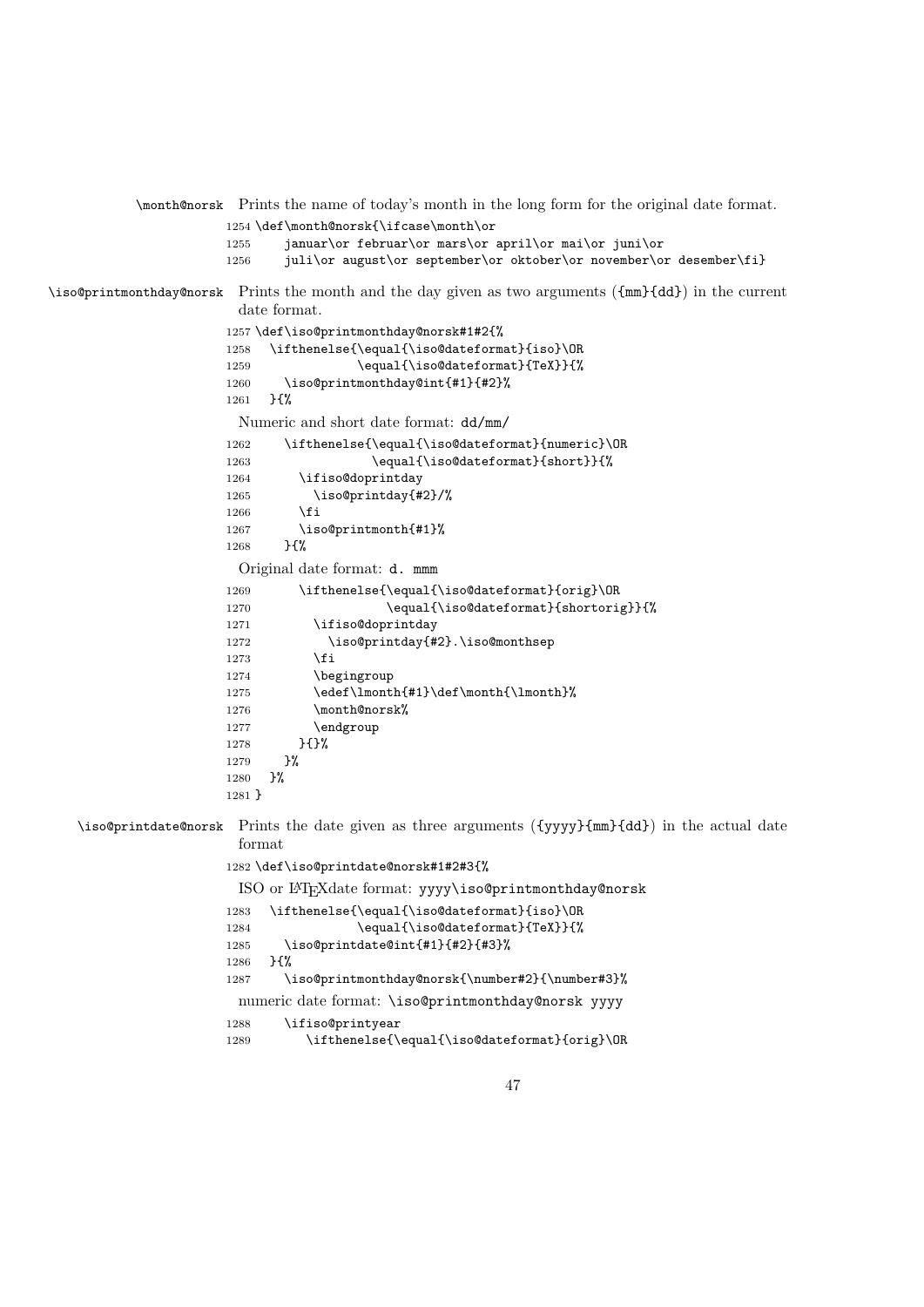```
1290 \equal{\iso@dateformat}{shortorig}}{%
                  1291 }{%
                  1292 /%
                  1293 }%
                  1294 \ifthenelse{\equal{\iso@dateformat}{numeric}}{%
                  1295 \iso@yearfour{\number#1}%
                  1296 }{%
                    original date format: \iso@printmonthday@norsk~yyyy
                  1297 \ifthenelse{\equal{\iso@dateformat}{orig}}{%
                  1298 \iso@yearsep\iso@yearfour{\number#1}%
                  1299 }{%
                    short original date format: \iso@printmonthday@norsk~yyyy
                  1300 \ifthenelse{\equal{\iso@dateformat}{shortorig}}{%
                  1301 \iso@yearsep\iso@twodigitsign\iso@yeartwo{\number#1}%
                  1302 }{%
                    short date format: \iso@printmonthday@norsk yy
                  1303 \ifthenelse{\equal{\iso@dateformat}{short}}{%
                  1304 \iso@yeartwo{\number#1}%
                  1305 }{}%
                  1306 }%
                  1307 }%
                  1308 }%
                  1309 \fi
                  1310 }%
                  1311 }
     \iso@datenorsk This command redefines the \today command to print in the actual date format.
                  1312 \def\iso@datenorsk{%
                  1313 \def\today{\iso@printdate@norsk{\year}{\month}{\day}}}%
 \iso@daterange@... Define date-range commands for dialects.
                  1314 \expandafter\def\csname iso@daterange@\CurrentOption\endcsname{%
                  1315 \iso@daterange@norsk}%
\iso@daterange@norsk This command takes six arguments ({yyyy1}{mm1}{dd1}{yyyy2}{mm2}{dd2})
                    and prints the corrosponding date range in the actual date format.
                  1316 \def\iso@daterange@norsk#1#2#3#4#5#6{%
                    ISO or LATEX date format.
                  1317 \ifthenelse{\equal{\iso@dateformat}{iso}\OR
                  1318 \equal{\iso@dateformat}{TeX}}{%
                  1319 \iso@daterange@int{#1}{#2}{#3}{#4}{#5}{#6}%
                  1320 }{%
                    Numeric, short, or original date format.
                       If year and month are equal, only print the day of the start date. If only the
                    year is equal, only print month and day of the start date. Otherwise print the
```
whole start date.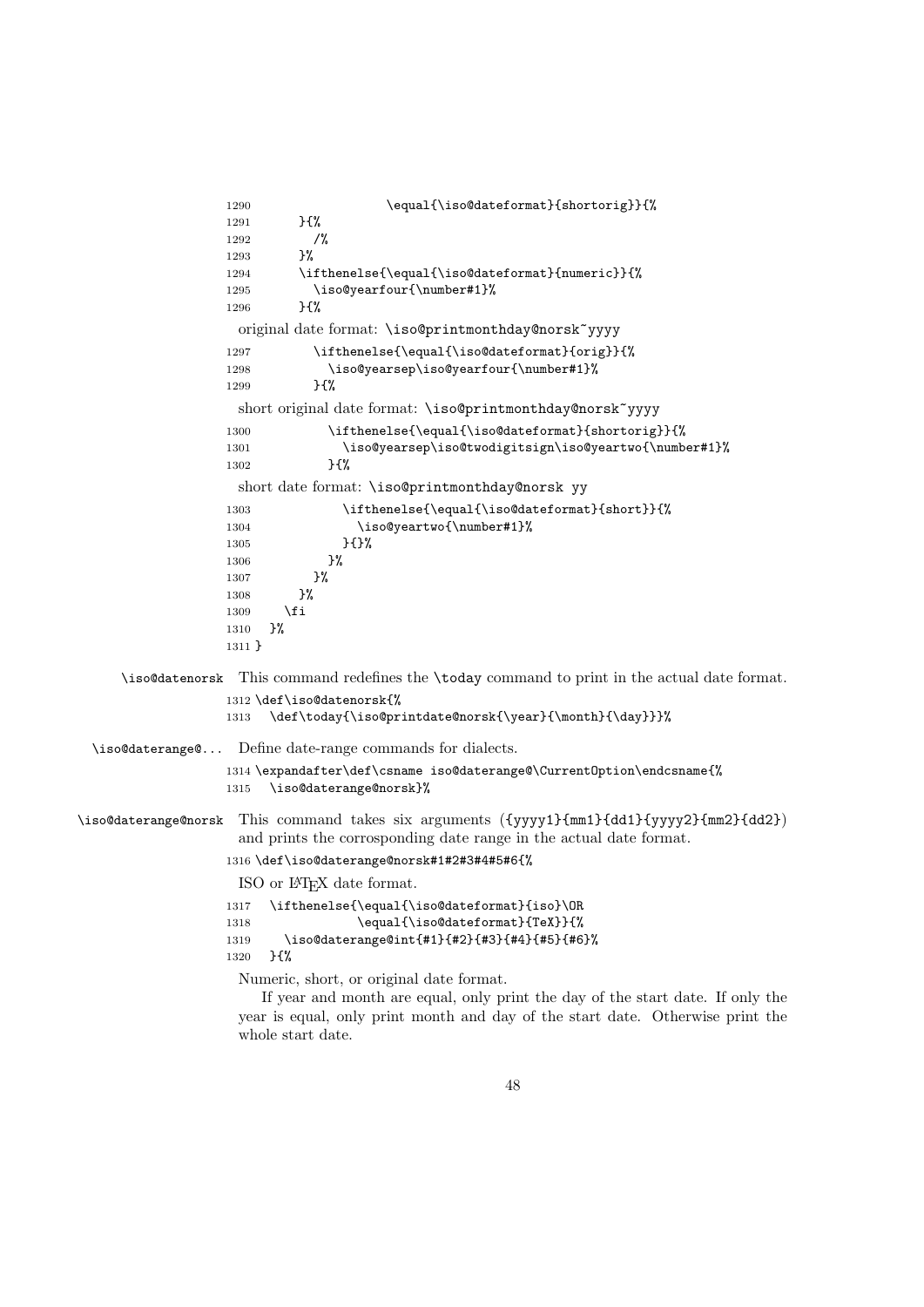```
1321 \ifthenelse{\equal{\number#1}{\number#4}}{%
1322 \ifthenelse{\equal{\number#2}{\number#5}}{%
1323 \ifiso@doprintday
1324 \ifthenelse{\equal{\iso@dateformat}{orig}\OR
1325 \equal{\iso@dateformat}{shortorig}}{%
1326 \iso@printday{#3}.%
1327 }{%
1328 \iso@printday{#3}%
1329 }%
1330 \else
1331 \iso@printmonthday@norsk{#2}{#3}%
1332 \fi
1333 }{%
1334 \iso@printmonthday@norsk{#2}{#3}%<br>1335 }%
1335
1336 }\{%
1337 \csname iso@printdate@\iso@languagename\endcsname{#1}{#2}{#3}%
1338 }%
 Print the end date.
1339 \iso@rangesign
1340 \csname iso@printdate@\iso@languagename\endcsname{#4}{#5}{#6}%
1341 }%
1342 }
```
\iso@rangesign@norsk Sets the word between start and end date in a date range to ' til '.

```
1343 \expandafter\def\csname iso@rangesign@\CurrentOption\endcsname{~til~}
```
Define the language name that will the active language for isodate if none of the packages babel.sty, german.sty, and ngerman.sty is loaded and if this is the last language that is used for isodate. If one of the above packages is used this definition will be overridden by the command **\languagename** that will always return the current used language.

1344 \def\iso@languagename{norsk}%

Redefine the command \datenorsk that is used by babel to switch to the original Norsk date format to enable the use of different date formats. This has to be done after the preamble in order to ensure to overwrite the babel command.

```
1345 \AtBeginDocument{%
1346 \ifx\undefined\iso@datenorsk\else
1347 \def\datenorsk{\iso@datenorsk}%
1348 \fi
1349 }
1350 \langle /norsk\rangle
```
### D.8 Language definition file swedish.idf

This file was provided by Christian Schlauer (christian.schlauer@web.de).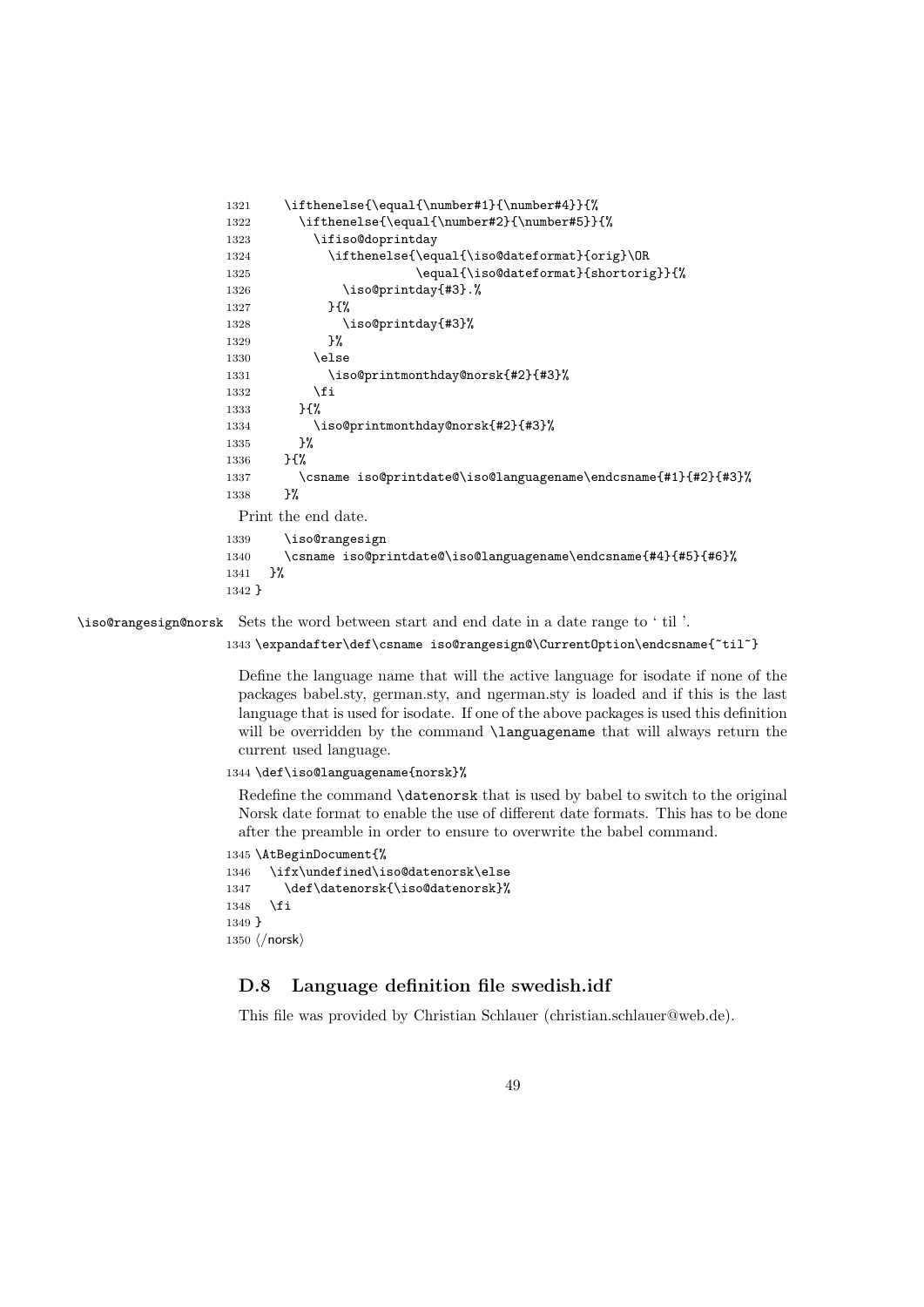```
\iso@languageloaded Define the command \iso@languageloaded in order to enable isodate.sty to
                         determine if at least one language is loaded.
                        1351 (*swedish)
                        1352 \let\iso@languageloaded\active
                        1353 \typeout{Define commands for Swedish date format}
           \month@swedish Prints the name of today's month in the long form for the original date format.
                        1354 \def\month@swedish{\ifcase\month\or
                        1355 januari\or februari\or mars\or april\or maj\or juni\or
                        1356 juli\or augusti\or september\or oktober\or november\or december\fi}
\iso@printmonthday@swedish Prints the month and the day given as two arguments ({mm}{dd}) in the current
                         date format.
                        1357 \def\iso@printmonthday@swedish#1#2{%
                        1358 \ifthenelse{\equal{\iso@dateformat}{iso}\OR
                        1359 \equal{\iso@dateformat}{TeX}}{%
                        1360 \iso@printmonthday@int{#1}{#2}%
                        1361 }{%
                         Numeric and short date format: dd/mm/
                        1362 \ifthenelse{\equal{\iso@dateformat}{numeric}\OR
                        1363 \equal{\iso@dateformat}{short}}{%
                        1364 \ifiso@doprintday
                        1365 \iso@printday{#2}/%
                        1366 \fi
                        1367 \iso@printmonth{#1}%
                        1368 }{%
                         Original date format: d. mmm
                        1369 \ifthenelse{\equal{\iso@dateformat}{orig}\OR
                        1370 \equal{\iso@dateformat}{shortorig}}{%
                        1371 \ifiso@doprintday
                        1372 \iso@printday{#2}.\iso@monthsep
                        1373 \fi
                        1374 \begingroup
                        1375 \edef\lmonth{#1}\def\month{\lmonth}%
                        1376 \month@swedish%
                        1377 \endgroup
                        1378 }{}%
                        1379 }%
                        1380 }%
                        1381 }
   \iso@printdate@swedish Prints the date given as three arguments ({yyyy}{mm}{dd}) in the actual date
                         format
                        1382 \def\iso@printdate@swedish#1#2#3{%
                         ISO or LATEXdate format: yyyy\iso@printmonthday@swedish
                        1383 \ifthenelse{\equal{\iso@dateformat}{iso}\OR
                        1384 \equal{\iso@dateformat}{TeX}}{%
```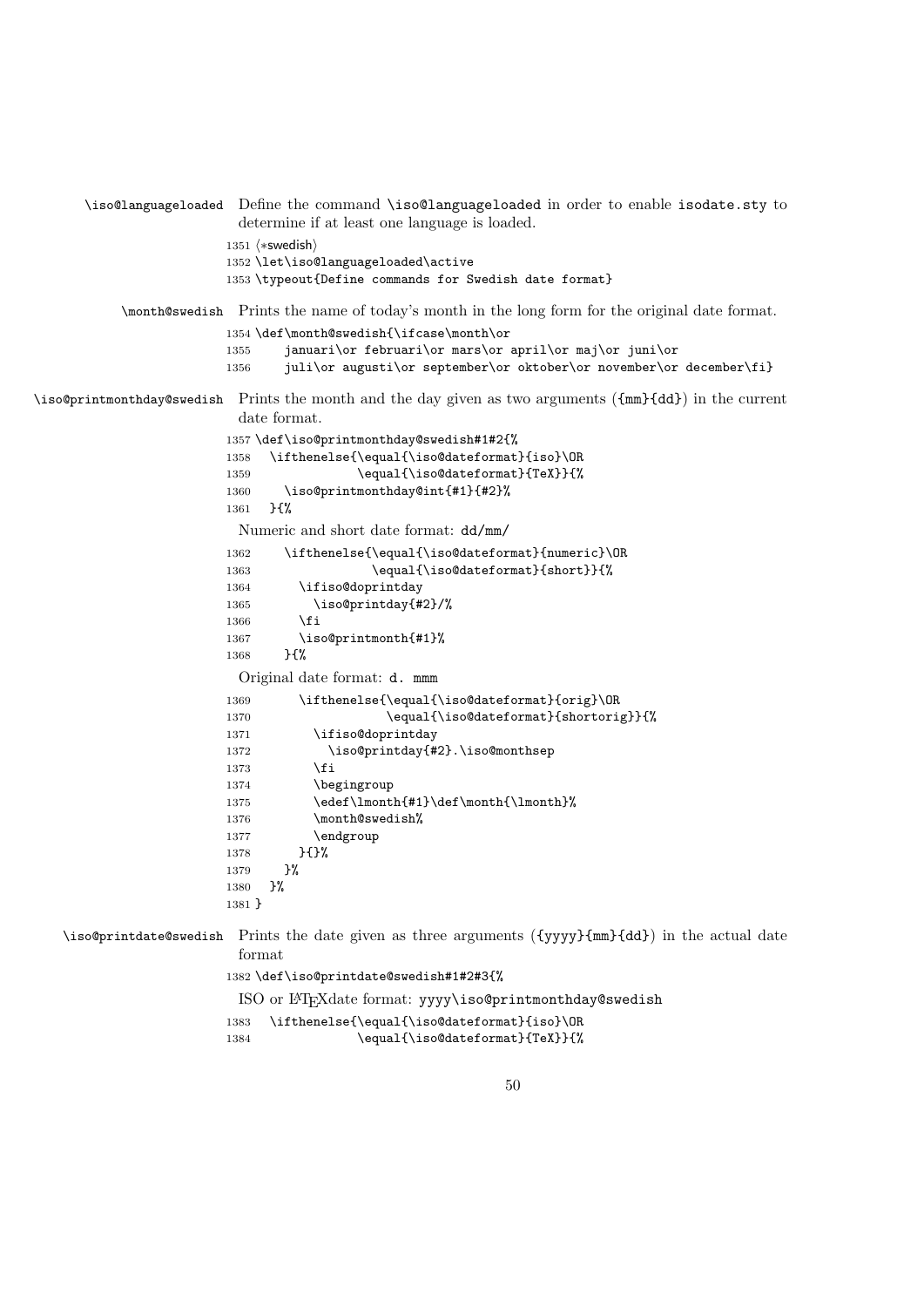```
1385 \iso@printdate@int{#1}{#2}{#3}%
                    1386 }{%
                    1387 \iso@printmonthday@swedish{\number#2}{\number#3}%
                      numeric date format: \iso@printmonthday@swedish yyyy
                    1388 \ifiso@printyear
                    1389 \ifthenelse{\equal{\iso@dateformat}{orig}\OR
                    1390 \equal{\iso@dateformat}{shortorig}}{%
                    1391 }{%
                    1392 /%
                    1393 }%
                    1394 \ifthenelse{\equal{\iso@dateformat}{numeric}}{%
                    1395 \iso@yearfour{\number#1}%<br>1396 }{%
                    1396
                      original date format: \iso@printmonthday@swedish~yyyy
                    1397 \ifthenelse{\equal{\iso@dateformat}{orig}}{%
                    1398 \iso@yearsep\iso@yearfour{\number#1}%
                    1399 }{%
                      short original date format: \iso@printmonthday@swedish~yy
                    1400 \ifthenelse{\equal{\iso@dateformat}{shortorig}}{%
                    1401 \iso@yearsep\iso@twodigitsign\iso@yeartwo{\number#1}%
                    1402 }{%
                      short date format: \iso@printmonthday@swedish yy
                    1403 \ifthenelse{\equal{\iso@dateformat}{short}}{%
                    1404 \iso@yeartwo{\number#1}%
                    1405 } {}
                    1406 }%
                    1407 }%
                    1408 }%
                    1409 \fi
                    1410 \frac{1}{6}1411 }
     \iso@dateswedish This command redefines the \today command to print in the actual date format.
                    1412 \def\iso@dateswedish{%
                    1413 \def\today{\iso@printdate@swedish{\year}{\month}{\day}}}%
   \iso@daterange@... Define date-range commands for dialects.
                    1414 \expandafter\def\csname iso@daterange@\CurrentOption\endcsname{%
                    1415 \iso@daterange@swedish}%
\iso@daterange@swedish This command takes six arguments ({yyyy1}{mm1}{dd1}{yyyy2}{mm2}{dd2})
                      and prints the corrosponding date range in the actual date format.
                    1416 \def\iso@daterange@swedish#1#2#3#4#5#6{%
                      ISO or LATEX date format.
                    1417 \ifthenelse{\equal{\iso@dateformat}{iso}\OR
                    1418 \equal{\iso@dateformat}{TeX}}{%
```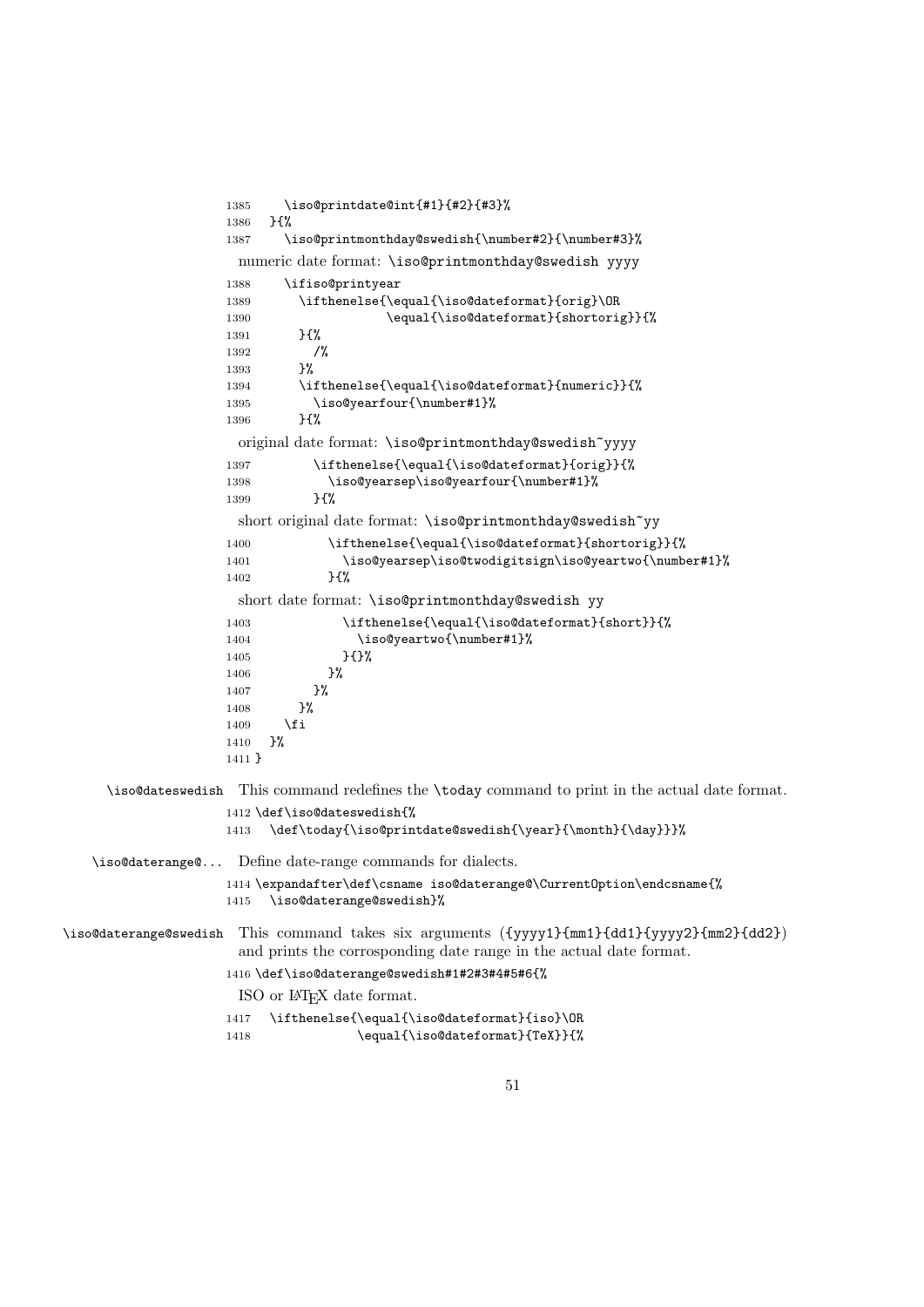1419 \iso@daterange@int{#1}{#2}{#3}{#4}{#5}{#6}% 1420 }{%

Numeric, short, or original date format.

If year and month are equal, only print the day of the start date. If only the year is equal, only print month and day of the start date. Otherwise print the whole start date.

```
1421 \ifthenelse{\equal{\number#1}{\number#4}}{%
1422 \ifthenelse{\equal{\number#2}{\number#5}}{%
1423 \ifiso@doprintday
1424 \ifthenelse{\equal{\iso@dateformat}{orig}\OR
1425 \equal{\iso@dateformat}{shortorig}}{%
1426 \iso@printday{#3}.%
1427 }{%
1428 \iso@printday{#3}%
1429 }%
1430 \qquad \qquad \lambdaelse
1431 \iso@printmonthday@swedish{#2}{#3}%
1432 \fi
1433 H%1434 \iso@printmonthday@swedish{#2}{#3}%
1435 \frac{19}{2}1436 }{%
1437 \csname iso@printdate@\iso@languagename\endcsname{#1}{#2}{#3}%
1438 }%
 Print the end date.
1439 \iso@rangesign
1440 \csname iso@printdate@\iso@languagename\endcsname{#4}{#5}{#6}%
```
1441 }%

```
1442 }
```
\iso@rangesign@swedish Sets the word between start and end date in a date range to ' till '.

1443 \expandafter\def\csname iso@rangesign@\CurrentOption\endcsname{~till~}

Define the language name that will the active language for isodate if none of the packages babel.sty, german.sty, and ngerman.sty is loaded and if this is the last language that is used for isodate. If one of the above packages is used this definition will be overridden by the command **\languagename** that will always return the current used language.

1444 \def\iso@languagename{swedish}%

Redefine the command \dateswedish that is used by babel to switch to the original Swedish date format to enable the use of different date formats. This has to be done after the preamble in order to ensure to overwrite the babel command.

```
1445 \AtBeginDocument{%
```

```
1446 \ifx\undefined\iso@dateswedish\else
1447 \def\dateswedish{\iso@dateswedish}%
1448 \fi
```
1449 }

```
1450 \langle/swedish\rangle
```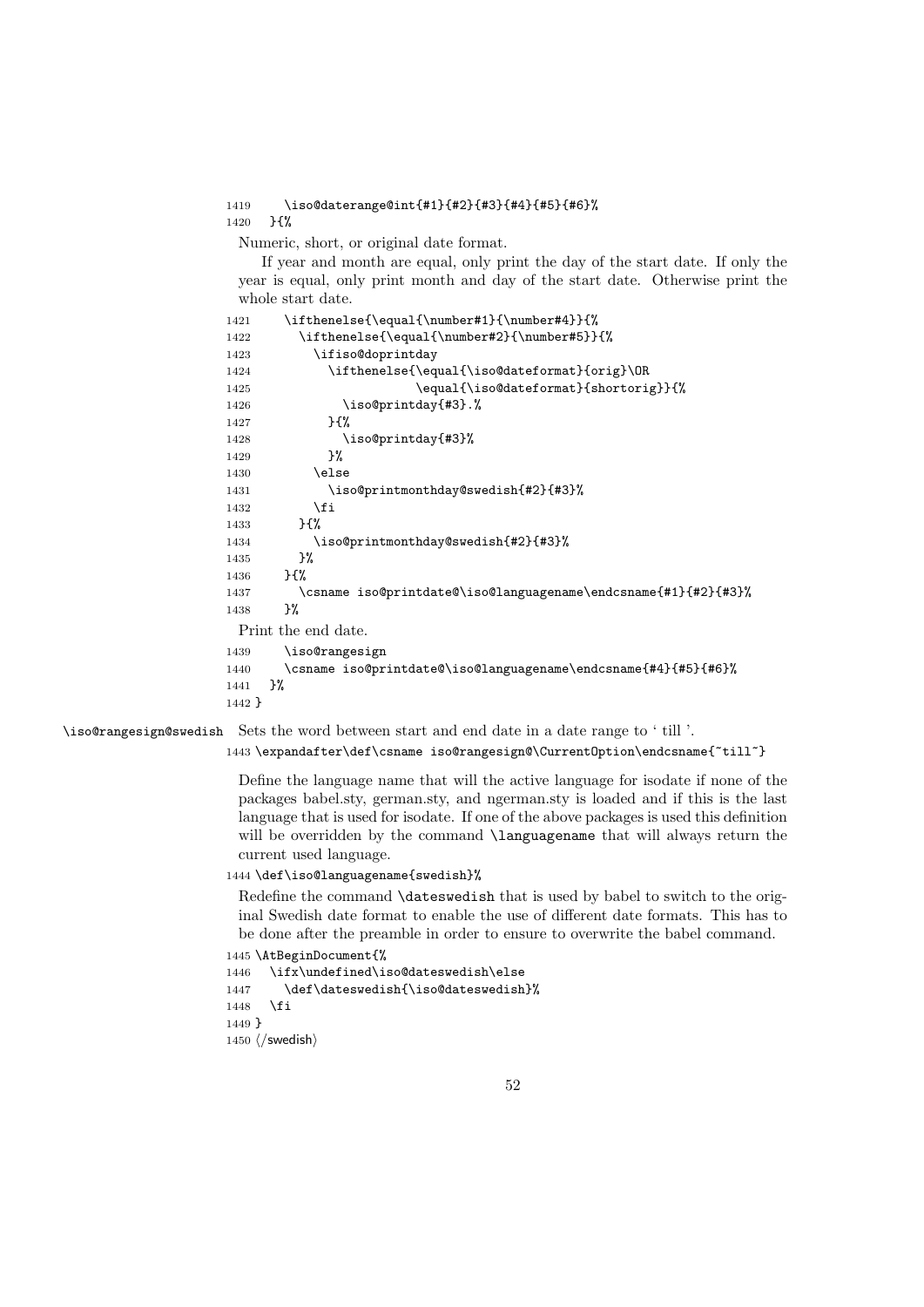# Change History

| 2.00                                          | 2.10                                            |
|-----------------------------------------------|-------------------------------------------------|
| General: Total reimplementation of            | General: Add month in Roman nu-                 |
| the package. The old package                  | merals $\ldots \ldots \ldots 11, 13, 15, 16$    |
| has renamed to isodate<br>o. $\dots$ . 1      | Removed section about solvable                  |
| 2.01                                          | problems since it was wrong. . 10               |
| General: For the case that none               | \iso@printmonth: Use \twodigitarabic            |
| of the packages babel, german,                | 13                                              |
| and ngerman is loaded there is a              | \twodigitarabic:<br>Added                       |
| new macro \iso@languagename                   | \twodigitarabic<br>-13                          |
| that contains the name of the                 | 2.12                                            |
| last loaded language. If one of               | General: Test for babel improved<br>24          |
| the packages is loaded it con-                | Wrong one-digit months avoided<br>15            |
| tains the current language. $\dots$<br>1      | 2.14                                            |
| Handle case of not loaded lan-                | General: Control the number of dig-             |
| guage package babel, german                   | its for the day by a boolean                    |
| and ngerman<br>24                             | rather than by the command                      |
| 2.02                                          |                                                 |
| General: Added Norwegian lan-                 | Don't print day with two digits                 |
| guage by Svend Tollak Munke-                  | when Roman numerals are used                    |
|                                               | for the month $\dots\dots\dots\dots$<br>-15     |
| Changed the umlauts to normal                 | Test on babel, german, and nger-                |
| TEX commands to be able to                    | 24                                              |
| use German dates without ger-                 | \iso@printday: Control the num-                 |
| man.sty or babel.sty. $\dots \dots$<br>41     | ber of digits for the day by a                  |
| $2.03\,$                                      | boolean rather than by the com-                 |
| General: Allow change of spaces for           | mand calls $\dots\dots\dots\dots\dots$<br>13    |
| German language $\dots \dots 6, 40$           | \isodate: Allow change in format                |
| Fixed a bug in the French lan-                | for month $\dots \dots \dots \dots \dots$<br>15 |
| guage that caused not to switch               | <b>\TeXdate:</b> Allow change in format         |
| to it correctly on startup. $\dots$<br>40     | for month $\dots\dots\dots\dots\dots$<br>16     |
| 2.04                                          | 2.20                                            |
| General: Added section for solvable           | General: Add Australian and New                 |
| problems. $\ldots \ldots \ldots \ldots$<br>10 | Zealand $\ldots \ldots \ldots \ldots 12, 31$    |
| 2.05                                          | Avoid usage of <b>\filedate</b> and             |
| General: Added an original format             | $\setminus$ fileversion  1                      |
| with a two digit year. $\dots \dots$<br>2     | 2.21                                            |
| Execute options at the end of the             | General: Fix some bugs in date                  |
| package instead of at the end of              | ranges when both month and                      |
| the preamble. $\dots \dots \dots$<br>11       | year are equal (several lan-                    |
| $2.06\,$                                      | guage) $\ldots \ldots \ldots \ldots \ldots 1$   |
| General: Changed range sign for               | Support to print date                           |
| French language, thanks to Fe-                | without<br>year<br>(in<br>all                   |
| $\lim$ Pütsch<br>40                           | language-dependent commands                     |
| 2.07                                          | \iso@printmonthday@<br>and                      |
| General: Add Swedish language .<br>12         | $\text{isocprintdate@} \dots 1$                 |
| Add Swedish language by Chris-                | \iso@range@input@english: Sup-                  |
| tian Schlauer $\dots \dots \dots$<br>49       | port to print date without year 23              |
|                                               |                                                 |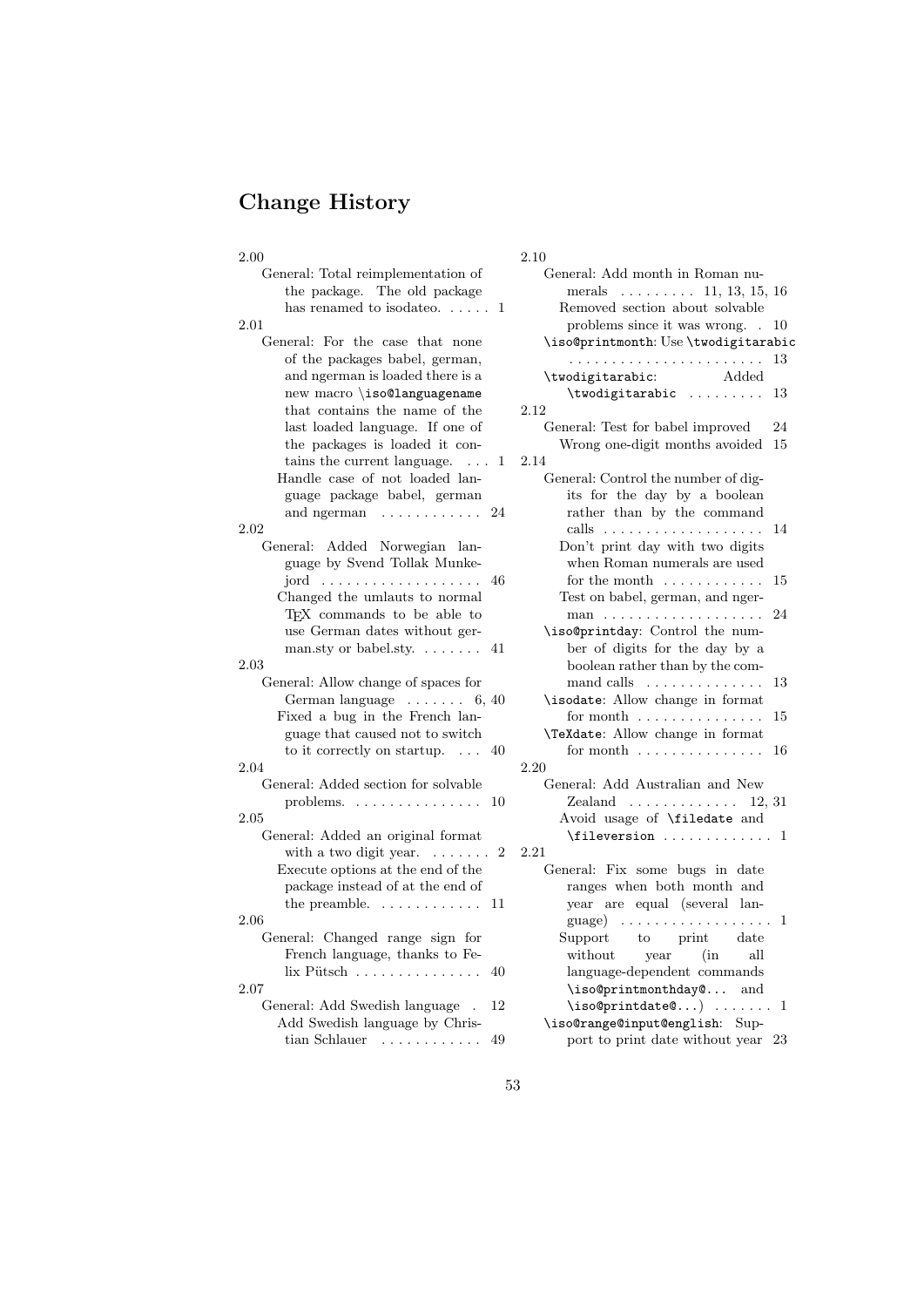| \iso@range@input@german: Sup-          |    |      |
|----------------------------------------|----|------|
| port to print date without year        | 22 |      |
| \iso@range@input@iso: Support to       |    |      |
| print date without year $\dots$ .      | 22 |      |
| \printyearon: Switch on or off         |    |      |
| printing of year                       | 17 |      |
| 2.22                                   |    |      |
| General: Makefile adapted for          |    |      |
|                                        | 1  |      |
| Path changed according to new          |    |      |
| CTAN structure $\dots\dots\dots\dots$  | 1  |      |
| 2.23                                   |    |      |
| General: Avoid to use the calc         |    |      |
| package since it causes problems       |    |      |
| with many other packages $\ldots$ 1    |    |      |
| 2.24                                   |    | 2.28 |
| General: Add option frenchb            | 12 |      |
| 2.25                                   |    |      |
| \iso@printdate: Changed \year,         |    |      |
| \month, and \day from macros           |    |      |
| to counters $\dots \dots \dots$        | 18 |      |
| Fall-back format for unknown           |    |      |
|                                        | 17 |      |
| Warning for unknown languages          | 17 |      |
| \iso@range@input@english: Fall-        |    |      |
| back format for unknown lan-           |    |      |
| .<br>guages                            | 23 | 2.29 |
| Warning for unknown languages          | 23 |      |
| \iso@range@input@german: Fall-         |    |      |
| back format for unknown lan-           |    | 2.30 |
| guages $\dots \dots \dots \dots \dots$ | 22 |      |
| Warning for unknown languages          | 22 |      |
| \iso@range@input@iso: Fall-back        |    |      |
| format for unknown languages           | 22 |      |
| Warning for unknown languages          | 22 |      |
| 2.26                                   |    |      |
| General: Add option british            | 12 |      |
|                                        |    |      |

Force year in four digits for long formats . . . 24, 28, 37, 40, 46, 49 Support different input formats containing slashes  $\dots \dots 1, 12$ \iso@input@english: Support different input formats containing slashes . . . . . . . . . . . . . . . . . 19 \iso@inputformat: Support different input formats containing slashes . . . . . . . . . . . . . . 14, 15 \iso@range@input@english: Support different input formats containing slashes . . . . . . . . . 23 \iso@yearfour: Force year in four digits for long formats  $\dots \dots$  14 2.28 General: Add Italian language by Philip Ratcliffe . . . . . . . . . . . 44 Introduce option cleanlook for English date format . . . . . . . . 6 \cleanlookdateon: Introduce option cleanlook for English date format . . . . . . . . . . . . . . . . . 17 \day@english: Introduce option cleanlook for English date format . . . . . . . . . . . . . . . . . . . 28 2.29 \isospacebeforeyear: Allow to change the unbreakable spaces in the orig and shortorig format 17  $\overline{a}$ General: Add a month-year format . . . . . . . . . . . . . . . . . . . . . 1, 12 Move defintion of languageindependent formats into the main style file  $\dots \dots \dots \dots 1$ \printdayon: Add a month-year format . . . . . . . . . . . . . . . . . 17

# Index

Numbers written in italic refer to the page where the corresponding entry is described; numbers underlined refer to the code line of the definition; numbers in roman refer to the code lines where the entry is used.

| Symbols                                          | \@ifpackageloaded . | $\ldots$ 1021, 1046, 1087              |
|--------------------------------------------------|---------------------|----------------------------------------|
| $\{\mathbf{u} \in \{0.1, 1, \ldots, 101, 1019\}$ |                     | $\cdots$ 433, 437, 441 \@undefined  70 |
|                                                  |                     |                                        |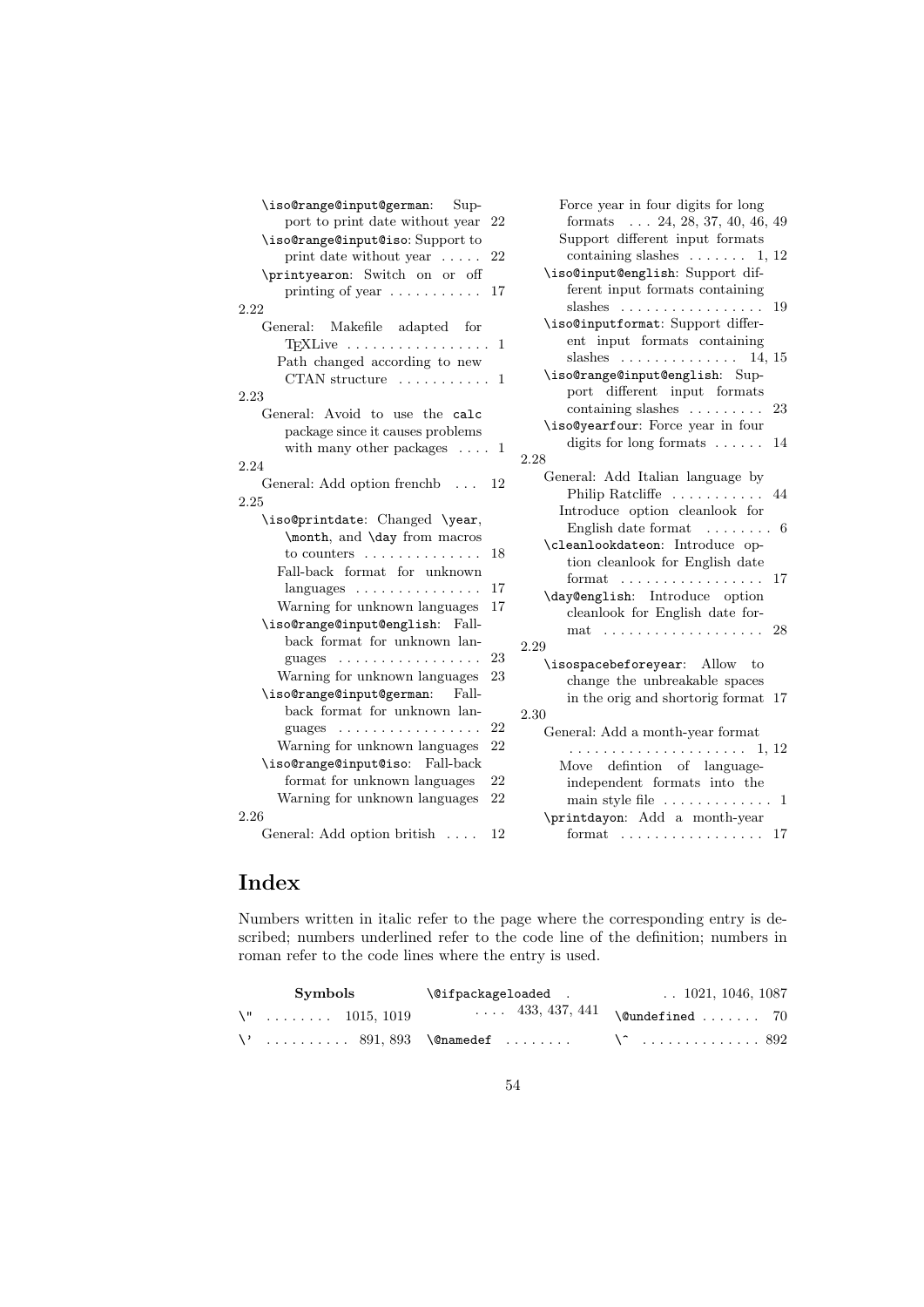| A                                            | \day@english                       | \ifnum $912, 965,$                                 |
|----------------------------------------------|------------------------------------|----------------------------------------------------|
| $\text{active}$ 456,                         | $\ldots$ 564, 597, 653             | 1018, 1171, 1225                                   |
| 556, 888, 993,                               | \daymonthsepgerman .               | $\input$ 44-61                                     |
| 1147, 1252, 1352                             | $\ldots \ldots \ldots 6, 1000$     | \InputIfFileExists . 63                            |
| $\Delta t$ ocounter  102                     | $\Delta$ PeclareOption  21-62      | $\iota$ so@@@date                                  |
| \AND 341, 343, 345                           |                                    | .334, 342, 344, 347                                |
| \arabic  89, 90, 97                          | Е                                  | $\iota$ so@@date                                   |
| \AtBeginDocument                             | $\ldots$ 68<br>\ExecuteOptions     | $.333, 334, 338 - 340$                             |
| $\ldots$ 431, 549,                           | $\expandafter \dots$<br>229,       | $\backslash$ iso@cleanlookfalse $202$              |
| 871, 985, 1131,                              | 231, 233,<br>261,                  | $\iota$ so@cleanlooktrue . $201$                   |
| 1245, 1345, 1445                             | 342, 344,<br>347,                  | \iso@date $\ldots$ 224-                            |
| \AtEndOfPackage . 21-43                      | 366, 382,<br>398,                  | 227, 229, 231,                                     |
|                                              | 448,<br>518,<br>547,               | 233, 258, 259,                                     |
| C                                            | 639,<br>734,<br>822,               | 261, 332, 334-337                                  |
| \cleanlookdateoff .                          | 870, 952, 983,                     | \iso@dateamerican .                                |
| $\ldots \ldots 6, 32, 200$                   | 1109,<br>1212,                     | $\ldots$ 820, 881–883                              |
| \cleanlookdateon                             | 1243,<br>1314,                     | \iso@dateaustralian                                |
| $\ldots \ldots 6, 31, 200$                   | 1343, 1414, 1443                   | $\mathbf{1}$ , and $\mathbf{1}$<br>$732,877 - 879$ |
|                                              |                                    | \iso@dateaustrian .                                |
| D                                            | 1                                  | $\ldots$ 1121, 1138, 1139                          |
| $\lambda$ :  882                             | \ier 912, 965                      | $\iota$ : \iso@datedanish                          |
| \dateaustralian  878                         | $\iota$ if@tempswa  445            | $\ldots$ 516, 550, 551                             |
| $\lambda$ 1139                               | \ifcase $ 458, 557,$               | \iso@dateenglish                                   |
| \datebritish  874                            | 568, 890, 1014,                    | $\ldots$ 637, 872–875                              |
| $\lambda$ 551                                | 1149, 1254, 1354                   | \iso@dateformat<br>112,                            |
| \dateenglish  873                            | \IfFileExists  14                  | 141, 146,<br>151,                                  |
| \datefrench  987                             | \ifiso@cleanlook                   | 156, 161,<br>166,                                  |
| \datefrenchb  988                            | . 200, 565                         | 273,<br>279,<br>286,                               |
| \dategerman  1133                            | \ifiso@doprintday<br>$\sim$ $\sim$ | 293,<br>296,<br>300,                               |
| \dateinputformat                             | $\ldots$ 196, 275,                 | 308,<br>309,<br>327,                               |
| $\ldots$ 7, 35–43, 113, 139                  | 281, 314, 468,                     | 462,<br>463,<br>466,                               |
| $\delta$ 1247                                | 475, 527,<br>586,                  | 467,<br>473,<br>474,                               |
| $\lambda$ 1142                               | 596, 648,<br>683,                  | 487,<br>488,<br>493,                               |
| $\lambda$ 879                                | 692, 743,<br>769,                  | 501,<br>494,<br>498,                               |
| $\lambda$ : $\ldots$ 1136                    | 780, 803,<br>807,                  | 504,<br>521,<br>507,                               |
| $\dagger$ 1347                               | 835,<br>901,<br>911,               | 522, 528,<br>529,                                  |
| $\text{daterange } \ldots 4, \frac{331}{33}$ | 961, 1028, 1035,                   | 580,<br>581,<br>584,                               |
| $\lambda$ ateswedish  1447                   | 1057,<br>1060,                     | 585,<br>591,<br>592,                               |
| \dateUKenglish  875                          | 1074,<br>1094,                     | 612,<br>606,<br>607,                               |
| \dateUSenglish  883                          | 1160,<br>1170,                     | 613,<br>617,<br>620,                               |
| $\text{day} \ldots \ldots 219,$              | 1221,<br>1264,                     | 623,<br>626,<br>642,                               |
| 517, 566,<br>568,                            | 1271,<br>1323,                     | 643,<br>649,<br>650,                               |

> 594, 638, 652, 733, 821, 909, 912, 951, 964, 965, 1112, 1117, 1122, 1127, 1168, 1171, 1211, 1224, 1225, 1313, 1413

> > 55

1364, 1371, 1423

677, 678, 681, 682, 688, 689, 702, 703, 708, 709, 713, 716, 719, 722, 737, 738, 762, 763, 766, 767, 773, 774, 788, 789,

 $\ldots \ldots$  . 83, <u>111</u>

 $\ldots$  192, 292, 492, 611, 707, 793, 926, 1053, 1186, 1288, 1388

\ifiso@printyear ..

\ifisotwodigitday .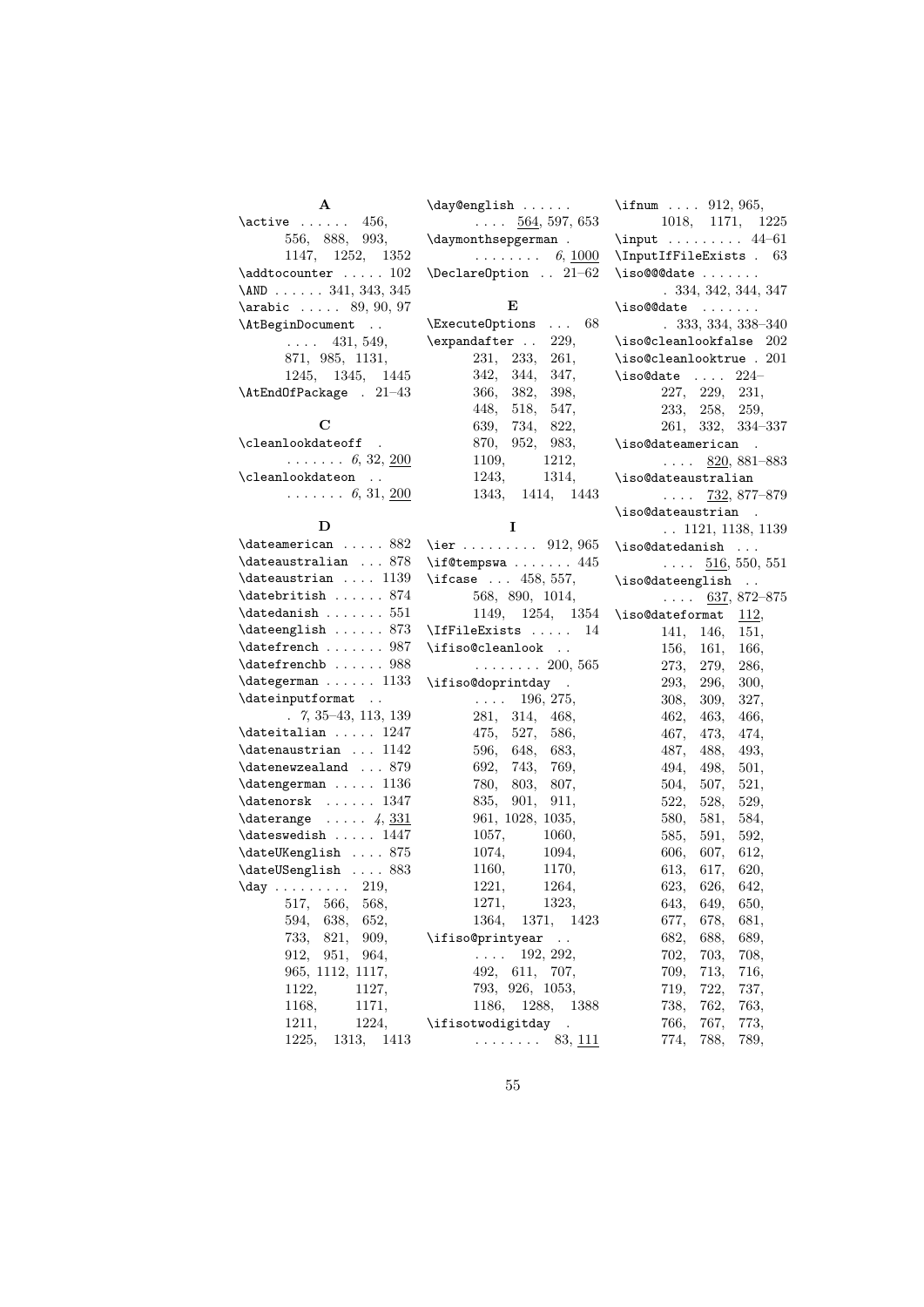| 795,<br>794,<br>799,      |                                                                                                                                    | $\ldots$ 1126, 1141, 1142 \iso@languageloaded    |
|---------------------------|------------------------------------------------------------------------------------------------------------------------------------|--------------------------------------------------|
| 802,<br>806,<br>810,      | \iso@datengerman                                                                                                                   | $\ldots$ 70, $455,$                              |
| 825,<br>826,<br>829,      | $\ldots$ 1116, 1135, 1136                                                                                                          | 555, 887, 992,                                   |
| 830,<br>840,<br>895,      | \iso@datenorsk                                                                                                                     | 1146, 1251, 1351                                 |
| 896,<br>899,<br>900,      | $\ldots$ 1312, 1346, 1347                                                                                                          | \iso@languagename .                              |
| 907.<br>921,<br>906,      | \iso@daterange@ .                                                                                                                  |                                                  |
| 922,<br>927,<br>928,      | 518, 639,<br>$\mathcal{L}^{\mathcal{A}}$ , $\mathcal{L}^{\mathcal{A}}$ , $\mathcal{L}^{\mathcal{A}}$ , $\mathcal{L}^{\mathcal{A}}$ | 190, 212,<br>$\mathbb{Z}^2$ . The $\mathbb{Z}^2$ |
| 932,<br>935,<br>938,      |                                                                                                                                    | 213,<br>310,<br>361,                             |
| 955,<br>941,<br>956,      | $\frac{734}{952}$ , $\frac{822}{952}$<br>1212, 1314, 1414                                                                          | 362,<br>366,<br>370,                             |
| 962, 1022, 1023,          | \iso@daterange@american                                                                                                            | 377,<br>378,<br>382,                             |
| 1026.<br>1027,            | $\ldots \ldots 823, \underline{824}$                                                                                               | 386,<br>393,<br>394,                             |
| 1033,<br>1034,            |                                                                                                                                    | 398,<br>411,<br>415,                             |
| 1047,                     | \iso@daterange@australian                                                                                                          | 418,<br>446,<br>451,                             |
| 1048,                     | $\ldots \ldots 735,736$                                                                                                            | 541,<br>544,<br>548,                             |
| 1054,<br>1055,            | \iso@daterange@danish                                                                                                              | 659,<br>662,<br>665,                             |
| 1059,<br>1067,            | $\ldots \ldots 519, 520$                                                                                                           | 668,<br>671,<br>746,                             |
| 1073,<br>1070,            | \iso@daterange@english                                                                                                             | 752,<br>755,<br>758,                             |
| 1088,<br>1089,            | $\ldots \ldots 640, 641$                                                                                                           | 848,<br>852,<br>854,                             |
| 1154,<br>1155,            | \iso@daterange@french                                                                                                              | 860,<br>863, 867,                                |
| 1158,<br>1159,            | $\ldots \ldots 953, 954$                                                                                                           | 971,<br>977,<br>980,                             |
| 1165,<br>1166,            | \iso@daterange@int .                                                                                                               | 984, 1040, 1051,                                 |
| 1181,<br>1182,            | $\ldots \ldots 307$                                                                                                                | 1097,<br>1100,                                   |
| 1187,<br>1188,            | 523, 644, 739,                                                                                                                     | 1103,<br>1106,                                   |
| 1192,<br>1195,            | 827, 957, 1090,                                                                                                                    | 1113,<br>1118,                                   |
| 1198,<br>1201,            | 1217, 1319, 1419                                                                                                                   | 1123,<br>1128,                                   |
| 1215,<br>1216,            | \iso@daterange@italian                                                                                                             | 1237,<br>1240,                                   |
| 1222,<br>1258,            | $\ldots$ . 1213, 1214                                                                                                              | 1244,<br>1337,                                   |
| 1259,<br>1262,            | \iso@daterange@norsk                                                                                                               | 1340,<br>1344,                                   |
| 1263,<br>1269,            | $\ldots$ . 1315, $\frac{1316}{1316}$                                                                                               | 1437, 1440, 1444                                 |
| 1270,<br>1283,            | \iso@daterange@swedish                                                                                                             | \iso@monthsep . 205,                             |
| 1284,<br>1289,            | $\ldots$ . 1415, 1416                                                                                                              | 208, 476, 597,                                   |
| 1290,<br>1294,            | \iso@dateswedish<br>$\sim$ $\sim$                                                                                                  | 693, 912, 1036,                                  |
| 1297,<br>1300,            | $\ldots$ 1412, 1446, 1447                                                                                                          | 1172, 1272, 1372                                 |
| 1303,<br>1317,            | \iso@daysep 204, 207, 781                                                                                                          | \iso@mylongsepgerman                             |
| 1318,<br>1324,            | \iso@dmsepgerman                                                                                                                   | 996, 1009, 1061<br>$\mathbf{L}$                  |
| 1325,<br>1358,            | 995, 1000, 1029<br>$\ddot{\phantom{a}}$                                                                                            | \iso@mylongsepnodaygerman                        |
| 1359,<br>1362,            | \iso@doprintdayfalse                                                                                                               | 998, 1012, 1063<br>$\mathbf{L}$                  |
| 1363,<br>1369,            | . 198                                                                                                                              |                                                  |
| 1370,<br>1383,            | \iso@doprintdaytrue<br>197                                                                                                         | \iso@myshortsepgerman<br>997, 1010, 1075         |
| 1384,<br>1389,            | \iso@input@english .                                                                                                               | $\mathcal{L}(\mathcal{L})$ .                     |
| 1390,<br>1394,            | $\ldots \ldots 233, \frac{246}{2}$                                                                                                 | \iso@myshortsepnodaygerman                       |
| 1397,<br>$1400, \,$       | \iso@input@german .                                                                                                                | $\ldots$ 999, 1013, 1077                         |
| 1403,<br>1417,            | $\ldots \ldots 229, 245$                                                                                                           | \iso@printdate                                   |
| 1418,<br>1424, 1425       | \iso@input@iso<br>231, 244                                                                                                         | 210, 244,<br>$\ldots$ .                          |
| \iso@datefrench           | \iso@input@TeX<br>261, 271                                                                                                         | 245, 248, 251,                                   |
| $\ldots$ 950, 986–988     | \iso@inputformat 113,                                                                                                              | 253,<br>271, 367,                                |
| \iso@dategerman           | $\frac{139}{247}$ ,<br>250,                                                                                                        | 383, 400, 403, 405                               |
| $\ldots$ 1111, 1132, 1133 | 399, 402, 410, 414                                                                                                                 | \iso@printdate@american                          |
| \iso@dateitalian          | \iso@isodash                                                                                                                       | $\ldots$ 787, 819, 821                           |
| $\ldots$ 1210, 1246, 1247 | . 186, 187, 234,                                                                                                                   | \iso@printdate@australian                        |
| \iso@datenaustrian .      | 262, 276, 294, 348                                                                                                                 | $\ldots$ 701, 731, 733                           |

56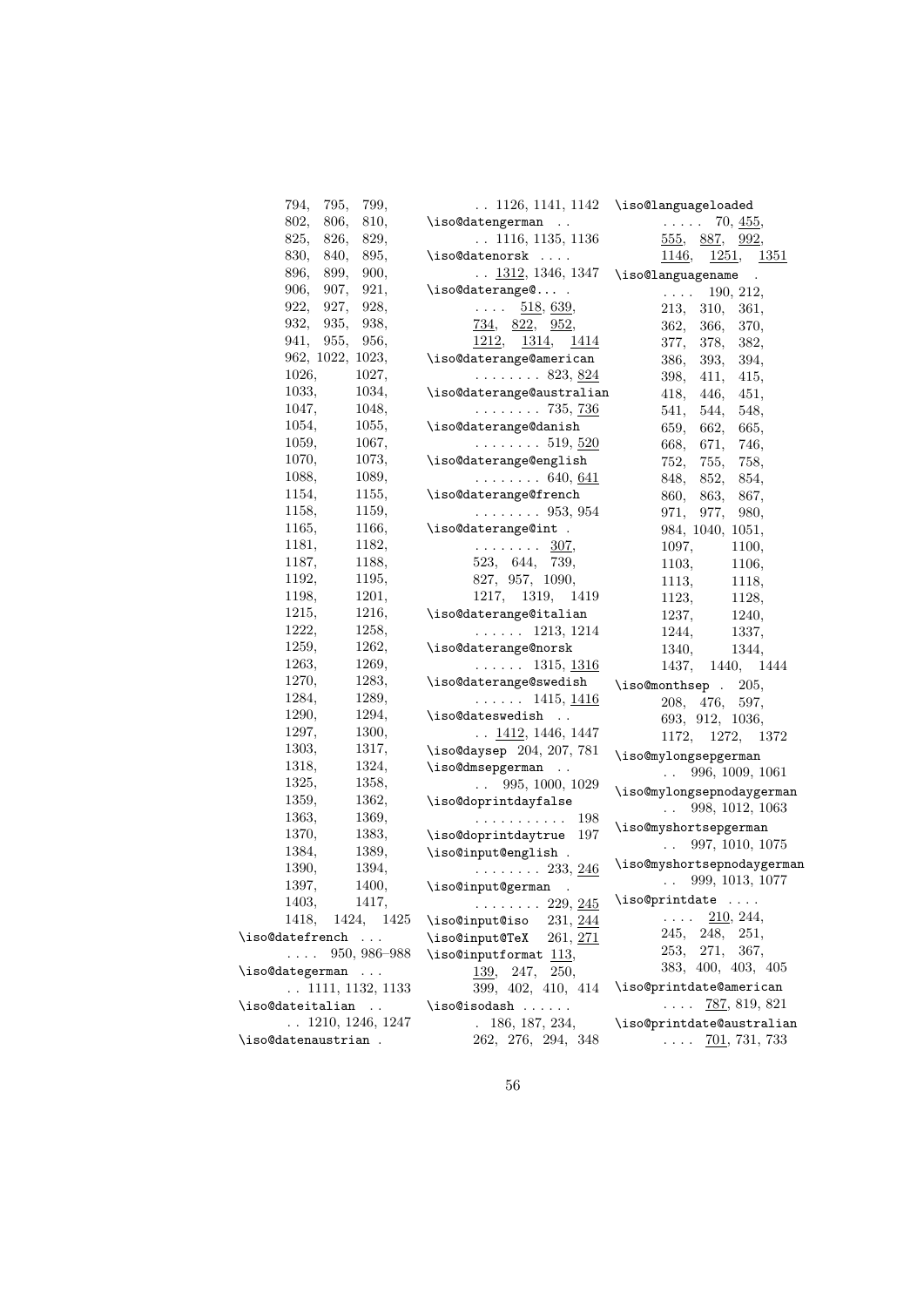| \iso@printdate@austrian<br>. 1122                   | \iso@printmonthday@american<br>$\cdots$ 761, 792,               | 843, 939, 1071,<br>1199, 1301, 1401       |
|-----------------------------------------------------|-----------------------------------------------------------------|-------------------------------------------|
| \iso@printdate@british                              |                                                                 | 833, 838, 846, 858 \iso@yearfour          |
| . 636                                               | \iso@printmonthday@australian                                   | $\frac{105}{294}$ , 294, 297,             |
| \iso@printdate@danish                               | $\ldots$ 676, 706, 749                                          | 499, 502, 618,                            |
| $\ldots \ldots \ldots$ 486, 517                     | \iso@printmonthday@danish                                       | 621, 714, 717,                            |
| \iso@printdate@english                              | $\frac{461}{100}$ , 491, 535, 538                               | 800, 804, 841,                            |
| .605,635,636,638                                    | \iso@printmonthday@english                                      | 933, 936, 1065,                           |
| \iso@printdate@french                               | $\ldots \ldots 579,610$                                         | 1068, 1193,                               |
| $\ldots \ldots 920, 951$                            | \iso@printmonthday@french                                       | 1196, 1295,                               |
| \iso@printdate@german                               | $\ldots$ 894, 925, 974                                          | 1298, 1395, 1398                          |
| $\ldots \ldots \ldots 1112$                         | \iso@printmonthday@int \iso@yearsep                             |                                           |
| \iso@printdate@int .                                | $\frac{272}{317}$ , 320,                                        | . 206, 209, 502,                          |
| $\ldots$ 291, 323,                                  | 464, 582, 679,                                                  | 505, 621, 624,                            |
| 489, 608, 704,                                      | 764, 897, 1024,                                                 | 717, 720, 804,                            |
| 790, 923, 1049,                                     | 1156, 1260, 1360                                                | 808, 836, 838,                            |
|                                                     | 1183, 1285, 1385 \iso@printmonthday@italian                     | 936, 939, 1068,                           |
| \iso@printdate@italian                              | $\cdots \cdots 1153,$                                           | 1071, 1196,                               |
|                                                     | $\ldots$ 1180, 1211 1185, 1231, 1234                            | 1199,<br>1298,                            |
| \iso@printdate@naustrian \iso@printmonthday@norsk   |                                                                 | 1301, 1398, 1401                          |
|                                                     | $\cdots \cdots \cdots 1127$ $\cdots \cdots \cdots 1257$         | $\lambda$ iso@yeartwo $\ldots$ $98,$      |
| $\verb \iso@printdate@newzealand 1287, 1331, 1334 $ |                                                                 | 505, 508, 624,                            |
|                                                     | $\ldots \ldots \quad \frac{731}{33}$ \iso@printmonthday@swedish | 627, 720, 723,                            |
| \iso@printdate@ngerman                              | $\cdots \cdots \frac{1357}{2},$                                 | 808, 811, 843,                            |
| $\cdots \cdots \cdots \cdots$ 1117                  | 1387, 1431, 1434                                                | 939, 942, 1071,                           |
| \iso@printdate@norsk \iso@printyearfalse 194        |                                                                 | 1079, 1199,                               |
|                                                     | $\ldots$ 1282, 1313 \iso@printyeartrue . 193                    | 1202, 1301,                               |
| \iso@printdate@swedish                              | \iso@range@input@english                                        | 1304, 1401, 1404                          |
| $\ldots \ldots$ 1382, 1413                          | $\ldots \ldots 347, \underline{391}$                            | \isodash $4, \underline{186}$             |
| \iso@printdate@UKenglish                            | \iso@range@input@german                                         | \isodate $2, 21, \underline{150}$         |
| . 635                                               | $\ldots \ldots 342, \frac{375}{2}$                              | \isorangesign $\ldots$ . 190              |
| \iso@printdate@USenglish                            | \iso@range@input@iso                                            | \isospacebeforeday.                       |
| . 819                                               | $\ldots \ldots 344, \underline{359}$                            | $\ldots \ldots \ldots 5, \underline{204}$ |
| \iso@printday $\underline{82}$ , 276,               | $\iota$ iso@rangesign                                           | $\verb \isspace  of or  $                 |
| 282, 315, 469,                                      | .190, 191, 311,                                                 | $\cdots \cdots \cdots 5, \underline{204}$ |
| 476, 530, 532,                                      | 543, 667, 754,                                                  | $\verb \isspace  before year$             |
| 587, 656, 684,                                      | 834, 847, 853,                                                  | $\cdots \cdots \cdots 5, \underline{204}$ |
| 693, 744, 770,                                      | 862, 979, 1105,                                                 | \isotwodigitdayfalse                      |
| 781,<br>836, 902,                                   | 1239, 1339, 1439                                                | $\ldots$ 157, 162,                        |
| 968, 1029, 1036,                                    | \iso@rangesign@ . $870$                                         | 172, 176, 180, 184                        |
| 1095, 1161,                                         | \iso@rangesign@danish                                           | \isotwodigitdaytrue                       |
| 1228.<br>1265,                                      | . <u>547</u>                                                    | . 142, 147, 152, 167                      |
| 1272,<br>1326,                                      | \iso@rangesign@norsk                                            |                                           |
| 1328,<br>1365,                                      | 1343<br>.                                                       | L                                         |
| 1372,<br>1426, 1428                                 | \iso@rangesign@swedish                                          |                                           |
| \iso@printmonth                                     | .<br><u>1443</u>                                                | \languagename . 446, 447                  |
| $\ldots$ 92, 274, 280,                              | \iso@tmplang  447, 448                                          | $\lambda$ lday  594, 652,                 |
| 471, 589, 686,                                      | \iso@twodigitsign                                               | 909, 964, 1168, 1224                      |
| 768, 904, 1031,                                     | .188, 189, 505,                                                 | \lmonth  479, 595,                        |
| 1367<br>1163,<br>1267,                              | 624, 720, 808,                                                  | 691, 776,<br>777,                         |